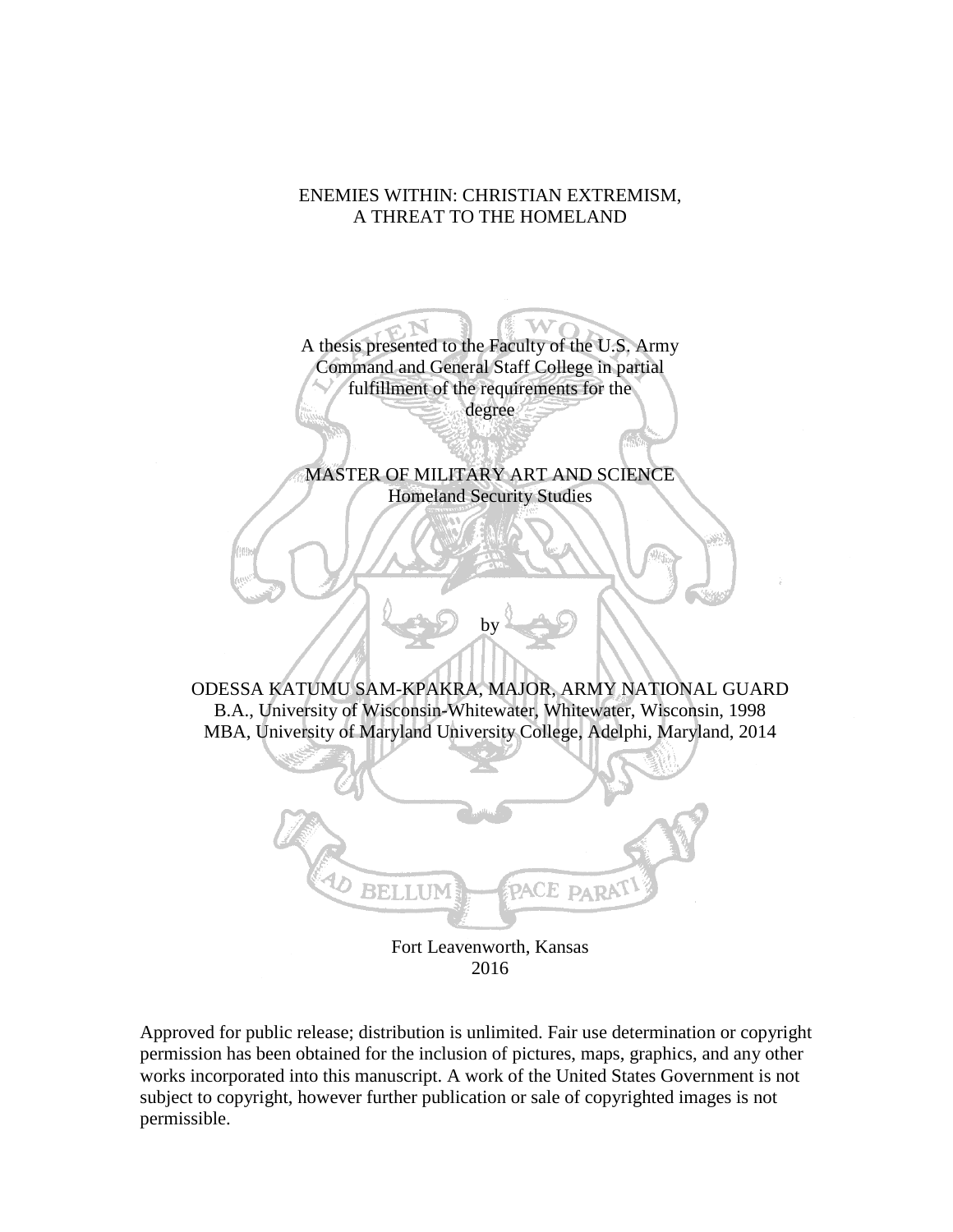| <b>REPORT DOCUMENTATION PAGE</b>                                                                                                                                                                                                                                                                                                                                                                                                                                                                                                                                                                                                                                                                                                                                                                                                                                                                                                                                  |              |                                      |                                                  | Form Approved<br>OMB No. 0704-0188                                                             |
|-------------------------------------------------------------------------------------------------------------------------------------------------------------------------------------------------------------------------------------------------------------------------------------------------------------------------------------------------------------------------------------------------------------------------------------------------------------------------------------------------------------------------------------------------------------------------------------------------------------------------------------------------------------------------------------------------------------------------------------------------------------------------------------------------------------------------------------------------------------------------------------------------------------------------------------------------------------------|--------------|--------------------------------------|--------------------------------------------------|------------------------------------------------------------------------------------------------|
| Public reporting burden for this collection of information is estimated to average 1 hour per response, including the time for reviewing instructions, searching existing data<br>sources, gathering and maintaining the data needed, and completing and reviewing this collection of information. Send comments regarding this burden estimate or any<br>other aspect of this collection of information, including suggestions for reducing this burden to Department of Defense, Washington Headquarters Services, Directorate for<br>Information Operations and Reports (0704-0188), 1215 Jefferson Davis Highway, Suite 1204, Arlington, VA 22202-4302. Respondents should be aware that<br>notwithstanding any other provision of law, no person shall be subject to any penalty for failing to comply with a collection of information if it does not display a currently valid<br>OMB control number. PLEASE DO NOT RETURN YOUR FORM TO THE ABOVE ADDRESS. |              |                                      |                                                  |                                                                                                |
| 1. REPORT DATE (DD-MM-YYYY)                                                                                                                                                                                                                                                                                                                                                                                                                                                                                                                                                                                                                                                                                                                                                                                                                                                                                                                                       |              | 2. REPORT TYPE                       |                                                  | 3. DATES COVERED (From - To)                                                                   |
| 10-06-2016                                                                                                                                                                                                                                                                                                                                                                                                                                                                                                                                                                                                                                                                                                                                                                                                                                                                                                                                                        |              | Master's Thesis                      |                                                  | AUG 2015 - JUN 2016                                                                            |
| <b>4. TITLE AND SUBTITLE</b>                                                                                                                                                                                                                                                                                                                                                                                                                                                                                                                                                                                                                                                                                                                                                                                                                                                                                                                                      |              |                                      | <b>5a. CONTRACT NUMBER</b>                       |                                                                                                |
| Enemies within: Christian Extremism, A Threat to the Homeland                                                                                                                                                                                                                                                                                                                                                                                                                                                                                                                                                                                                                                                                                                                                                                                                                                                                                                     |              |                                      | <b>5b. GRANT NUMBER</b>                          |                                                                                                |
|                                                                                                                                                                                                                                                                                                                                                                                                                                                                                                                                                                                                                                                                                                                                                                                                                                                                                                                                                                   |              |                                      |                                                  | <b>5c. PROGRAM ELEMENT NUMBER</b>                                                              |
| 6. AUTHOR(S)                                                                                                                                                                                                                                                                                                                                                                                                                                                                                                                                                                                                                                                                                                                                                                                                                                                                                                                                                      |              |                                      |                                                  | 5d. PROJECT NUMBER                                                                             |
| Odessa K. Sam-Kpakra, Major                                                                                                                                                                                                                                                                                                                                                                                                                                                                                                                                                                                                                                                                                                                                                                                                                                                                                                                                       |              |                                      | <b>5e. TASK NUMBER</b>                           |                                                                                                |
|                                                                                                                                                                                                                                                                                                                                                                                                                                                                                                                                                                                                                                                                                                                                                                                                                                                                                                                                                                   |              |                                      |                                                  | 5f. WORK UNIT NUMBER                                                                           |
| 7. PERFORMING ORGANIZATION NAME(S) AND ADDRESS(ES)<br>U.S. Army Command and General Staff College<br>ATTN: ATZL-SWD-GD                                                                                                                                                                                                                                                                                                                                                                                                                                                                                                                                                                                                                                                                                                                                                                                                                                            |              |                                      | <b>8. PERFORMING ORG REPORT</b><br><b>NUMBER</b> |                                                                                                |
| Fort Leavenworth, KS 66027-2301<br>9. SPONSORING / MONITORING AGENCY NAME(S) AND ADDRESS(ES)                                                                                                                                                                                                                                                                                                                                                                                                                                                                                                                                                                                                                                                                                                                                                                                                                                                                      |              |                                      |                                                  | <b>10. SPONSOR/MONITOR'S</b>                                                                   |
|                                                                                                                                                                                                                                                                                                                                                                                                                                                                                                                                                                                                                                                                                                                                                                                                                                                                                                                                                                   |              |                                      |                                                  | <b>ACRONYM(S)</b>                                                                              |
|                                                                                                                                                                                                                                                                                                                                                                                                                                                                                                                                                                                                                                                                                                                                                                                                                                                                                                                                                                   |              |                                      |                                                  | 11. SPONSOR/MONITOR'S REPORT<br><b>NUMBER(S)</b>                                               |
| <b>12. DISTRIBUTION / AVAILABILITY STATEMENT</b><br>Approved for Public Release; Distribution is Unlimited                                                                                                                                                                                                                                                                                                                                                                                                                                                                                                                                                                                                                                                                                                                                                                                                                                                        |              |                                      |                                                  |                                                                                                |
| <b>13. SUPPLEMENTARY NOTES</b>                                                                                                                                                                                                                                                                                                                                                                                                                                                                                                                                                                                                                                                                                                                                                                                                                                                                                                                                    |              |                                      |                                                  |                                                                                                |
| <b>14. ABSTRACT</b>                                                                                                                                                                                                                                                                                                                                                                                                                                                                                                                                                                                                                                                                                                                                                                                                                                                                                                                                               |              |                                      |                                                  |                                                                                                |
| As technology evolves, so has the ability to reach many through various platforms,                                                                                                                                                                                                                                                                                                                                                                                                                                                                                                                                                                                                                                                                                                                                                                                                                                                                                |              |                                      |                                                  |                                                                                                |
|                                                                                                                                                                                                                                                                                                                                                                                                                                                                                                                                                                                                                                                                                                                                                                                                                                                                                                                                                                   |              |                                      |                                                  | subsequently strengthening globalization. These informational platforms constantly provide     |
|                                                                                                                                                                                                                                                                                                                                                                                                                                                                                                                                                                                                                                                                                                                                                                                                                                                                                                                                                                   |              |                                      |                                                  | news to the world, which promotes fear of Muslim radical groups that perpetuate violence in    |
|                                                                                                                                                                                                                                                                                                                                                                                                                                                                                                                                                                                                                                                                                                                                                                                                                                                                                                                                                                   |              |                                      |                                                  | the name of religion, while ignoring the threat Christian extremism poses on American soil. As |
|                                                                                                                                                                                                                                                                                                                                                                                                                                                                                                                                                                                                                                                                                                                                                                                                                                                                                                                                                                   |              |                                      |                                                  | America's focus and attention shifts to denying violent religious groups access into the       |
|                                                                                                                                                                                                                                                                                                                                                                                                                                                                                                                                                                                                                                                                                                                                                                                                                                                                                                                                                                   |              |                                      |                                                  |                                                                                                |
| homeland, it has taken its eyes away from those within the homeland that threaten the very                                                                                                                                                                                                                                                                                                                                                                                                                                                                                                                                                                                                                                                                                                                                                                                                                                                                        |              |                                      |                                                  |                                                                                                |
| liberty and freedom intended by the founding fathers for all Americans. This thesis and many<br>more studies like it, is vitally needed, to explore the themes and messages of these growing                                                                                                                                                                                                                                                                                                                                                                                                                                                                                                                                                                                                                                                                                                                                                                      |              |                                      |                                                  |                                                                                                |
|                                                                                                                                                                                                                                                                                                                                                                                                                                                                                                                                                                                                                                                                                                                                                                                                                                                                                                                                                                   |              |                                      |                                                  |                                                                                                |
| Christian extremist groups, neutralize their growth, and ensure the safety and freedom of                                                                                                                                                                                                                                                                                                                                                                                                                                                                                                                                                                                                                                                                                                                                                                                                                                                                         |              |                                      |                                                  |                                                                                                |
| Americans are protected.                                                                                                                                                                                                                                                                                                                                                                                                                                                                                                                                                                                                                                                                                                                                                                                                                                                                                                                                          |              |                                      |                                                  |                                                                                                |
|                                                                                                                                                                                                                                                                                                                                                                                                                                                                                                                                                                                                                                                                                                                                                                                                                                                                                                                                                                   |              |                                      |                                                  |                                                                                                |
| <b>15. SUBJECT TERMS</b>                                                                                                                                                                                                                                                                                                                                                                                                                                                                                                                                                                                                                                                                                                                                                                                                                                                                                                                                          |              |                                      |                                                  |                                                                                                |
| <b>Christian Extremism</b>                                                                                                                                                                                                                                                                                                                                                                                                                                                                                                                                                                                                                                                                                                                                                                                                                                                                                                                                        |              |                                      |                                                  |                                                                                                |
| <b>16. SECURITY CLASSIFICATION OF:</b>                                                                                                                                                                                                                                                                                                                                                                                                                                                                                                                                                                                                                                                                                                                                                                                                                                                                                                                            |              | <b>17. LIMITATION</b><br>OF ABSTRACT | <b>18. NUMBER</b><br><b>OF PAGES</b>             | 19a. NAME OF RESPONSIBLE PERSON                                                                |
| <b>b. ABSTRACT</b><br>a. REPORT                                                                                                                                                                                                                                                                                                                                                                                                                                                                                                                                                                                                                                                                                                                                                                                                                                                                                                                                   | c. THIS PAGE |                                      |                                                  | 19b. PHONE NUMBER (include area code)                                                          |
| (U)<br>(U)                                                                                                                                                                                                                                                                                                                                                                                                                                                                                                                                                                                                                                                                                                                                                                                                                                                                                                                                                        | (U)          | (U)                                  | 70                                               |                                                                                                |
|                                                                                                                                                                                                                                                                                                                                                                                                                                                                                                                                                                                                                                                                                                                                                                                                                                                                                                                                                                   |              |                                      |                                                  | Standard Form 298 (Rev. 8-98)<br>Prescribed by ANSI Std. Z39.18                                |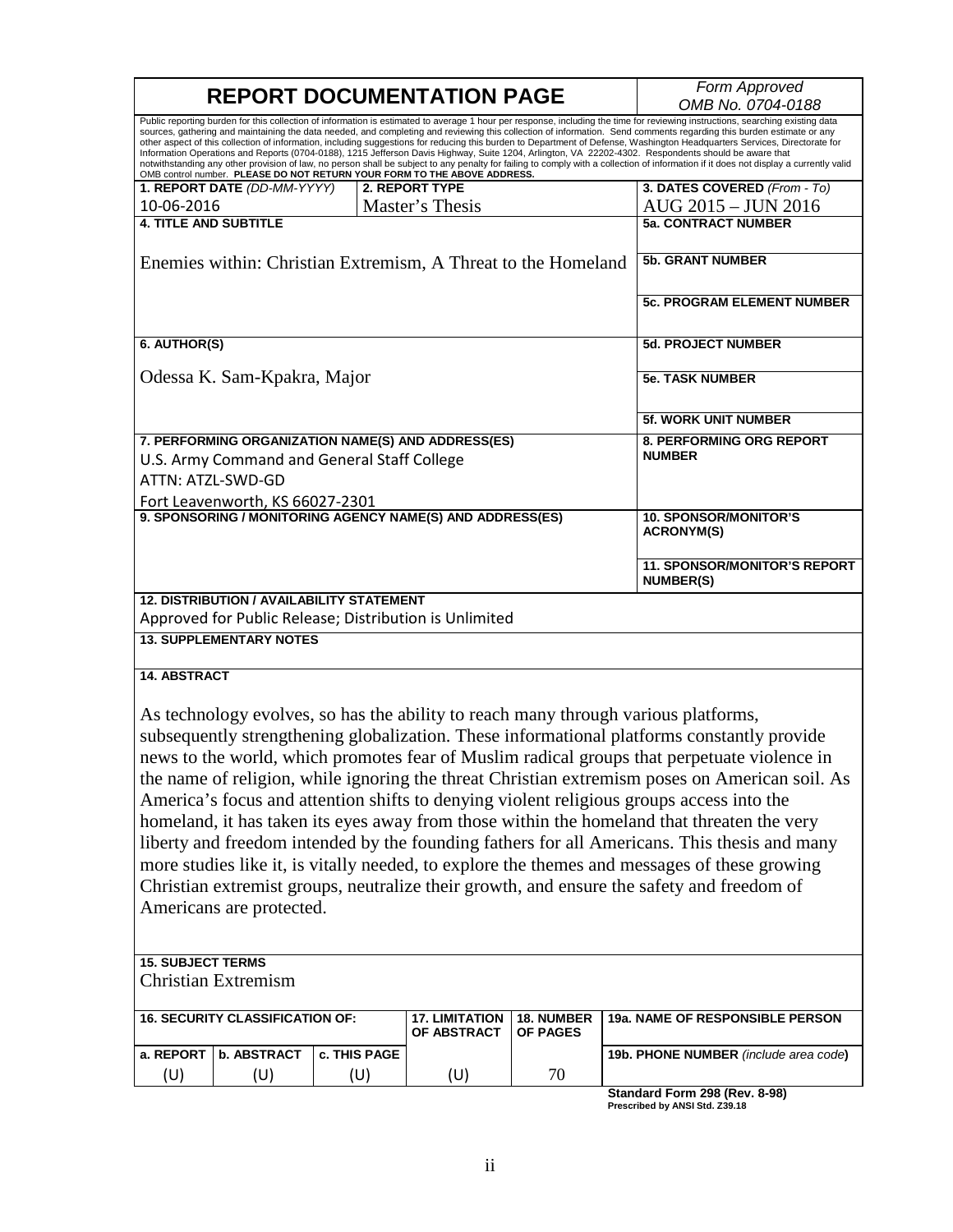## MASTER OF MILITARY ART AND SCIENCE

## THESIS APPROVAL PAGE

Name of Candidate: Major Odessa K. Sam-Kpakra

Thesis Title: Enemies within: Christian Extremism, A Threat to the Homeland

Approved by:

, Thesis Committee Chair Mark A. McManigal, M.S.

, Member O. Shawn Cupp, Ph.D.

, Member Scott Porter, M.Ed

, Member Edward Jennings, M.S.

Accepted this 10th day of June 2016 by:

, Director, Graduate Degree Programs

Robert F. Baumann, Ph.D.

The opinions and conclusions expressed herein are those of the student author and do not necessarily represent the views of the U.S. Army Command and General Staff College or any other governmental agency. (References to this study should include the foregoing statement.)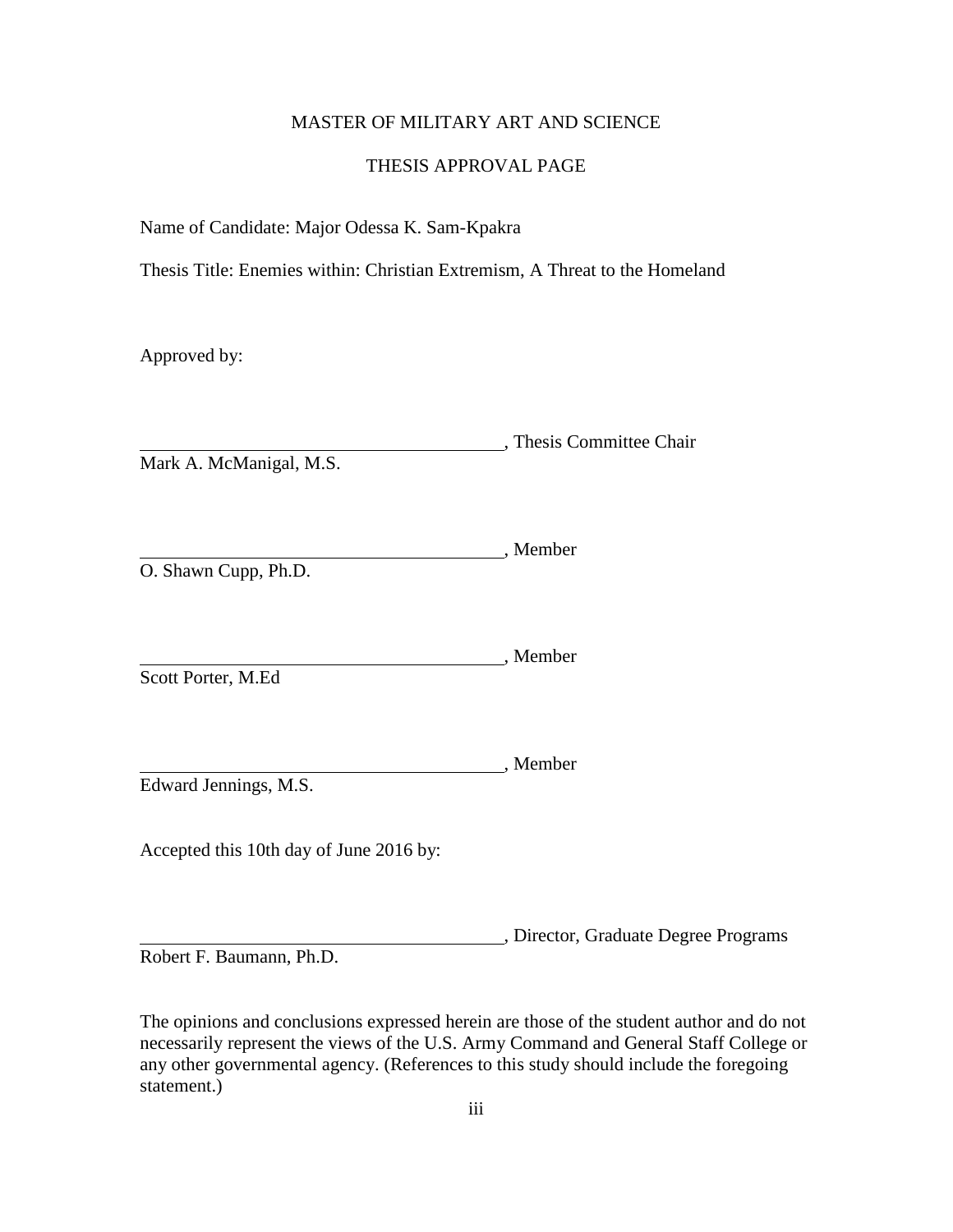## ABSTRACT

# ENEMIES WITHIN: CHRISTIAN EXTREMISM, A THREAT TO THE HOMELAND, by Major Odessa K Sam-Kpakra, 70 pages.

As technology evolves, so has the ability to reach many through various platforms, subsequently strengthening globalization. These informational platforms constantly provide news to the world, which promotes fear of Muslim radical groups that perpetuate violence in the name of religion, while ignoring the threat Christian extremism poses on American soil. As America's focus and attention shifts to denying violent religious groups access into the homeland, it has taken its eyes away from those within the homeland that threaten the very liberty and freedom intended by the founding fathers for all Americans. This thesis and many more studies like it, is vitally needed, to explore the themes and messages of these growing Christian extremist groups, neutralize their growth, and ensure the safety and freedom of Americans are protected.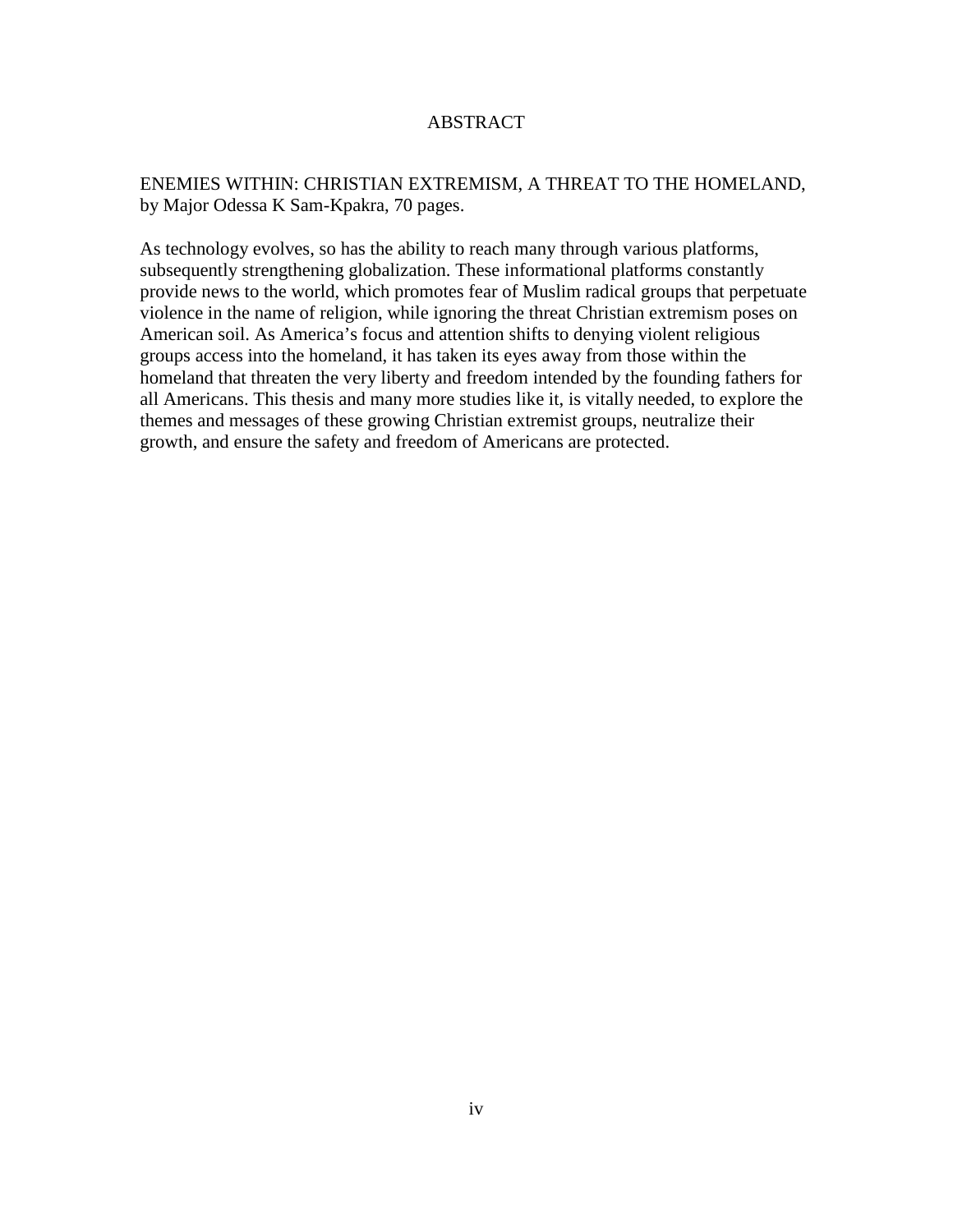#### ACKNOWLEDGMENTS

I would like to first thank my daughter Saadya, for her patience and support. Her name means "God's helper" in Hebrew, and as she made this journey to Ft. Leavenworth with me, she exuded the essence of her name, serving as my cheerleader and helper. Many thanks to my mother Naomi, who made sure Saadya was well cared for, as she tended to matters of our household, while serving as Editor-in-Chief for my thesis. I would also like to thank my husband Joseph, son JoeJoe, and eldest daughter Nyanda for their unwavering love and support. It is for my children and generations to follow that I chose this topic, in hopes that recommendations, thoughts and ideas expressed in this thesis, would ensure a safe and secure America for generations to come. I pray they find their voices, stand firm and continue the fight against all acts of terrorism, and further hope they are able to freely enjoy the freedoms, rights and liberty assured to them in the constitution of our country, without any fear of terroristic acts.

Finally, I would like to express my deepest gratitude to my committee: Mr. Mark McManigal, Dr. Cupp, Mr. Porter, and Mr. Jennings for their dedicated commitment to the development of this thesis. Your cumulative experience, knowledge and mentorship proved vital and extremely beneficial to me, as I juggled the requirement of the Command and General Staff College curriculum and an MMAS. I am beyond grateful and privileged to have developed this thesis under the tutelage of such wise leaders and thank you sincerely for a product that will serve as a changing narrative on terror within the homeland.

v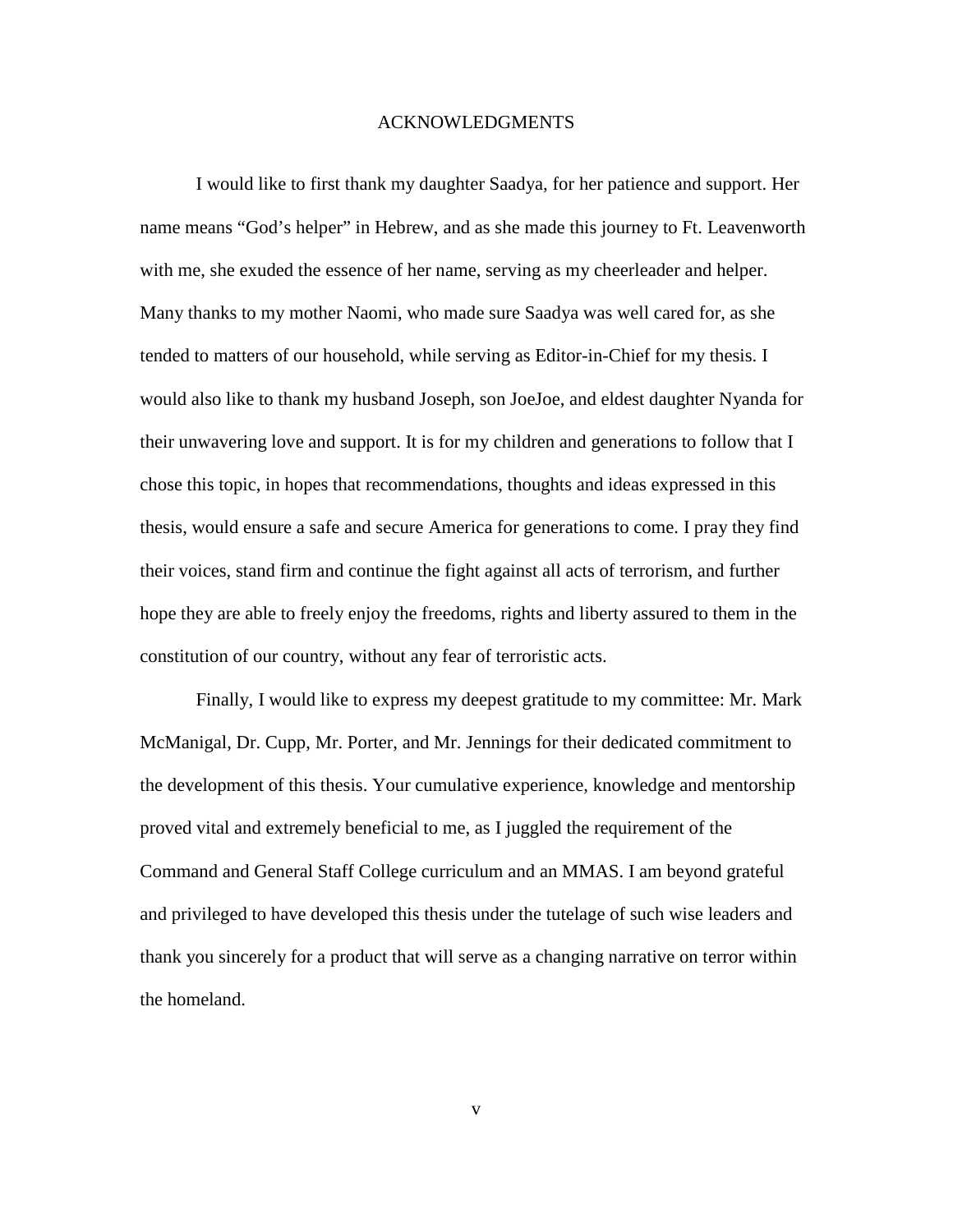# **TABLE OF CONTENTS**

| Page                                                                          |  |
|-------------------------------------------------------------------------------|--|
| MASTER OF MILITARY ART AND SCIENCE THESIS APPROVAL PAGE  iii                  |  |
|                                                                               |  |
|                                                                               |  |
|                                                                               |  |
|                                                                               |  |
|                                                                               |  |
|                                                                               |  |
| Major Frederick D. Wong-"Christian Extremism as a Domestic Terror Threat"  20 |  |
|                                                                               |  |
| 26                                                                            |  |
|                                                                               |  |
|                                                                               |  |
|                                                                               |  |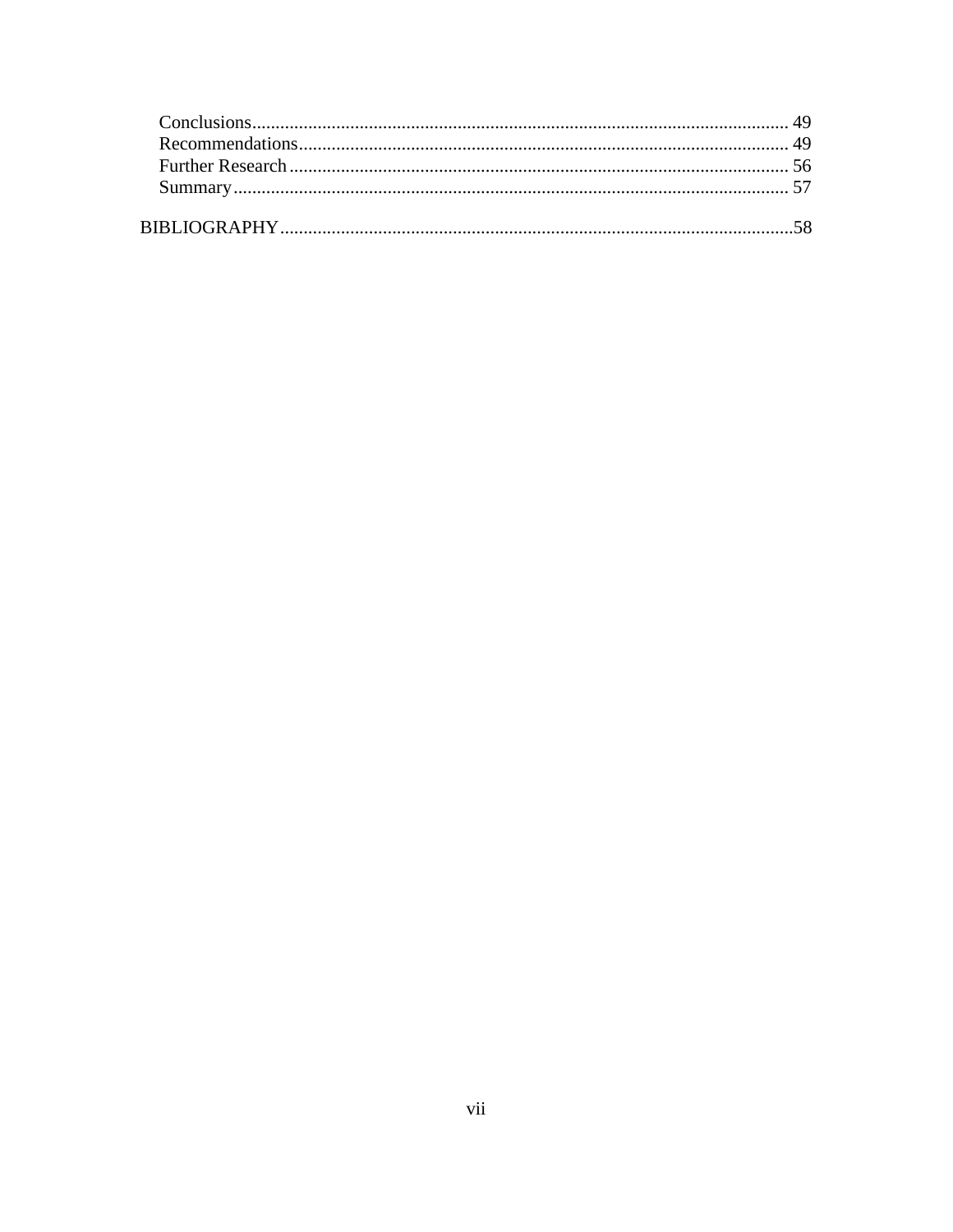# ACRONYMS

| ADL         | <b>Anti-Defamation League</b>                                          |
|-------------|------------------------------------------------------------------------|
| AOG         | Army of God                                                            |
| <b>CCC</b>  | <b>Council of Conservative Citizens</b>                                |
| CIM         | <b>Christian Identity Movement</b>                                     |
| FBI         | Federal Bureau of Investigation                                        |
| <b>KKK</b>  | Ku Klux Klan                                                           |
| PATRIOT     | Provide Appropriate Tools Required to Intercept and Obstruct Terrorism |
| <b>SPLC</b> | Southern Poverty Law Center                                            |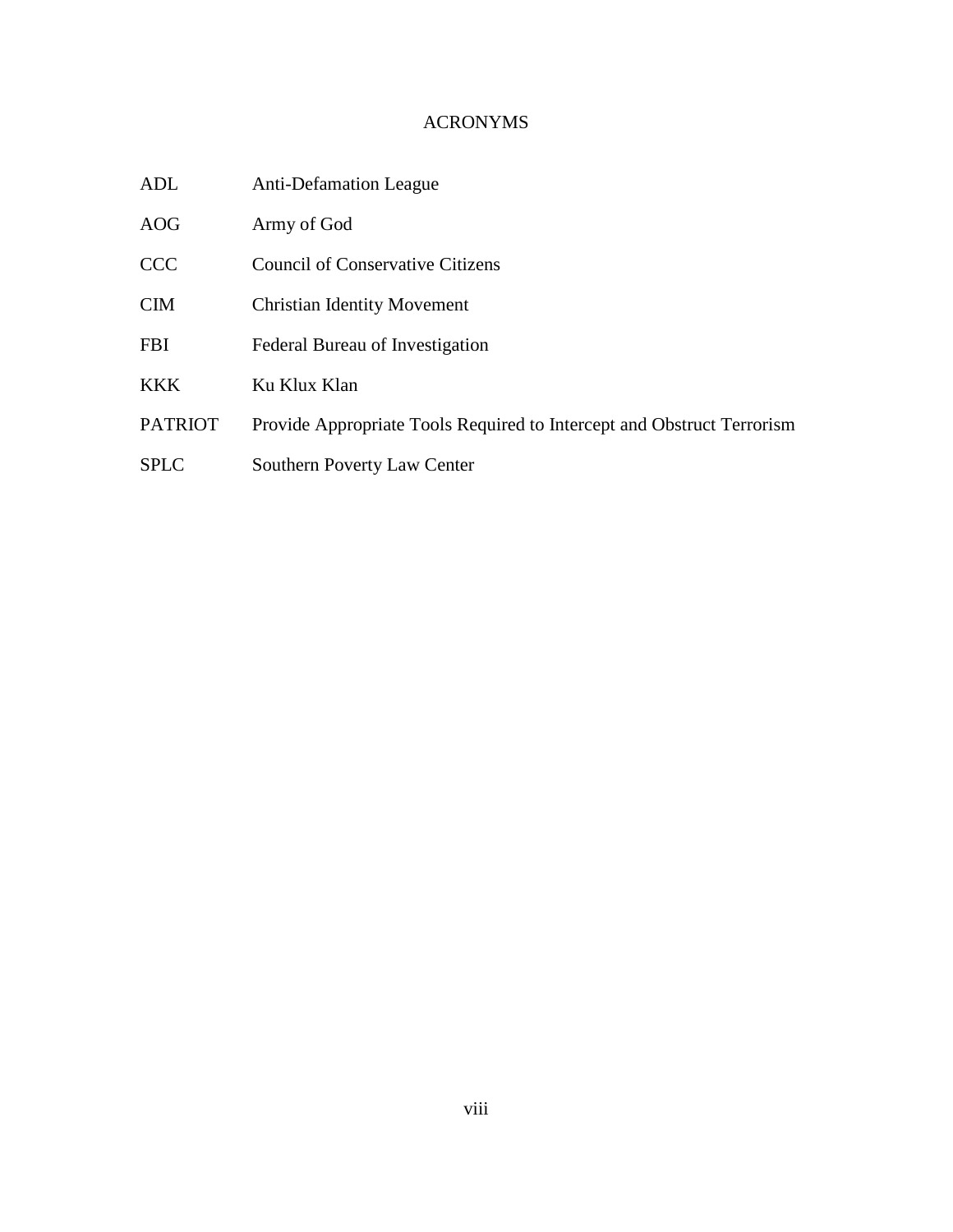# ILLUSTRATIONS

|                                                                                   | Page |
|-----------------------------------------------------------------------------------|------|
|                                                                                   |      |
| Figure 2. Trends indicate an increase in the number of attacks with a noted spike |      |
|                                                                                   |      |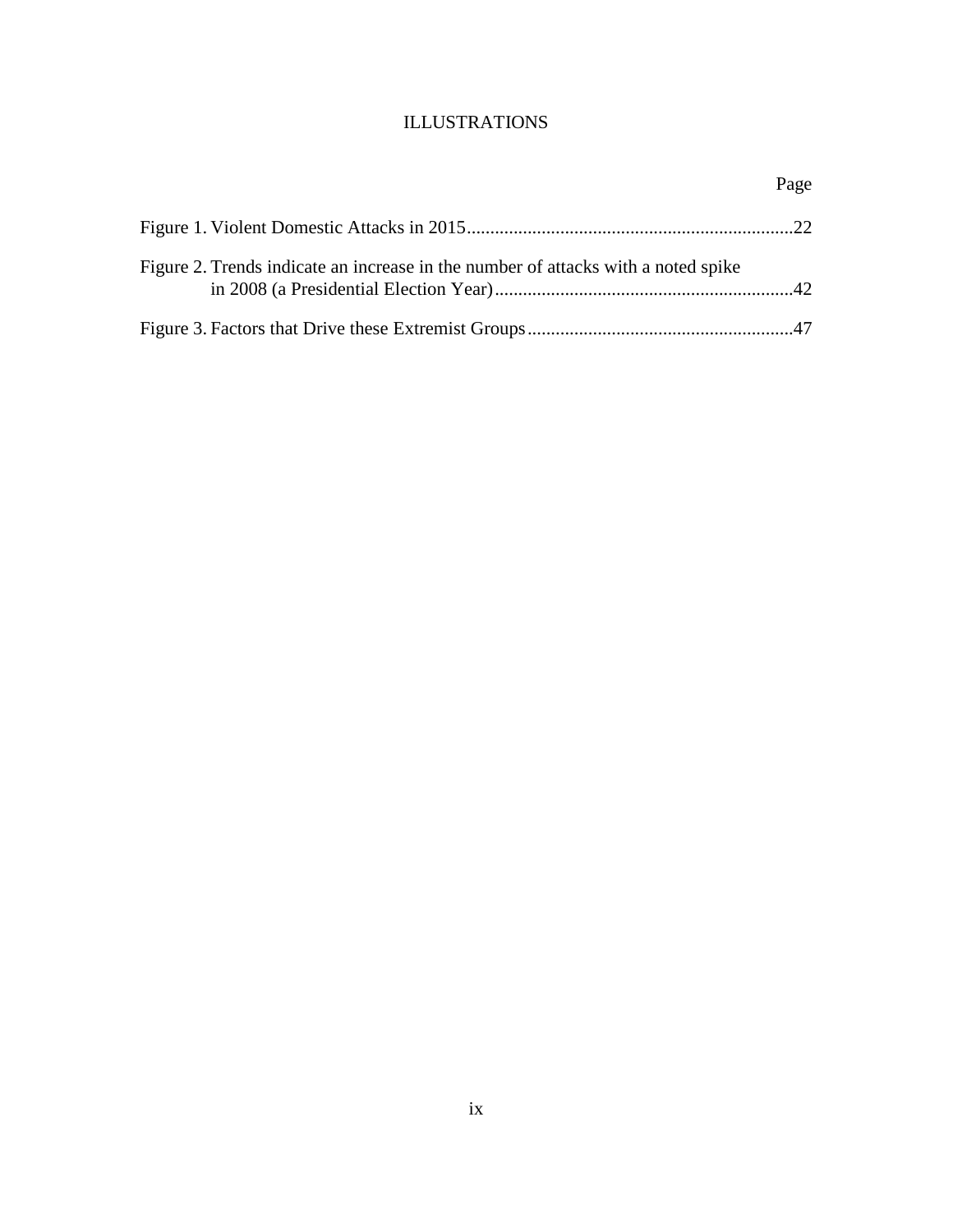## CHAPTER 1

#### **INTRODUCTION**

The stronger the group's agenda is framed in religious and totalistic ideas, the more it will be willing or determined to use exceptionally lethal tactics. The growing literature on the new terrorism is particularly supportive of the notion that the last three decades have witnessed not just the rise of religious terrorism, but of more spectacular tactics which aim to maximize the number of casualties. ― Arie Perliger, *Challengers from the Sidelines, Understanding Americas Violent Far Right*

#### Introduction

As a result of September 11, 2011, an incident where almost 3,000 American lives perished on American soil, the Department of Homeland Security was born and a commitment to never allow violence of that magnitude to occur on American soil began.<sup>[1](#page-9-0)</sup> Soon, discussions among many intelligence agencies on what intelligence failures occurred that could have thwarted the plan to cause destruction of many lives and properties ensued. The disjointed collaboration among intelligence agencies like the Federal Bureau of Investigation (FBI) and the Central Intelligence Agency became apparent. They just lacked the ability to work together in the detection, consolidation and analyzing of threats within the homeland.<sup>[2](#page-9-1)</sup> In efforts to combat terrorism, many surreptitious programs were born to collect intelligence and significantly deter the act of terrorism. By using language to frame efforts of combating terrorism as the "war on

<span id="page-9-0"></span><sup>&</sup>lt;sup>1</sup> Homeland Security, "Creation of the Department of Homeland Security," accessed January 5, 2016, http://www.dhs.gov/creation-department.

<span id="page-9-1"></span><sup>2</sup> The 9/11 Commission, *The 9/11 Commission Report*, accessed January 5, 2016, http://govinfo.library.unt.edu/911/report/911Report.pdf.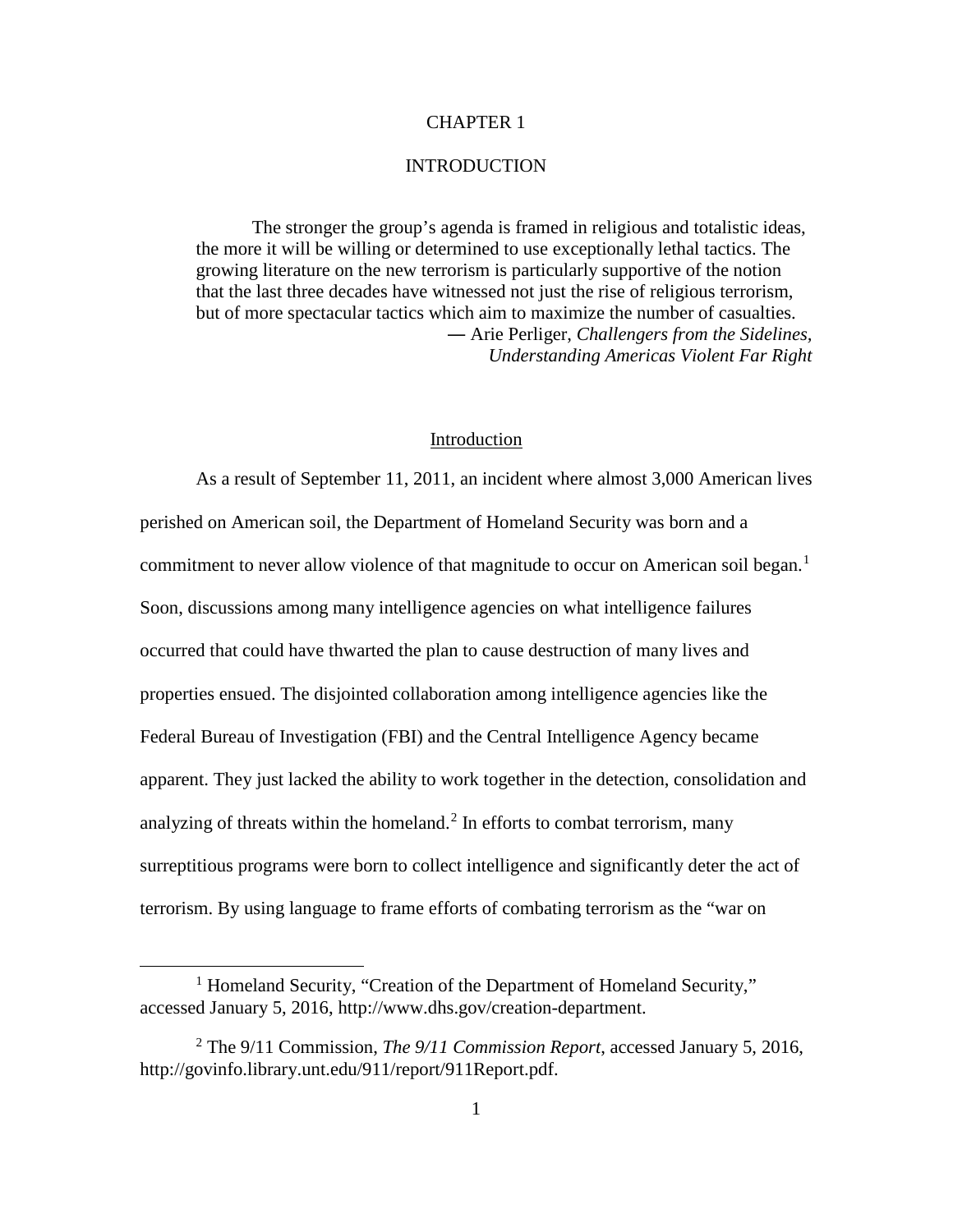terror" President George W. Bush, garnered public support and secured financing from congress. The Provide Appropriate Tools Required to Intercept and Obstruct Terrorism (PATRIOT) Act was signed into law on October 26, 2001, in an effort to unite and strengthen America. The Act had three components to it: (1) roving wiretaps, (2) searching business records and (3) conducting surveillance of lone wolves. Portions of the Act rebuked racial violence and vilification and reminded Americans, "We must seek the guilty and not strike out against the innocent or we become like them who are without moral guidance or proper direction" (PATRIOT Act Title 1).<sup>[3](#page-10-0)</sup>

Has the PATRIOT Act been effective in thwarting homegrown terrorist groups, or is the primary focus of this act positioned on international terrorists that seek to execute acts of terror within the shores of the United States? This thesis will explore why the focus should now shift to include Christian extremist groups within the scope of this policy, as they pose a serious domestic threat to America.

## Primary Research Question

The primary question of this research will explore why certain individuals on the extreme spectrum of the Christian religious faith are violent.

#### Secondary Research Questions

1. What religious groups within the Christian faith are the most violent and why?

2. What mechanisms of recruitment do they use, how is growth sustained and what activities are representative of these groups?

<span id="page-10-0"></span><sup>&</sup>lt;sup>3</sup> Department of Justice, "Highlights of the USA Patriot Act," accessed January 5, 2016, http://www.justice.gov/archive/II/highlights.htm.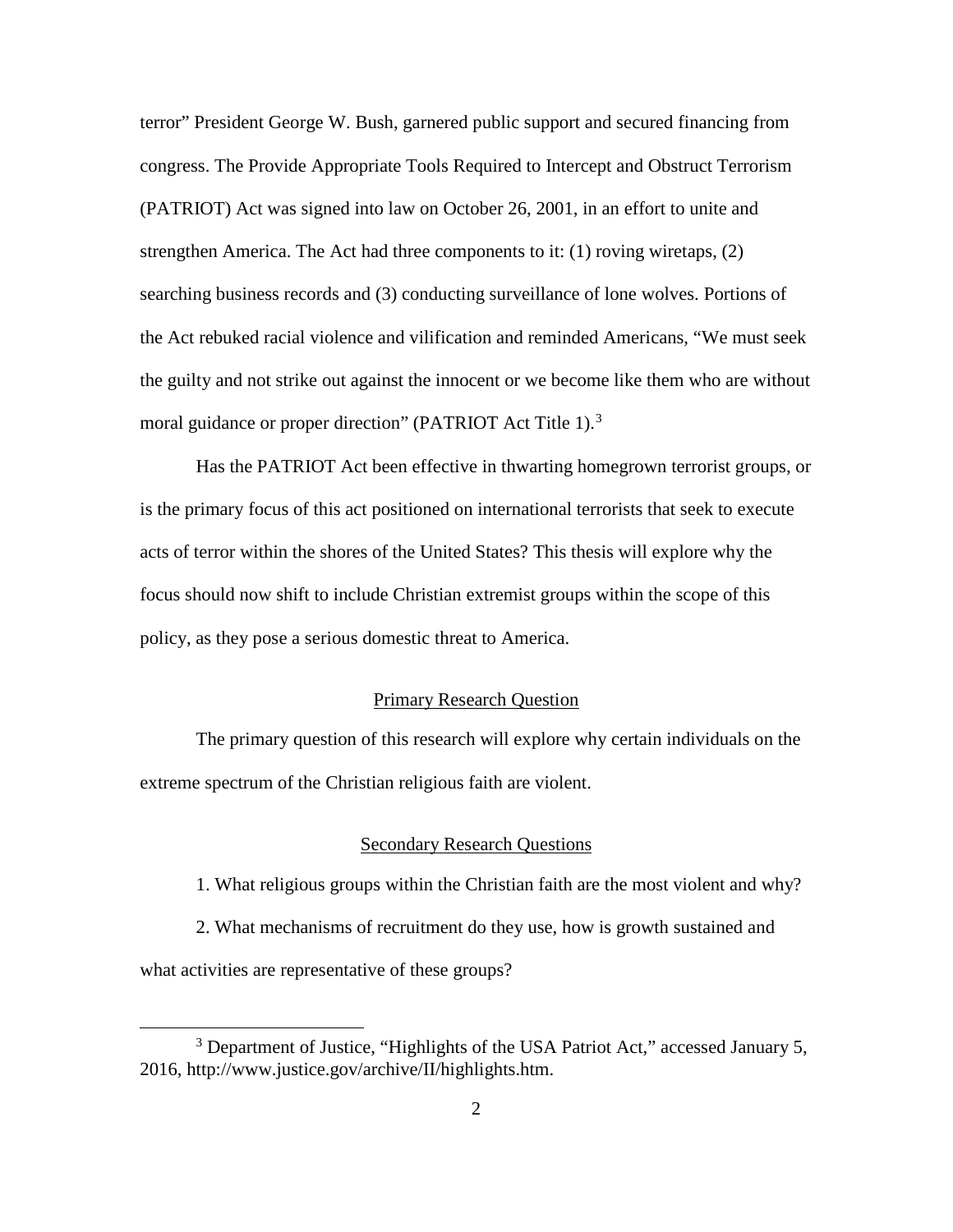#### Background

Recent Southern Poverty Law Center  $(SPLC)^4$  $(SPLC)^4$  numbers indicate violence actually perpetuated and or planned on killing American citizens has occurred by a growing group of extremist that share extreme Christian views, which permeates with hatred and anger. The SPLC further indicates a total of 1,600 extremist groups operate across the country, presenting a clear and imminent threat to the United States.<sup>[5](#page-11-1)</sup>

Most recently, a group called the Council of Conservative Citizens  $(CCC)^6$  $(CCC)^6$  incited the attack on nine African-American members of the African Methodist Episcopal Church in Charleston, South Carolina, by a young 21-year-old derelict named Dylan Roof. The group's founding principles are to value and preserve the so-called Christian beliefs of America, keeping its ties to Europe. This means the American population must remain European in its composition and character and every effort must be given to deter and oppose non-European peoples from existing within the borders of America. The CCC constantly called for a race war, and three weeks before the murders, Dylan Roof logged onto their website, and was captivated by a post to lynch black people, "A tall tree, a short rope and a good knot are not an expensive endeavor."[7](#page-11-3) The idea to carry out the murder of the Charleston nine was then firmly planted into the mind of the

<span id="page-11-0"></span> <sup>4</sup> Southern Poverty Law Center, "Hate and Extremism," accessed January 5, 2016, https://www.splcenter.org/issues/hate-and-extremism.

 $<sup>5</sup>$  Ibid.</sup>

<span id="page-11-2"></span><span id="page-11-1"></span><sup>6</sup> Council of Conservative Citizens, "Statement of Principles," accessed March 28, 2016, http://conservative-headlines.com/introduction/statement-of-principles/.

<span id="page-11-3"></span><sup>7</sup> Southern Poverty Law Center, "Christian Identity," accessed December 29, 2015, https://www.splcenter.org/fighting-hate/intelligence-report/2015/carnagecharleston.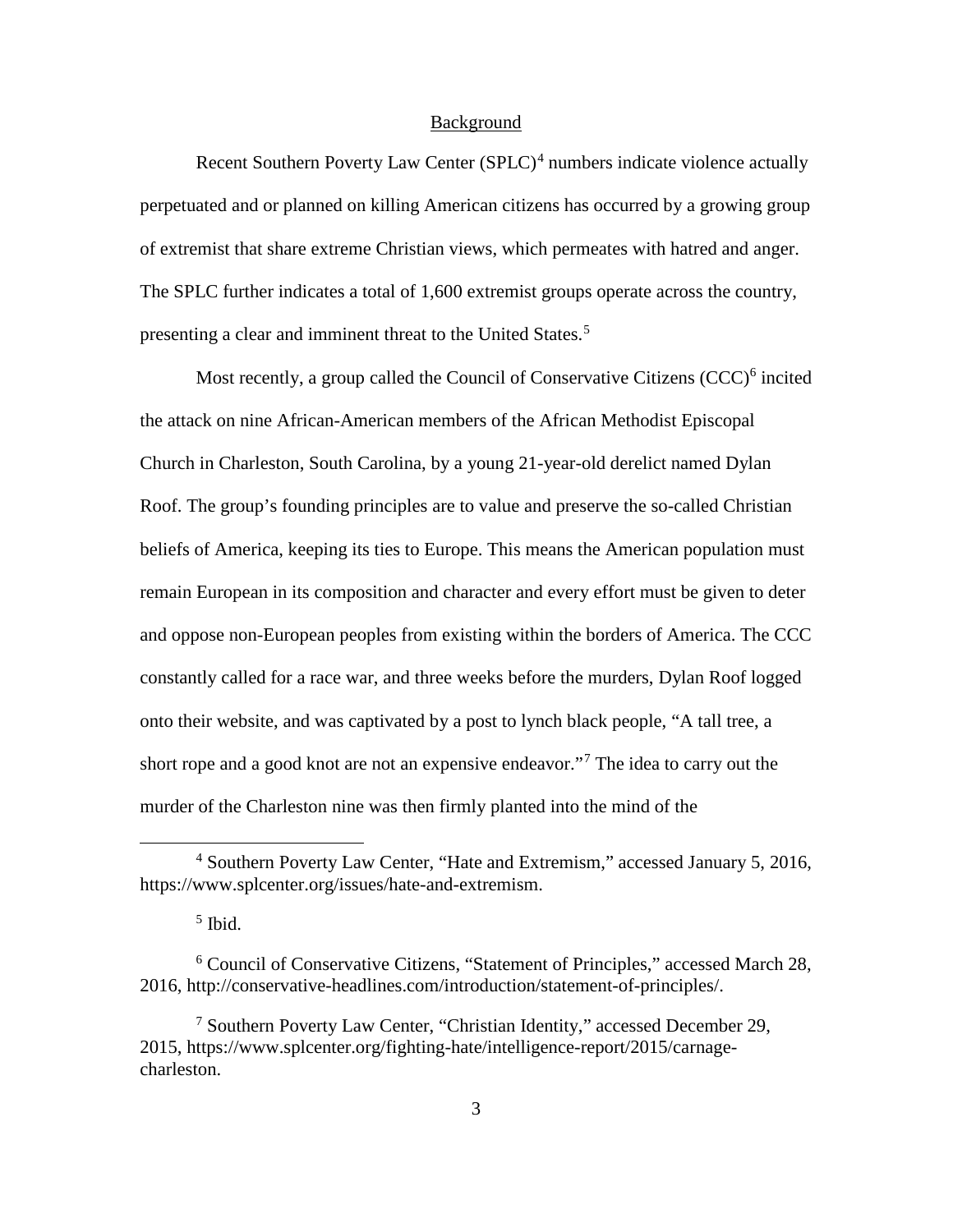impressionable Dylan Roof. On June 17, 2015, Dylan Roof joined a group of parishioners to pray in their church. He sat quietly and observed and prayed with them for one hour, after which he took out his weapon and calmly asserted, "you rape our women and you're taking over the country, I have to do this and you have to go."<sup>[8](#page-12-0)</sup> In a flash, he killed nine, but spared a 10th to tell the world what happened because he expected to die. Motivated by extreme Christian beliefs, this lone wolf, radicalized by ideologies he found on the internet, carried out one of the most heinous crimes ever to be committed within the sanctuary of a place people cling to for spiritual comfort and solace.

The Ku Klux Klan (KKK), one of America's oldest hate group founded in 1866 to resist the encroachment of African-American rights, remains strong and thrives, especially as a result of the first elected African-American President, Barack H. Obama. Motivated by the Christian extremist beliefs of the KKK, On April 14, 2014, Frazier Glenn Miller carried out a crime that killed three people in a Kansas City suburb, just outside two Jewish businesses.<sup>[9](#page-12-1)</sup> His motives were to kill Jews, as they prepared to celebrate the Jewish Passover holiday. Unfortunately, as Mr. Miller sought to "kill Jewish people before he dies" none of his victims were Jewish. He killed three Christians, Dr. William Lewis Corporon and his 14-year-old grandson, Reat Griffin Underwood and one Italian American, 53-year-old Terri LaManno.

<span id="page-12-0"></span> <sup>8</sup> NBC News, Gunman Reportedly Said, "I Have to Do This," June 18, 2015, accessed January 23, 2016, http://www.nbcnews.com/video/church-gunman-reportedlysaid-i-have-to-do-it-467402819802.

<span id="page-12-1"></span><sup>&</sup>lt;sup>9</sup> CBS News, "Kansas City Area Jewish Center Shootings Suspect Frazier Glenn Miller; Who is the Man with 2 Names," accessed March 28, 2016, http://www.cbsnews. com/news/kansas-cityshootings-suspect-frazier-glenn-miller-cross.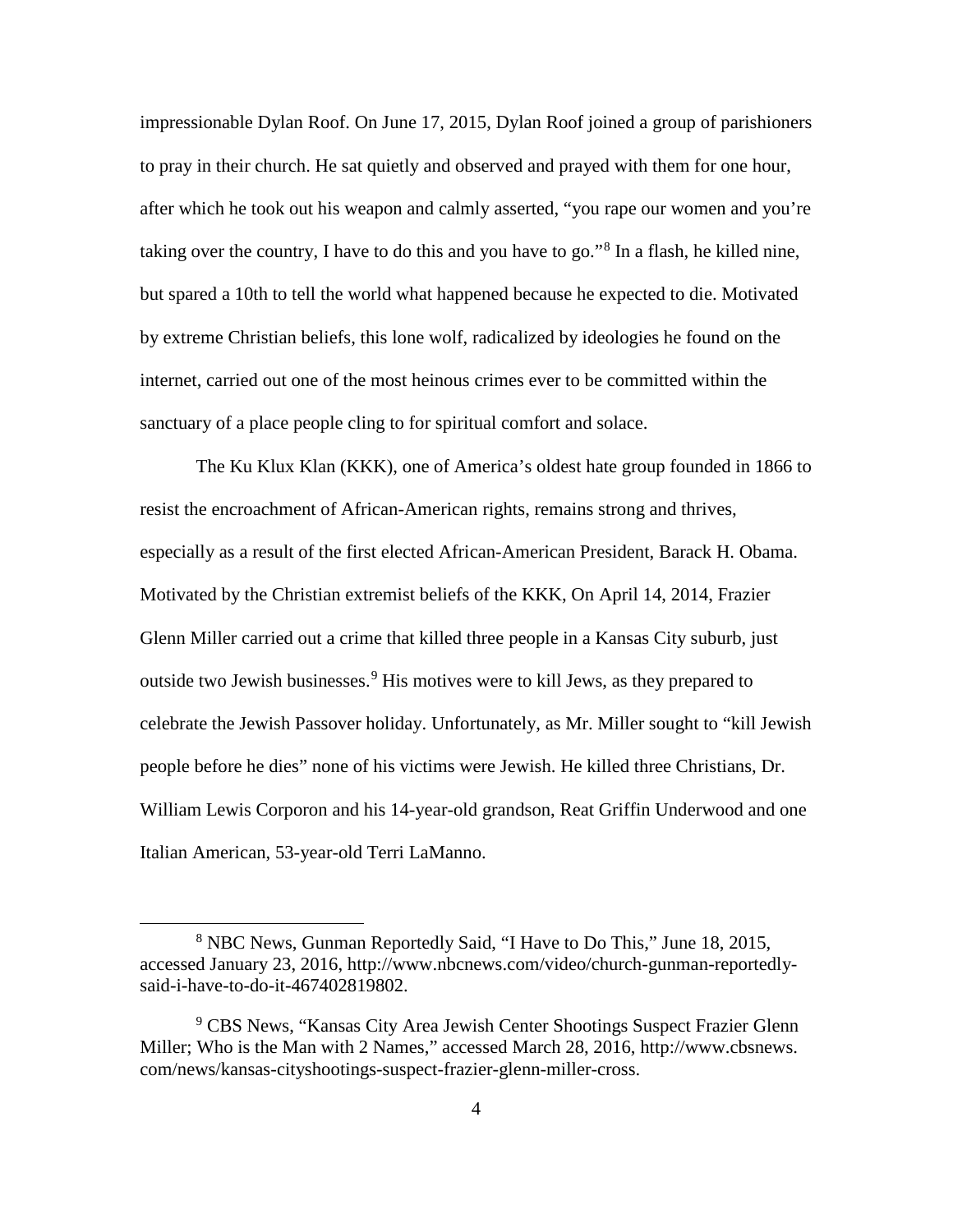The Army of God (AOG) is a Christian extremist group founded in the early 1980's. Due to the loosely structured nature of the organization, its exact origin is unknown. What is known however, is the organization's core belief that abortion is against the will of God and must be stopped by any means necessary, including death. On November 27, 2015, Robert Lewis Dear, entered an abortion clinic in Colorado, killing three and injuring nine others. Mr. Dear, a lone gunman with a profound admiration for the AOG had deep Christian convictions and believed death to be the only solution to ending abortion.

On November 8, 2015, five were arrested for plotting to begin a race war in rural Virginia. Members of this group were not aware of the fact that the FBI was monitoring their actions. The FBI met with the group several times, posing as firearms dealers. As the group strengthened their plans to execute their quest to start a race war, they attempted to purchase firearms and explosives from undercover agents and were arrested as soon as money changed hands. These individuals were affiliated with the Aryan Nation and Aryan Brotherhood, whose core tenet was "an arm of the Christian identity organization Church of Jesus Christ Christians." The organization was founded from the teachings of Wesley Swift, a prominent figure for the Christian identity Movement (CIM) in the 1940s. Those arrested for the conspiracy of orchestrating this war are: Robert C. Doyle, 34, Ronald Beasley Chaney III, 33, Charles D. Halderman, 30 and the parents of Chaney, Ronald Neasley Chaney Jr. 58 and his wife Terry Gun Chaney, 52. These homegrown terrorists groups were essentially prevented from successfully carrying out their plans to kill blacks as they worshipped in their churches, or Jews as they prayed in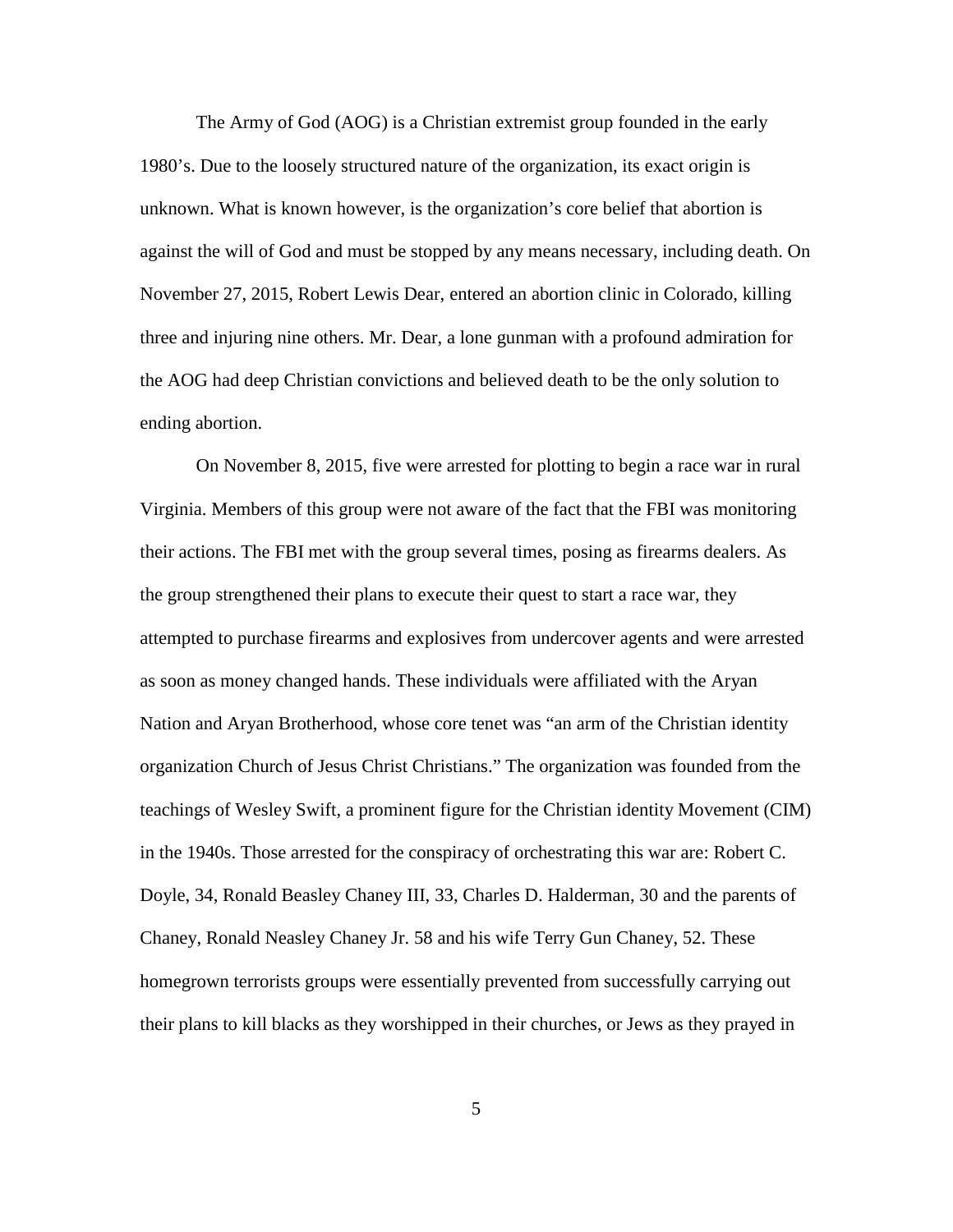their synagogues, because of a heightened level of security within the intelligence and Law enforcement agencies. $10$ 

In early November 2015, college students at the University of Missouri began to protest their university's reaction to addressing racial tensions on their campus. Tensions grew from racial slurs hurled at black students from white students. It brought to light activities black students deemed as unfair and unequal treatment, to which they sought immediate action. Their protest resulted in the resignation of the schools head, Chancellor Tim Wolfe and brought national interest to the marginalization of African American students on college campuses. Soon, colleges and universities nationwide joined in the protest of injustice, unequal, and unfair treatment on their campuses.<sup>[11](#page-14-1)</sup>

These events are no longer extreme and isolated, they are an everyday occurrence of the current American society. In the wake of murders that polarized perspectives on race, Michael Brown in Ferguson, Missouri, Eric Gardner in New York and Sandra Bland in Texas, racial tensions have reached a fever pitch in America. Additionally, recent uprising of protests in universities and colleges around the nation with subsequent threats from three unassociated, uncoordinated lone wolves, create an environment ripe for

<span id="page-14-0"></span><sup>&</sup>lt;sup>10</sup> Bill Morlin, "In Simultaneous Raids this Week, The FBI has Arrested Five in Race War Plot," Southern Poverty Law Center, November 13, 2015, accessed April 7, 2016, https://www.splcenter.org/hatewatch/2015/11/13/race-war-plot-leads-five-arrestsfederal-state-charges.

<span id="page-14-1"></span><sup>11</sup> Alia Wong and Adrienne Green, "Campus Politics: A Cheat Sheet," *The Atlantic*, April 4, 2016, accessed March 24, 2016, http://www.theatlantic.com/education/ archive/2016/03/campus-protest-roundup/417570.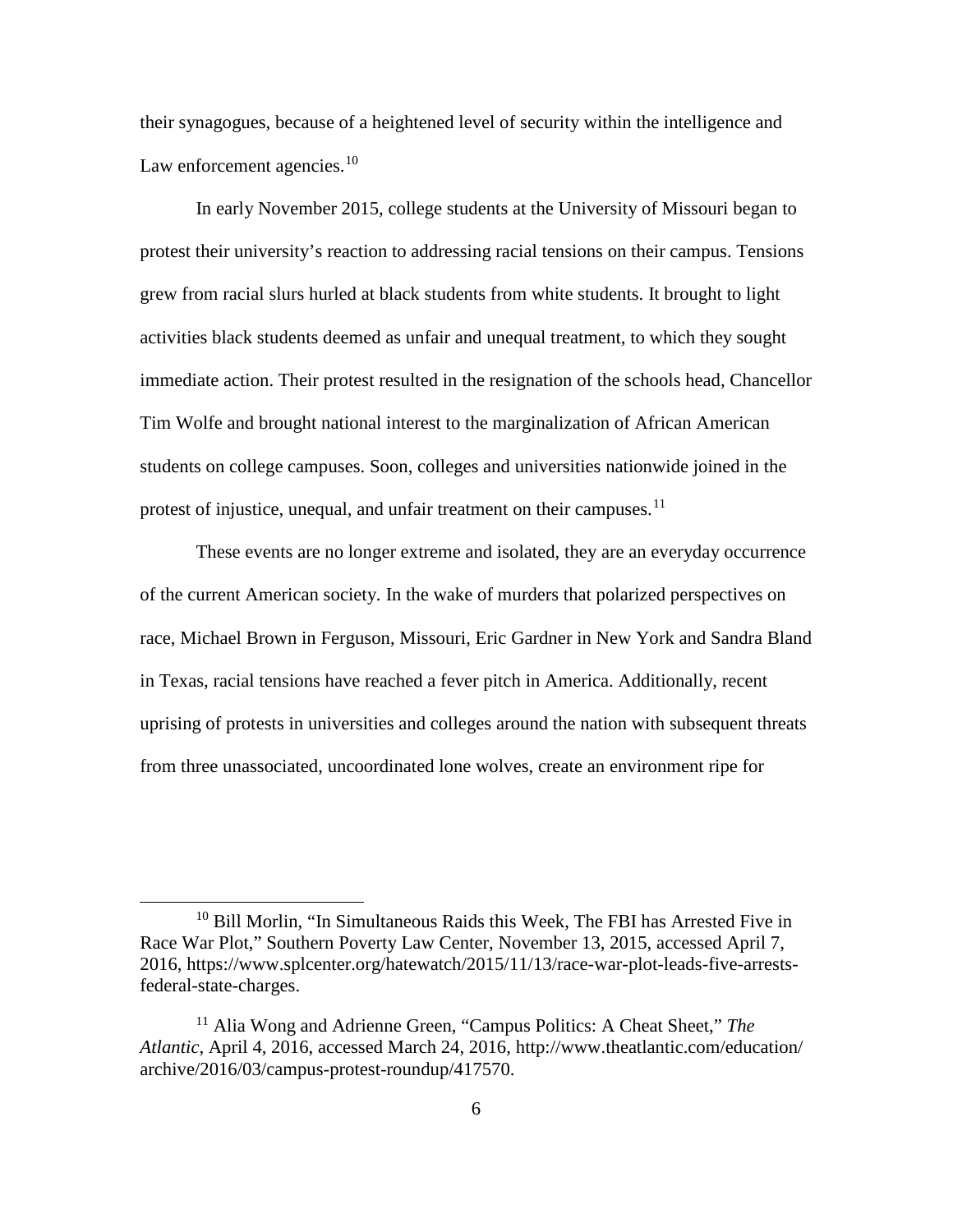recruitment into extremist groups.<sup>[12](#page-15-0)</sup> These vulnerable impressionable young men, who are voicing their opinions on race in a violent manner are likely to be associated with groups that provide violent, extreme solutions to preserving a culture and race that is European. They are targets for Christian extremist groups and every effort must be given to immediately intercept these susceptible men and women from affiliating with groups that pose a threat to the United States of America.

#### Assumptions

The assumptions of many are that individuals with staunch Muslim radical beliefs have successfully executed violent attacks on Americans. Even as those assumptions remain prevalent, a Rand report released in May 2010 summarized the threat of homegrown jihadism was heavily exaggerated. In fact, official records by the FBI indicated at that time, "only 6% of terrorist attacks on US soil from 1980 to 2005 were committed by Jihadists."<sup>[13](#page-15-1)</sup> The report further found that out of 83 terrorists attacks committed in the United State "between 9/11 and the end of 2009, only three were clearly connected with the Jihadist cause."[14](#page-15-2) Many of these acts are committed by recent converts to the religion, and tend to have predisposed tendencies of criminality "to fulfill

## $14$  Ibid.

<span id="page-15-0"></span><sup>&</sup>lt;sup>12</sup> Kansas City Star, "Student Charged with Allegedly Making Online Threat Targeting African-Americans on MU Campus," November 10, 2015, accessed April 7, 2016, http://www.kansascity.com/news/local/crime/article44216625.html.

<span id="page-15-2"></span><span id="page-15-1"></span><sup>&</sup>lt;sup>13</sup> Danios, "RAND Report: Threat of Homegrown Jihadism Exaggerated, Zero Civilian in U.S. Killed Since 9/11," Loon Watch, May 8, 2010, accessed March 28, 2016, http://www.loonwatch.com/2010/05/rand-report-threat-of-jihadist-terrorismexaggerated/.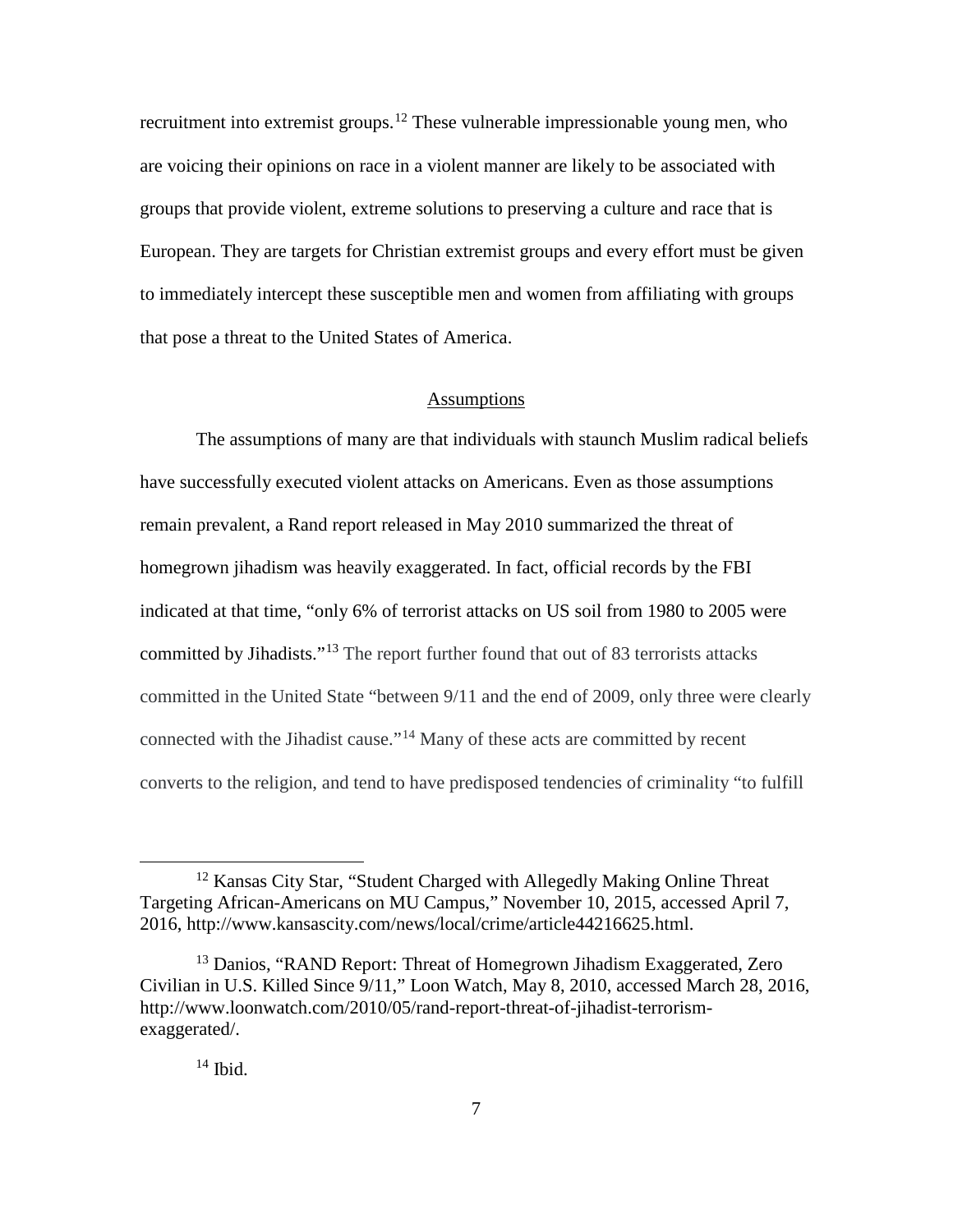their sense of adventure."[15](#page-16-0) These individuals rarely interact within their community's mosques or local religious infrastructure, but instead aggressively pursue jihadist virtual information to satisfy their thirst for violence. On August of 2015, a Washington based think tank, The New America foundation, found that 26 Americans were killed by Jihadist, as opposed to 48, who were killed by extreme right wing terrorists. Since then, acts of violent terror committed in San Bernardino, California in December 2015, increased the number of lethal jihadist acts to 45, compared to 48 committed by right wing extremists.<sup>[16](#page-16-1)</sup> The preponderance of domestic violent terror acts, indicate for the past 35 years, violent terrorist activities resulting in fatalities are likely committed by extreme right wing Christian groups, more than any other group.

#### Definitions

In efforts to provide clarity to the reader, it is important to understand the meaning of certain words used in the context of this thesis. Department of Homeland Security defines Violent Extremism as "individuals who support or commit ideologicallymotivated violence to further political goals."[17](#page-16-2) Right Wing Extremists, therefore, are those individuals with conservative views, who view those of opposing opinions as

<sup>&</sup>lt;sup>15</sup> Danios, "Rand Report."

<span id="page-16-1"></span><span id="page-16-0"></span><sup>&</sup>lt;sup>16</sup> International Security, "Deadly Attacks since 9/11," accessed January 23, 2016, http://securitydata.newamerica.net/extremists/deadly-attacks.html.

<span id="page-16-2"></span><sup>17</sup> Department of Homeland Security, *Countering Violent Extremism*, accessed January 23, 2016, http://www.dhs.gov/topic/countering-violent-extremism.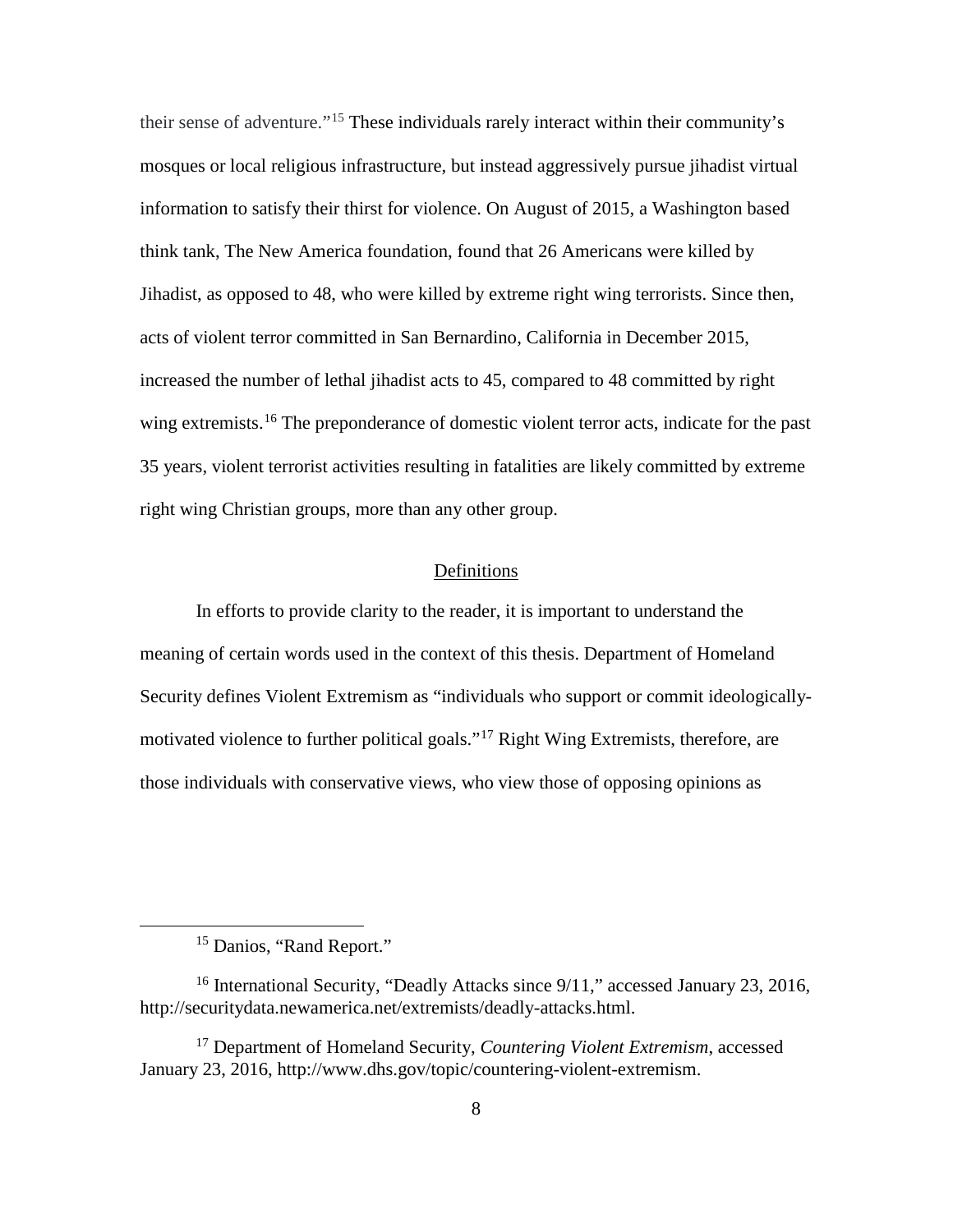political enemies, engaged in political warfare.<sup>[18](#page-17-0)</sup> They tend to be deeply rooted in Christian beliefs with "tremendous emotional intensity" and a "by any means necessary," sense of urgency type of attitude.<sup>[19](#page-17-1)</sup> Merriam Webster defines Jihadist as "a Muslim who advocates or participates in a war fought by Muslims to defend or spread their beliefs."<sup>[20](#page-17-2)</sup> It is important to separate the jihadists from the Muslim, devout in satisfying the tenets of their religion peacefully. The CIM evolved from the British-Israelism movement and is one of the most influential and popular right wing groups, committed to carrying out violent terroristic acts against those it contends as its enemies. $21$  Christian Fundamentalists, embrace a set of specific doctrine and beliefs. Many believe the fundamentalist movement was "a reaction against modernization or the rapidly changing Western Culture of the nineteenth century which includes large technical advances and societal changes."<sup>[22](#page-17-4)</sup> The five fundamentals of their belief are: "the virgin birth, the satisfaction theory of the atonement, the bodily resurrection, the miracles of Jesus, the Biblical inerrancy."[23](#page-17-5) A common definition for Christian Extremists is one of exclusivity, with strong convictions that those who do not share their religious viewpoints are not real

 $19$  Ibid.

<sup>20</sup> Merriam Webster Dictionary, "jihadist."

<span id="page-17-3"></span><span id="page-17-2"></span><span id="page-17-1"></span><sup>21</sup> Michael Barkun, *Religion and the Racist Right: The Origins of the Christian Identity Movement* (Chapel Hill, NC: The University of North Carolina Press, 1997).

<span id="page-17-5"></span><span id="page-17-4"></span><sup>22</sup> The Thoughtful Christian, "Understanding Christian Fundamentalism," Session 1, accessed May 21, 2016, www.thethoughtfulchrisitan.com.

 $^{23}$  Ibid.

<span id="page-17-0"></span><sup>&</sup>lt;sup>18</sup> James Vega, "What is 'Right-Wing Extremism?" The Democratic Strategist, April 30, 2009, accessed January 23, 2016, http://www.thedemocraticstrategist.org/ strategist/2009/04/part i what is rightwing extre.php.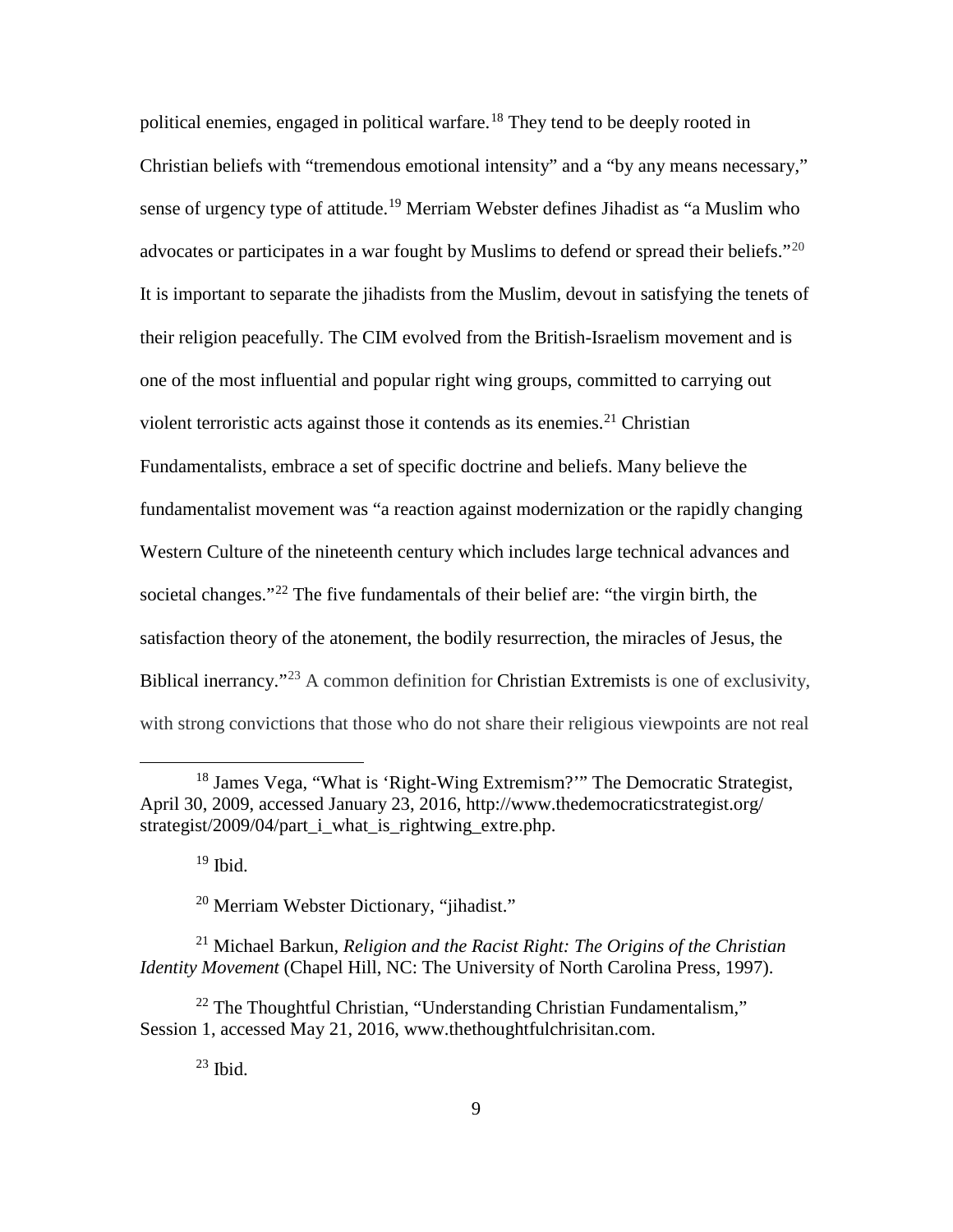Christians. As a result of their unique interpretation of the bible, these groups typically use principles within the Christian faith to:

1. Preach segregation,

2. Perpetuate acts of violence on those it considers outside the scope of its principles and

3. Kill, all in the name of their religion.

The KKK is one of America's oldest hate group founded in 1866 to resist the encroachment of African-American rights. It remains strong and thrives, especially as a result of the first elected African-American President, Barack H. Obama. The AOG is an organization founded on Christian beliefs whose fundamental principles call for violence against those who perform abortions. To aid its members in harassing, attacking and killing "their prey," they have constructed a manual that serves as a "how to" to guide the execution of their activities. A Lone Wolf is an individual who commits an uncoordinated act of violence alone, but in the ideological vein to which they subscribe. The CCC is a group formed in the 1950s in response to desegregation efforts in the south. The group's founding principles are to value and preserve the so-called Christian beliefs of America, keeping its ties to Europe. This means the American population must remain European in its composition and character and every effort must be given to deter and oppose non-European peoples from existing within the borders of America. The SPLC defines Hate Groups as those who "have beliefs or practices that attack or malign an entire class of people, typically for their immutable characteristics."[24](#page-18-0) The FBI's Uniform Crime

<span id="page-18-0"></span> $^{24}$  Southern Poverty Law Center, "About the Hate Map," accessed February 6, 2016, https://www.slpcenter.org/hate-map.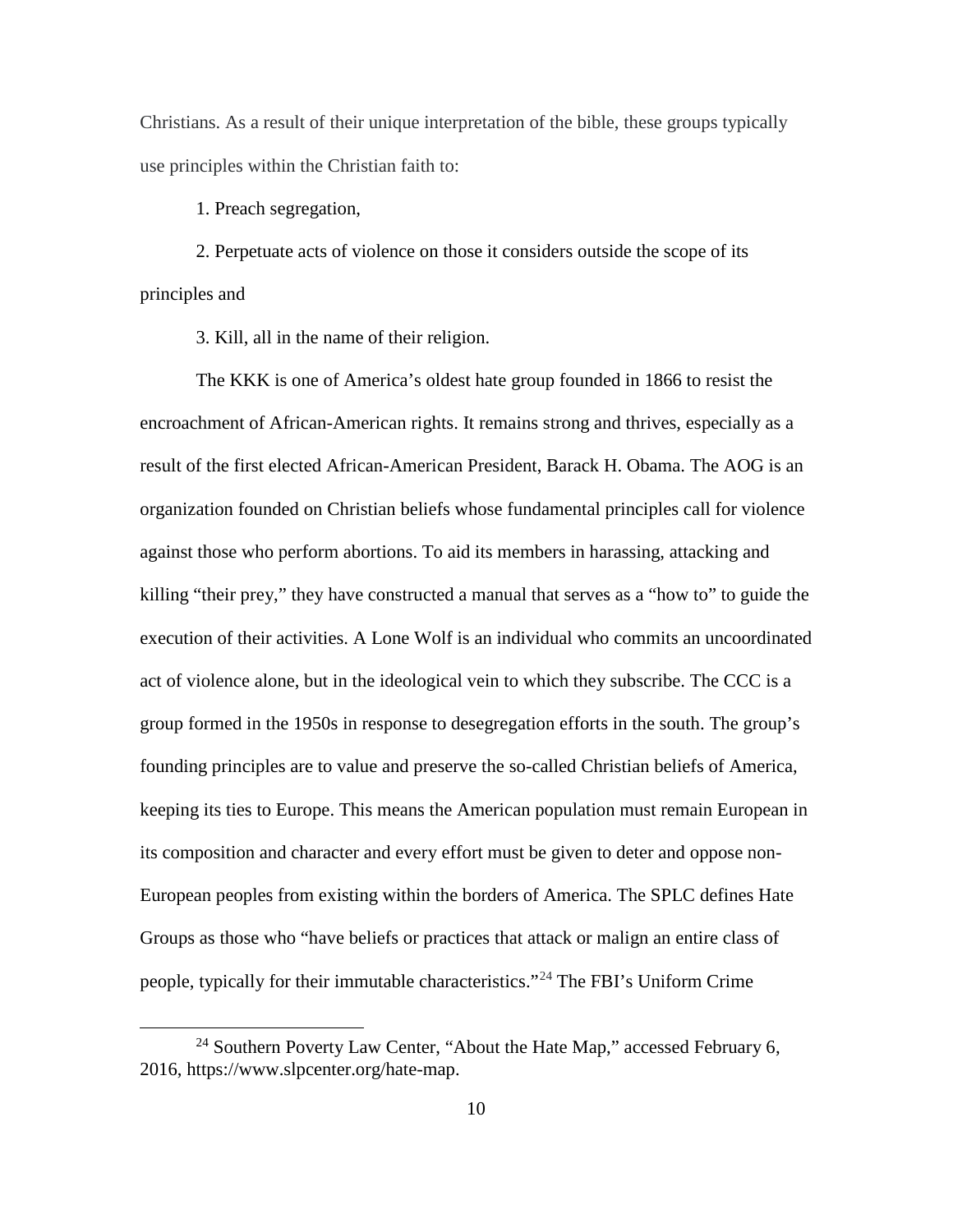Reporting Program defines Violent Crimes "as those offenses which involve force or threat of force."<sup>[25](#page-19-0)</sup> It contains four components; murder and non-negligent manslaughter, forcible rape, robbery, and aggravated assault.

## Scope and Delimitations

This thesis will only focus on Christian extremist groups, exploring various ideologies, political and fundamentalist paradigms, which drive these groups to thrive. In an effort to remain relevant and current to today's environment, this thesis will not extend beyond the boundaries of the United States and will explore in detail, acts of domestic terrorism committed within the last 10 years. To provide further contextual and background analysis in understanding this rather complex issue, this thesis may extend beyond ten years to the extent necessary to draw historical trends deemed necessary to support recommendations and conclusions of this thesis.

#### Limitations

The obvious limitation of this thesis is the range of empirical and systematic analysis of domestic terrorism data. Although the Department of Homeland security provides a link to the FBI's Uniform Crime Reporting statistics of domestic crimes, it does not "analyze, interpret or publish crime statistics based solely on a single-dimension interagency ranking."[26](#page-19-1) Because of limited comprehensive focus on the subject of right

<span id="page-19-0"></span> $25$  Federal Bureau of Investigations, "Crime in the United States," accessed February 6, 2016, https://www.fbi.gov/about-us/cjis/ucr/crime-in-the-u.s/2010/crime-inthe-u.s.-2010/violent-crime.

<span id="page-19-1"></span><sup>&</sup>lt;sup>26</sup> Federal Bureau of Investigations, "Uniform Crime Reporting Statistics: Their Proper Use," accessed April 7, 2016, https://www.fbi.gov/about-us/cjis/ucr/ucr-statisticstheir-proper-use.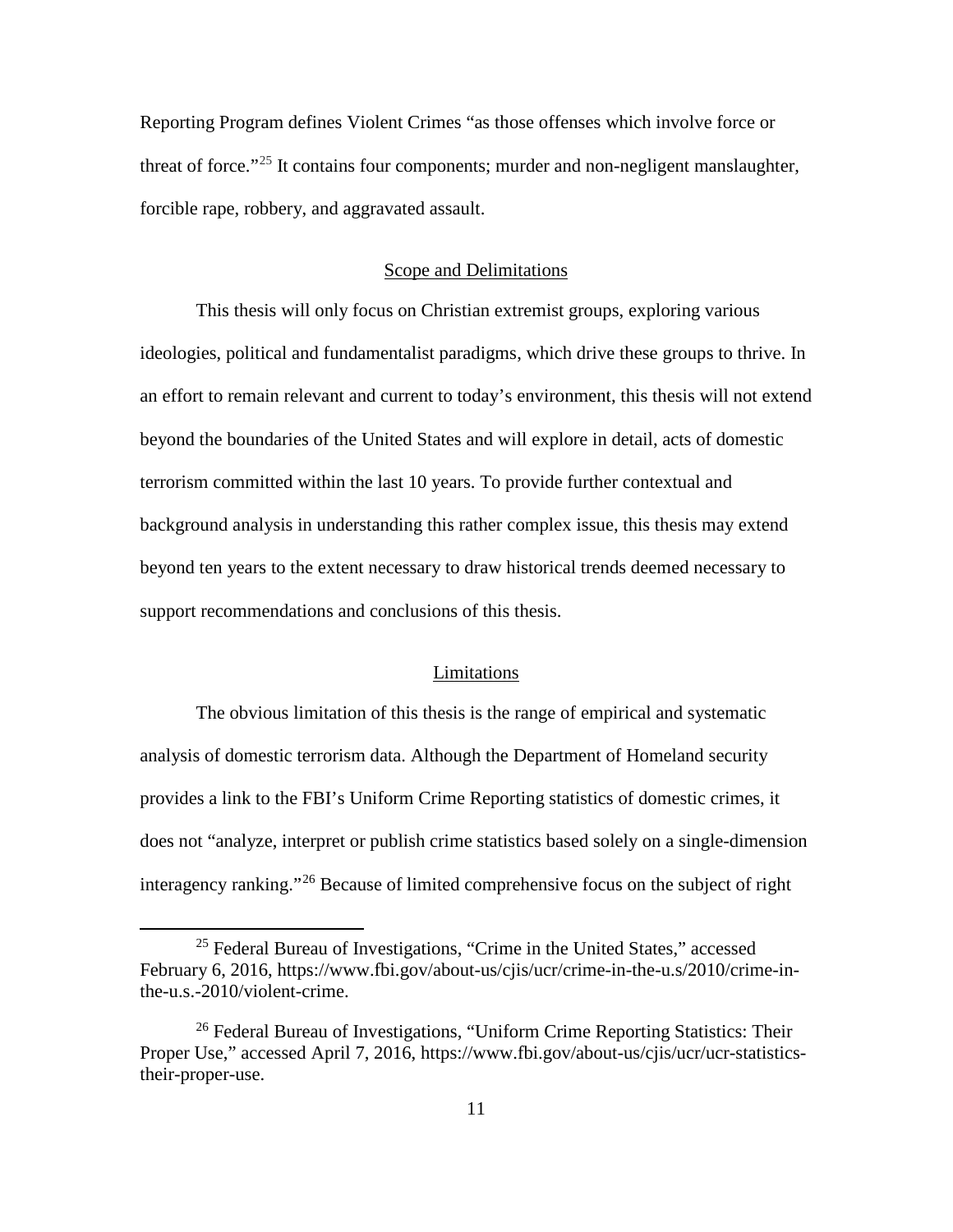wing extremism, this thesis relies heavily on "think tanks," Rand Studies, The Anti-Defamation League and SPLC as credible experts. These entities actively report, track and maintain data on occurrences of domestic terror within the United States. In addition, time poses a significant limitation in conducting a quantitative type analysis; therefore, a qualitative method suits the feasibility of this thesis.

## Significance

As technology evolves, so has the ability to reach many through various informational platforms and mediums, subsequently strengthening globalization. These informational platforms constantly provide news to the world, which promotes fear of Muslim radical groups that perpetuate violence in the name of religion, but ignore the threat Christian extremism pose to Americans, on American soil. As America's focus and attention shifts to denying violent religious groups access into the homeland, perhaps not enough attention has been focused on Christian extremists within the homeland who threaten the very liberty and freedom intended by the founding fathers for all Americans. This thesis and many more studies are vitally needed to explore the themes and messages of these growing Christian extremist groups, neutralize their growth, and ensure the safety and freedom of Americans are protected.

#### Conclusion

As political candidates vie for the presidential seat in the 2016 United States elections, the message of keeping "Americans safe" seems to be the mantra for all, catering to the fears of Americans. Excessive media coverage focuses on the volatility of violent groups outside of the United States, and the fear that violence, may trickle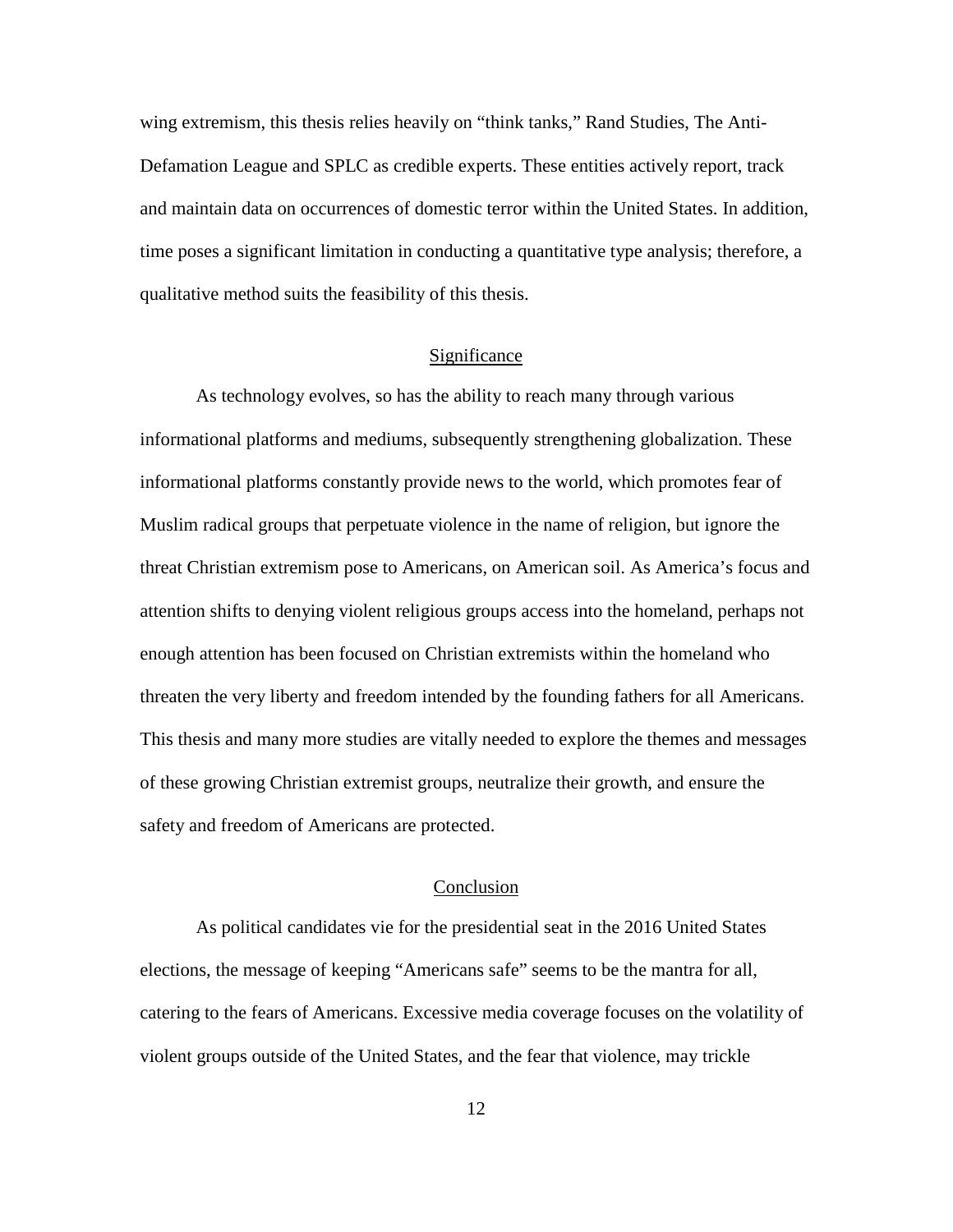through the borders of the homeland. While this fear of others continues to strengthen and gain public attention, groups that follow right wing fundamentalist Christian views, continue to wage war on Americans within the homeland, virtually undetected and undisturbed. Unfortunately, labeling these groups as domestic terrorists, committed to acts of violence in the name of the Christian faith has been infrequently discussed by the American media. Chris Weigant of the Huffington Post, summarized it well when he wrote "when Christians kill because of their religious beliefs, then it is by definition Christian terrorism, whether the news media (or public) wants to admit it or not."[27](#page-21-0) The promise of safety, trumpeted on the campaign trails of the nation, will be far from realized if attention and energy is uncommitted to all those who threaten the homeland; even Christians.

<span id="page-21-0"></span> <sup>27</sup> Chris Weigant, "Christian Terrorism," *Huffington Posts*, December 1, 2015, accessed February 6, 2016, http://www.huffingtonpost.com/chris-weigant/christianterrorism\_b\_8685138.html.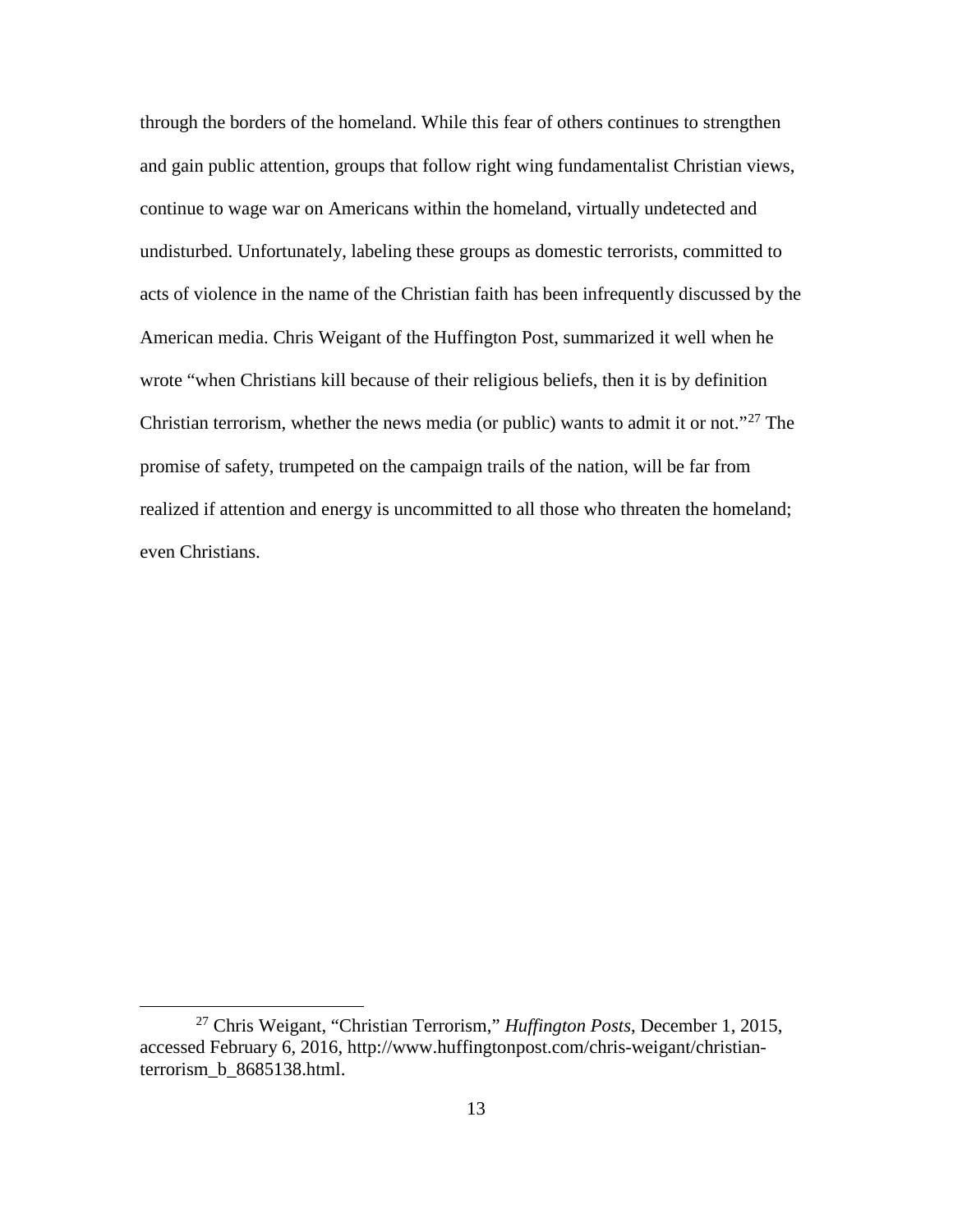#### CHAPTER 2

## LITERATURE REVIEW

Violent crimes committed by Christian extremist groups have risen significantly within the United States within the last 10 years. In fact, the Anti-Defamation League reports 2015 as being the "deadliest year for domestic extremist violence in the past 20 years."[28](#page-22-0) Over 44 percent of killings levied on Americans were committed by groups that identify with Christian beliefs (white supremacy, anti-abortionist), compared to 37 percent of domestic Islamic extremism (see figure 1). This chapter will review various literature that provide a conceptual understanding and background of violent extremist groups in the American society today, subsequently identifying the most violent.

# Arie Perliger-*Challengers from the Sidelines*

Understanding these groups is as complex as the very thing that brings them together, religion. "Religion is a powerful motivator for both positive social change and mass violence. It is an institution that is protected by civil society, whether by a state's own constitution or international agreements."[29](#page-22-1) The coalescing force of religion and the protection it enjoys on a global scale inhibits discouraging veiled violent messages projected from the "church." In Arie Perliger's book, the author provides a conceptual

<span id="page-22-0"></span><sup>&</sup>lt;sup>28</sup> Anti-Defamation League, "2015 Was Deadliest Year for Domestic Extremist Violence in Past 20 Years, ADL Says," January 5, 2016, accessed February 6, 2016, http://www.adl.org/press-center/press-release/extremisim/2015-was-deadliest-yeardomestic-extremist-violence-past-20-years.

<span id="page-22-1"></span><sup>29</sup> Amos N. Guiora, "Religious Extremism: A Fundamental Danger," *South Texas Law Review* 50 (2009): 743.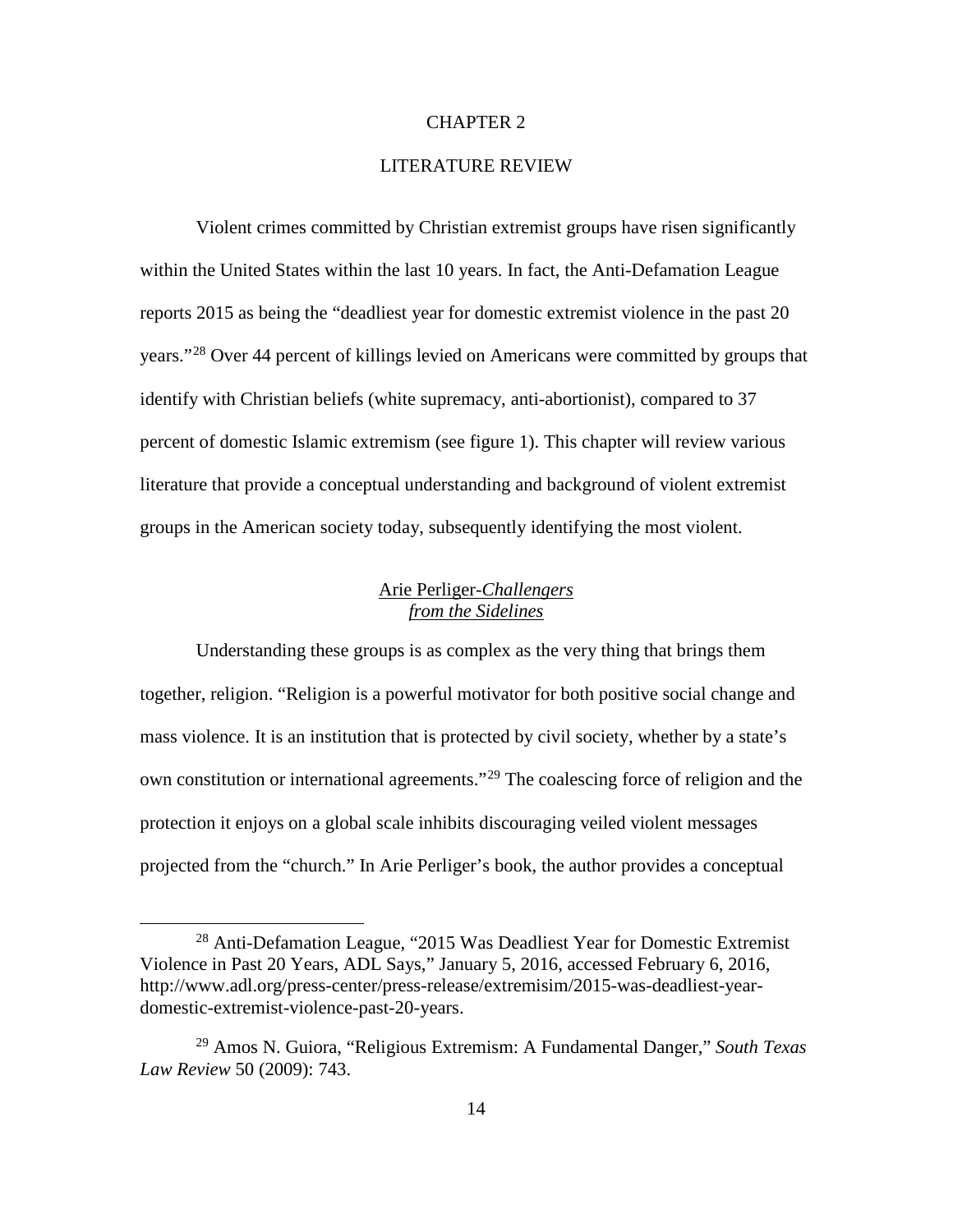foundation to understand different far right groups to identify those that perpetuate violent attacks, while tracking trends.<sup>[30](#page-23-0)</sup> Perliger sought to provide this comprehensive study because limited systematic analysis and documentation of American domestic violence currently exists. To gain a comprehensive understanding, Perliger focuses on three core questions:

- 1. What are the main characteristics of the violence produced by the far right?
- 2. What type of groups are far more prone to commit these acts of violence based on their characteristics?
- 3. What are the social and political factors associated with the level of far-right violence?

Perliger categorizes violent far-right movements into three ideological movements: a racist (white) supremacy movement, an anti-federalist movement and a fundamentalist movement.

The first ideology is focused on race. White supremacy groups such as the skinheads, KKK, neo-Nazi groups, comprise the racist movement, centered on preserving and restoring their cultural heritage. This group's ideological foundation is concentrated on attacks on non-Aryan (nonwhites) and their "identifiable facilities (mosques, synagogues, or schools identified with minority communities).<sup>[31](#page-23-1)</sup> An empirical picture developed by Perliger indicate a key distinction within this ideology is that the KKK is prone to vandalism, while the skinheads and other neo-Nazi groups with extremists

<span id="page-23-1"></span><span id="page-23-0"></span> <sup>30</sup> Arie Perliger, *Challengers from the Sidelines: Understanding America's Violent Far Right* (West Point, NY: Combating Terrorism Center, 2012), 7.

 $31$  Ibid., 4.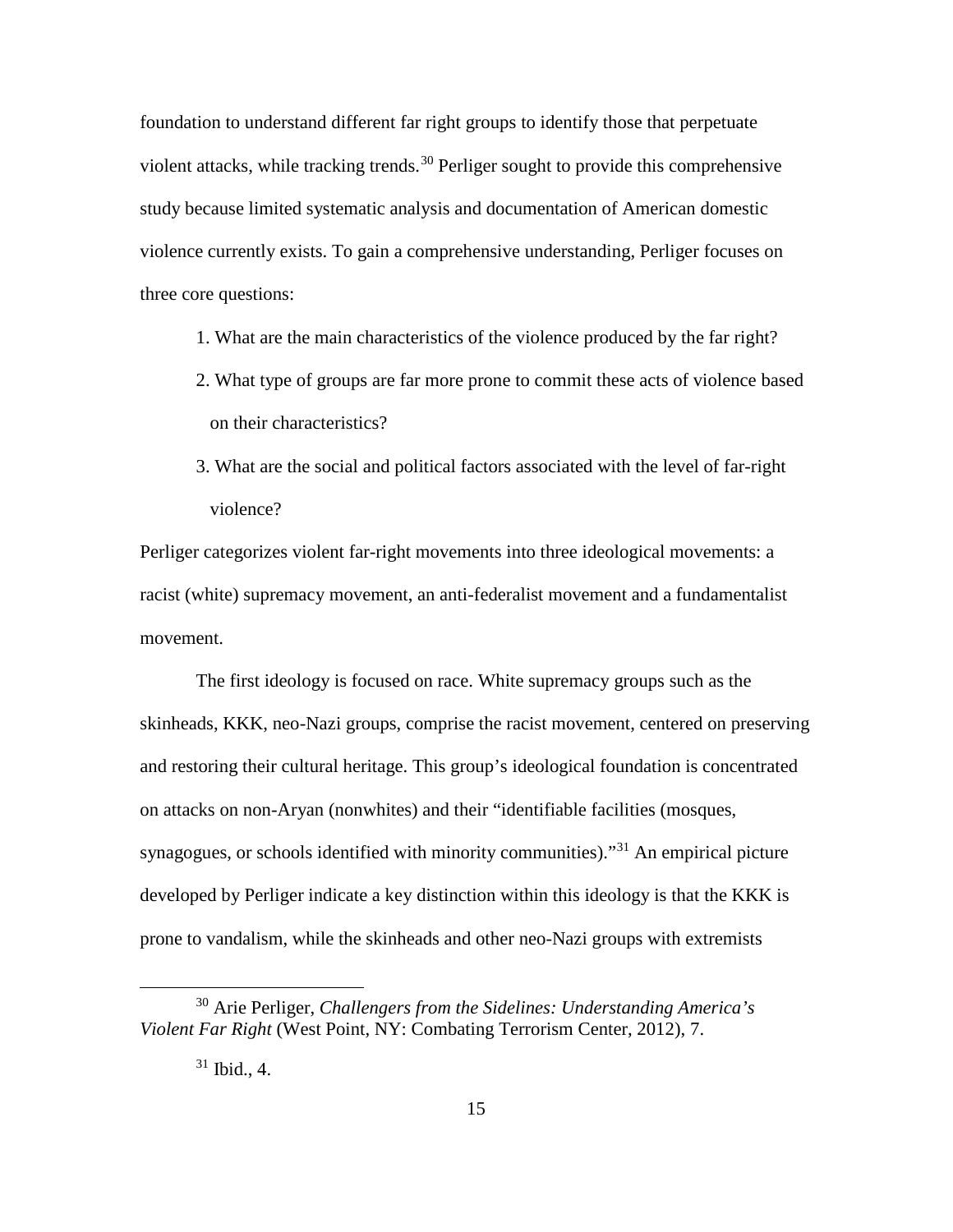views, are likely to attack people with the objective of amassing large quantities of casualties.[32](#page-24-0)

The second ideology occurred mostly in the 1990s, with an emergence of antifederalist movements concentrated on "undermining the influence, legitimacy and effective sovereignty of the federal government."<sup>[33](#page-24-1)</sup> Federalists have a strong belief that the "American political system and its proxies were hijacked by external forces interested in promoting a New World Order, in which the United States will be absorbed into the United Nations." The movement is generally skeptical of the federal government and is rooted in the belief that corruption and tyranny allows for intrusion into the lives of citizens and their constitutional rights. Most of their violence is perpetuated against the federal government, while promoting self-government and civil activism. Herbert Strong provides a broad perspective of what the Anti Federalist movement stood for in his book "What the Anti-Federalists were for."<sup>[34](#page-24-2)</sup> Essentially, the movement with a history that spans over 200 years was deeply rooted in religious beliefs and advocated for religion to remain at the forefront of government to ensure moral stature and sufficient character of the people.

The third ideology is the fundamentalist movement, which comprises many Christian identity groups. This movement fuses religious beliefs with white supremacy tendencies, using texts from the bible to promote "nativism, exclusionism and racial superiority." According to a study conducted by Arie Perliger, an average of 337 attacks

<span id="page-24-0"></span> <sup>32</sup> Perliger, *Challengers from the Sidelines*, 128.

<span id="page-24-1"></span><sup>33</sup> Ibid., 4.

<span id="page-24-2"></span><sup>34</sup> Herbert Strong, *What the Anti-Federalists Were For* (Chicago Press, 1981).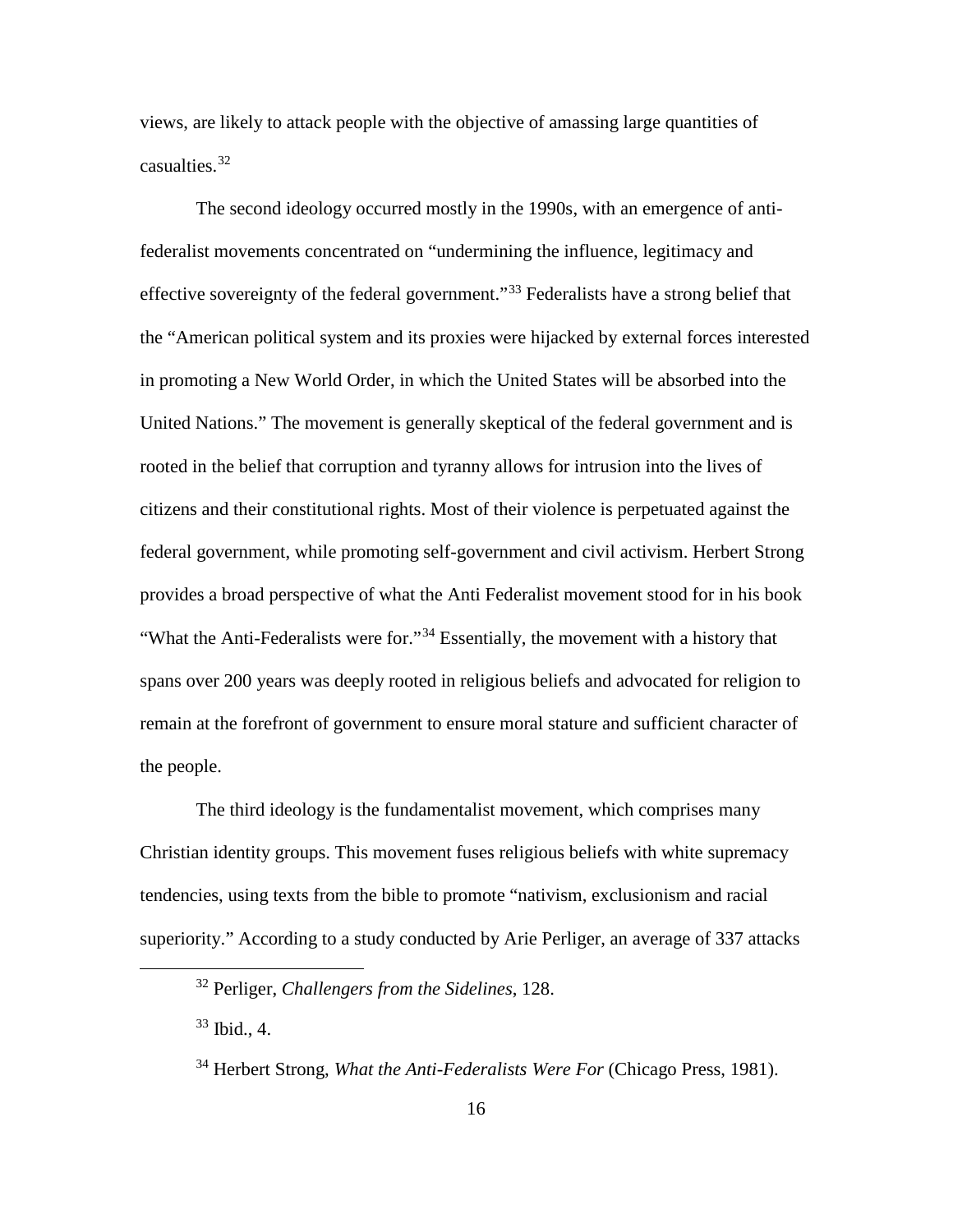are committed each year by right wing extremists, which caused 254 fatalities since 9/11.<sup>[35](#page-25-0)</sup> Kurzman and Schanzer of the New York Times also indicated "Since 9/11, an average of nine American Muslims per year have been involved in an average of six terrorism-related plots against targets in the United States."[36](#page-25-1) Contrast Perliger's numbers with acts committed by Muslim extremists, then the picture becomes clear, attacks are more likely to be committed from far right Christian groups than any other group. Still, given this disturbing rise of domestic incidents inflicted by far right Christian extremist groups, the media is reluctant and slow to focus its attention on the threat they present.<sup>[37](#page-25-2)</sup> Identifying the exact number of Christian extremist groups is challenging, however, the SPLC through the use of intelligence reports gathered from hate groups, compiles and tracks extremist groups, ideologies and activities. Thus, the SPLC identified 784 hate groups in 2014 alone, compartmentalized within eight groups.<sup>[38](#page-25-3)</sup> Of note is the far reaching tentacles of the CIM, which crosses through the eight groups precipitously because of the Christian beliefs at its core. Perliger highlights two schools of thought that emerged from Christian fundamentalist ideologies, with the CIM being "the more influential and popular one<sup>"39</sup>. The other is an anti-abortion and pro-life stance, which

<span id="page-25-0"></span><sup>&</sup>lt;sup>35</sup> Charles Kurzman and David Schanzer, "The Growing Right-Wing Terror" Threat," *New York Times*, June 16, 2015, accessed December 29, 2015, http://www.ny times.com/015/06/16/opinion/the-other-terror-threat.html?ref=opinion& r=1.

<sup>36</sup> Kurzman and Schanzer, "The Growing Right-Wing Terror Threat."

<span id="page-25-4"></span><span id="page-25-3"></span><span id="page-25-2"></span><span id="page-25-1"></span><sup>37</sup> Mary Zeiss Stange, "Christian Extremists Pose Threat," *USA Today*, October 21, 2014, accessed December 29, 2015, http://www.usatoday.com/story/opinion/2014/ 10/21/christian-extremists-threat-muslims-homegrown-cliven-bundy-column/17679789/.

<sup>38</sup> Southern Poverty Law Center, "Christian Identity."

<sup>39</sup> Perliger, *Challengers from the Sidelines*, 31.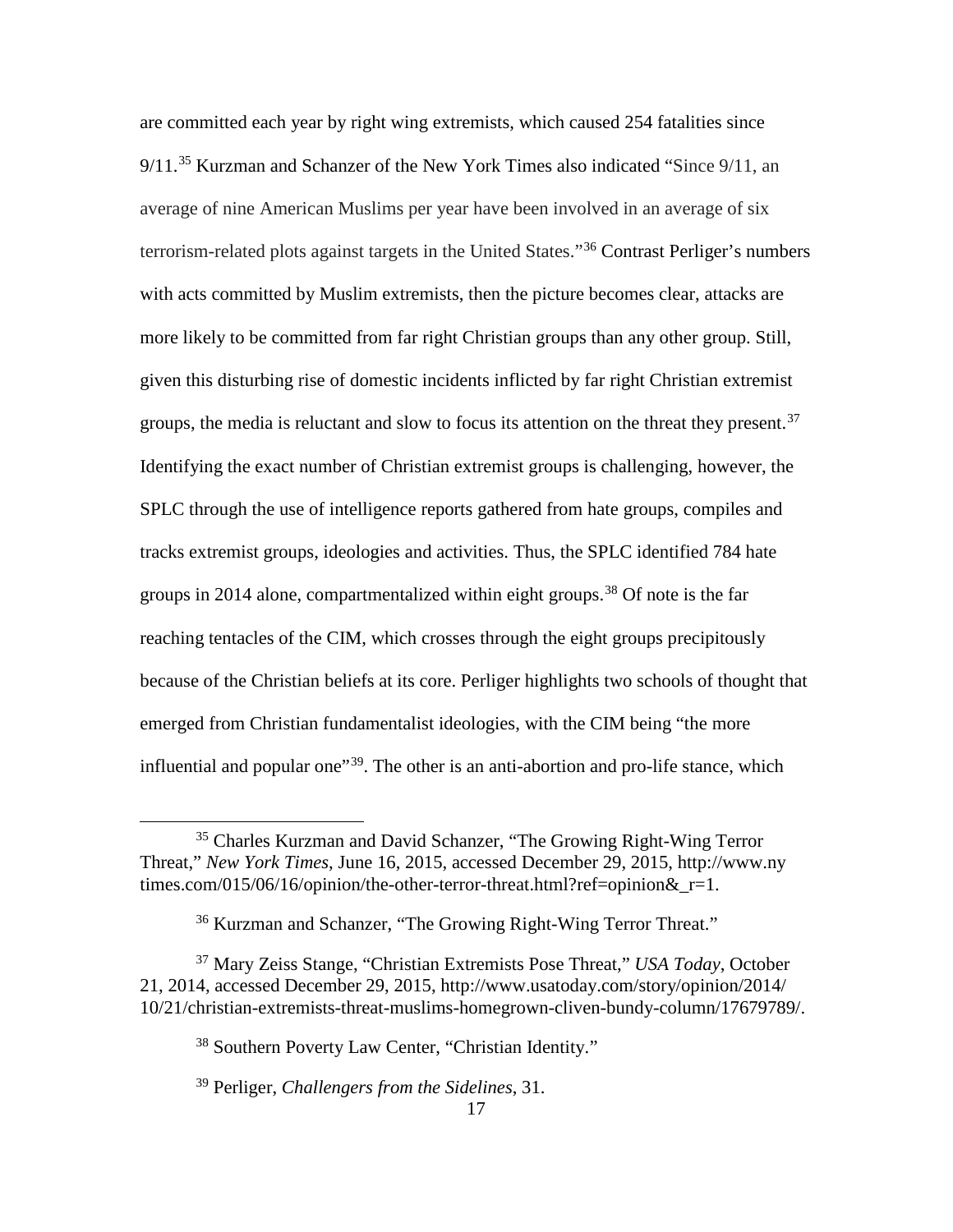continues to take center stage, in the absence of other divisive philosophies. The CIM widely promotes white supremacist beliefs and anti-Semitic sentiments.<sup>[40](#page-26-0)</sup> They firmly believe they are the descendants of the ten lost tribes of Israel, and trace their roots to the 19th century British-Israelis ideology, founded by the Englishman, John Wilson in 1840. Current day CIM subscribes to five basic tenets, which are:

1. That Whites (Aryan) are the Israelites identified in the Old Testament,

2. Jews are descendants of Satan,

3. Adam and Eve are the first White people,

- 4. Descendants of pre-Adamic races are non-white, and
- 5. A race war the likes of which would be on a scale of Armageddon is forthcoming. [41](#page-26-1)

The CIM is loosely organized and diverse in its structure, which prevents centralized strategy and focus. Many do not subscribe to paramilitary activities, however, a good number adhere to the "American Patriot Movement" whose premise is to prevent government intrusion in their lives, and arm themselves in preparation for the race-war. Due solely to its loosely organized structure, the CIM claims connection to the KKK, the covenant, the Sword and Arm of the Lord, Aryan nation, the Church of Israel and at least 21 other groups. $42$ 

 <sup>40</sup> Barkun, *Religion and the Racist Right*.

<span id="page-26-1"></span><span id="page-26-0"></span><sup>41</sup> Richard Abanes, *American Militias: Rebellion, Racism and Religion* (Downers Grove, IL: InterVarsity Press, August 1996), 155.

<span id="page-26-2"></span><sup>42</sup> Southern Poverty Law Center, "Intelligence Report," accessed December 29, 2015, https://www.splcenter.org/fighting-hate/intelligence-report/2015/active-hategroups-united-states-2014#christian.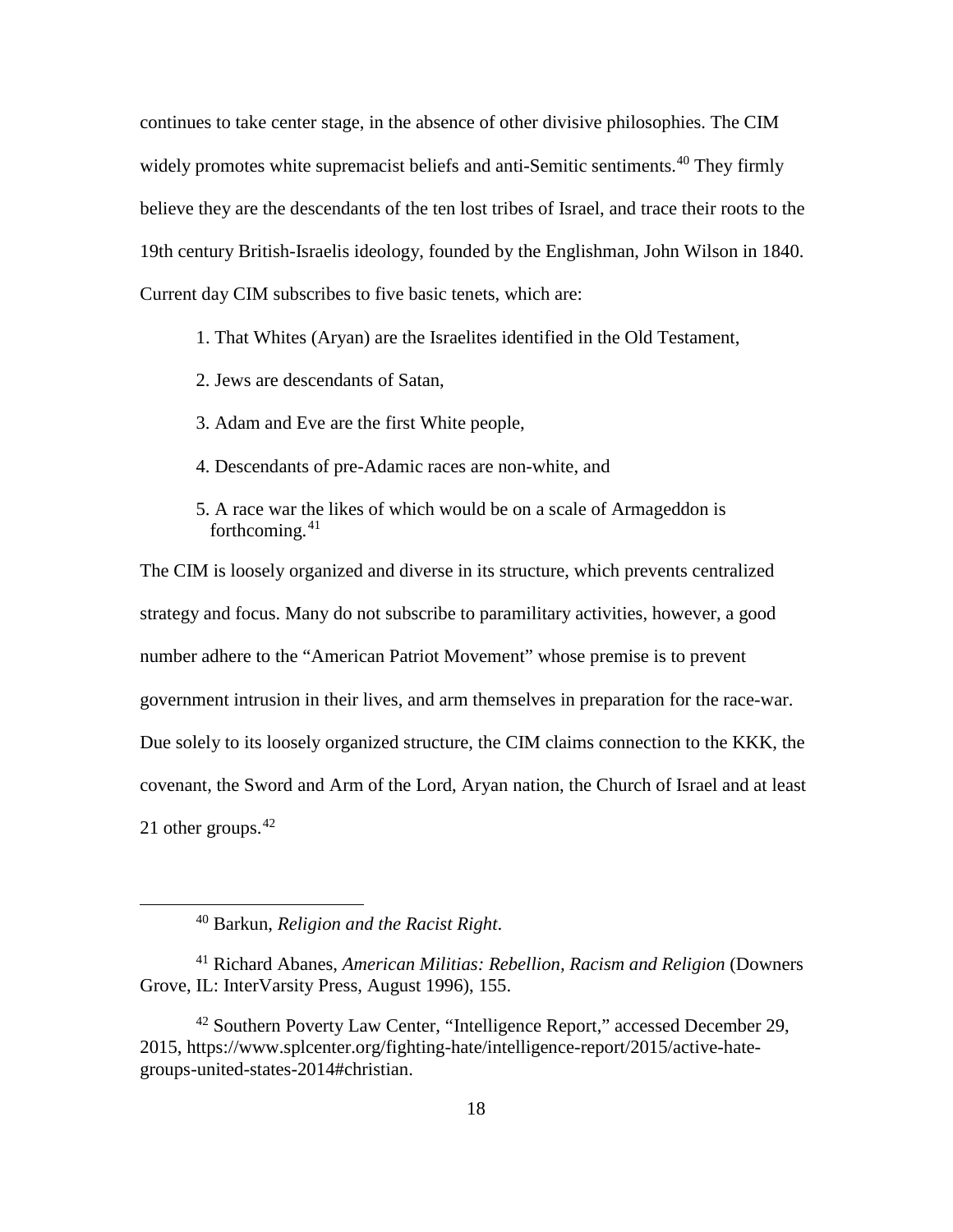## Michael Barkum-*Religion and the Racist Right*

In his book, Michael Barkum illustrates the urgent need to understand the "Under studied phenomenon<sup>3[43](#page-27-0)</sup> that is CIM and its dominance of the far right. Barkum explores the metamorphosis from the British-Israelism belief that Jews were their brothers; "descendants of different but related tribes,"[44](#page-27-1) to Jews are direct descendants of Satan. He summarizes that religious texts taken in parts from the bible as well as occult religious beliefs were stitched to form meaningful verbiage after World War II that identified Jews as children of Satan. The metamorphosis of British-Israelism generally occurred in the late 1930s and early 1940s, and became the CIM in America.

With the weakening of the original movement in England, lack of organizational ties and geographical factors, the British-Israelism movement transformed to CIM in California. It was at this time that a doctrinal shift occurred that annihilated Jews from the consideration of kinship. Ties began to appear between right-wing political causes, which Gerald L. Smith strongly drove. Smith's political career began as Huey Long's chief lieutenant. After Long's assassination in 1935, however, Smith began to develop radical ideologies, which were increasingly anti-Semitic. He then moved his headquarters into the city of Los Angeles, which strengthened relationships with significant figures of the identity's movement on the West Coast. One figure with a more critical significance was Wesley Swift, for he was to become the single most prominent and influential figure, during the 1960s and 1970s. Swift is credited for combining right wing circles, "a

<span id="page-27-0"></span> <sup>43</sup> Barkun, *Religion and the Racist Right*, xiii.

<span id="page-27-1"></span><sup>&</sup>lt;sup>44</sup> Ibid., preface.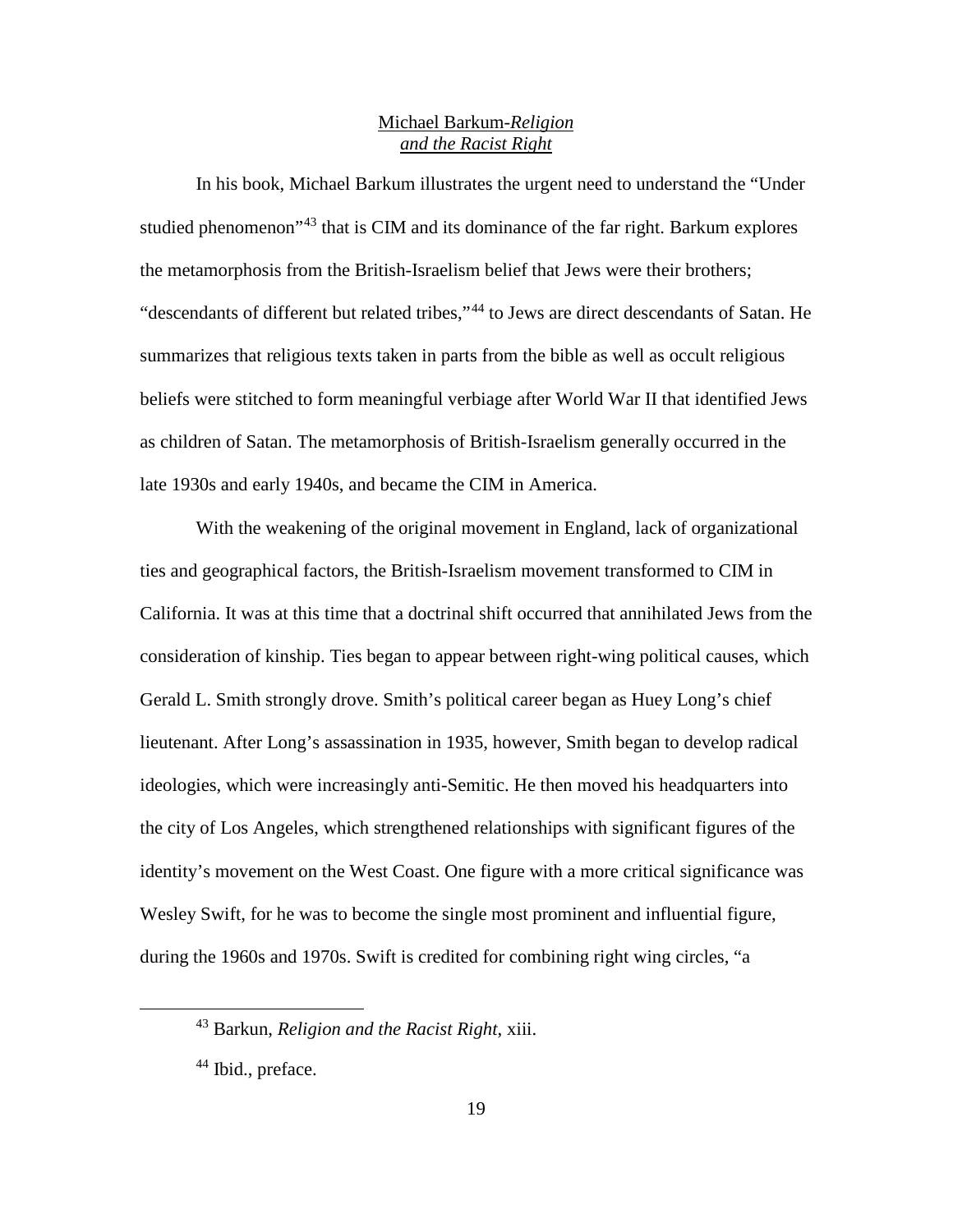demonic anti-Semitism and political extremism"[45](#page-28-0) into the CIM. He dedicated himself to preaching and writing and had amassed a huge following through his teachings. At the time of his death, the movement vigorously developed in California, and clearly separated itself from its English roots. By the 1990s, two new motifs were clear of the CIM; "the claim that it was neither racist nor anti-Semitic and second, the assertion that the extreme right, far from being radical was in fact the carrier and guardian of mainstream American values."<sup>[46](#page-28-1)</sup> It aims to link the radical right into the "mainstream"<sup>[47](#page-28-2)</sup> in a non-stigmatizing manner by portraying itself as the "constitutionalists,"[48](#page-28-3) whose vested interest to ensure the American value remains intact and unalloyed.

# Major Frederick D. Wong-"Christian Extremism as a Domestic Terror Threat"

In his monograph, Major Frederick D. Wong explores how an idea defines structure and that structure defines interest and actions in the name of religion. He further highlights the haste in highlighting Islamic extremism as terroristic and dangerous, even as Christian extremists share a "common ideology that advocates violence against Americans."<sup>[49](#page-28-4)</sup> Wong suggests two underlying themes of Christian extremism, "racism" through the use of religion as justification to promote violence and religious terrorism to

<span id="page-28-4"></span><span id="page-28-3"></span><span id="page-28-2"></span><span id="page-28-1"></span><sup>49</sup> MAJ Frederick Wong, "Christian Extremism as a Domestic Terror Threat" (Monograph, School of Advanced Military Studies, Ft Leavenworth, KS, May 2011).

<span id="page-28-0"></span> <sup>45</sup> Barkun, *Religion and the Racist Right*, 61.

<sup>46</sup> Ibid., 282.

<sup>47</sup> Ibid., 284.

<sup>48</sup> Ibid., 284.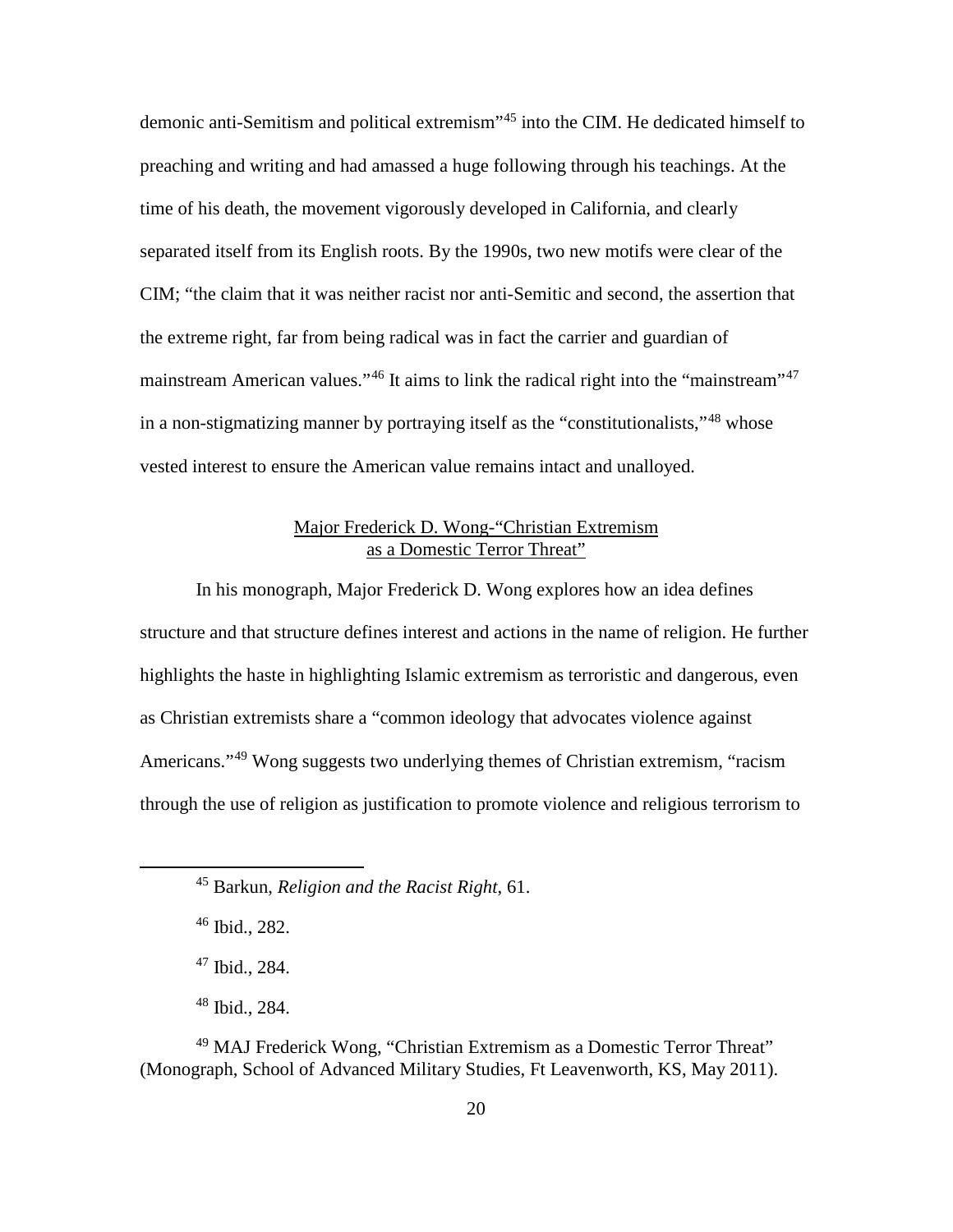support what is perceived as God's will and law."<sup>[50](#page-29-0)</sup> He recommends four courses of actions to suppress the growth and existence of these groups. They are:

- 1. Sustainment of negotiation-oriented tactics as the primary option for crisis situation,
- 2. Enforcement of existing anti-militia laws,
- 3. Promotion of racial and religious tolerance, and
- 4. Increased community involvement.

Wong's assessment and recommendations made four years ago are relevant today as racial tensions reach an all-time high. The comprehensive actions of community, legislative and judicial efforts are tirelessly needed to immediately address the critical threat of religious extremism.

All three authors underscore the urgency and critical need for empirical and statistical analysis of this type of terror, in efforts to understand and prevent their sustained growth.

<span id="page-29-0"></span>50 Ibid.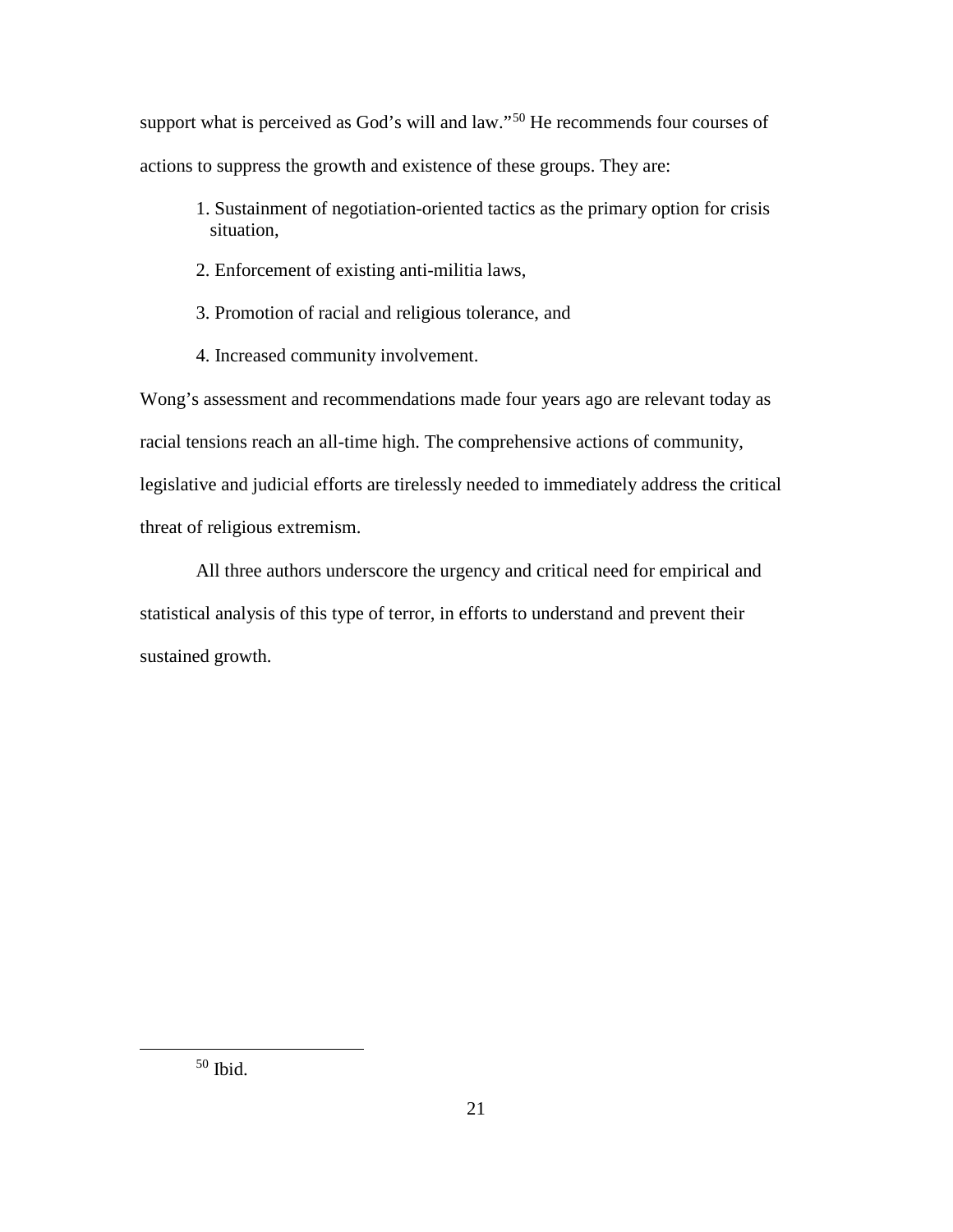

Figure 1. Violent Domestic Attacks in 2015

*Source*: Anti- Defamation League, "2015 Was Deadliest Year for Domestic Extremist Violence in Past 20 Years, ADL Says," January 5, 2016, accessed February 6, 2016, http://www.adl.org/press-center/press-release/extremisim/2015-was-deadliest-yeardomestic-extremist-violence-past-20-years.html.

Note: Over 63 percent of killings levied on Americans in 2015 were committed by groups that identify with strong Christian beliefs (white supremacy, anti-abortionist, antigovernment), Compared to 37 percent of domestic Islamic extremism.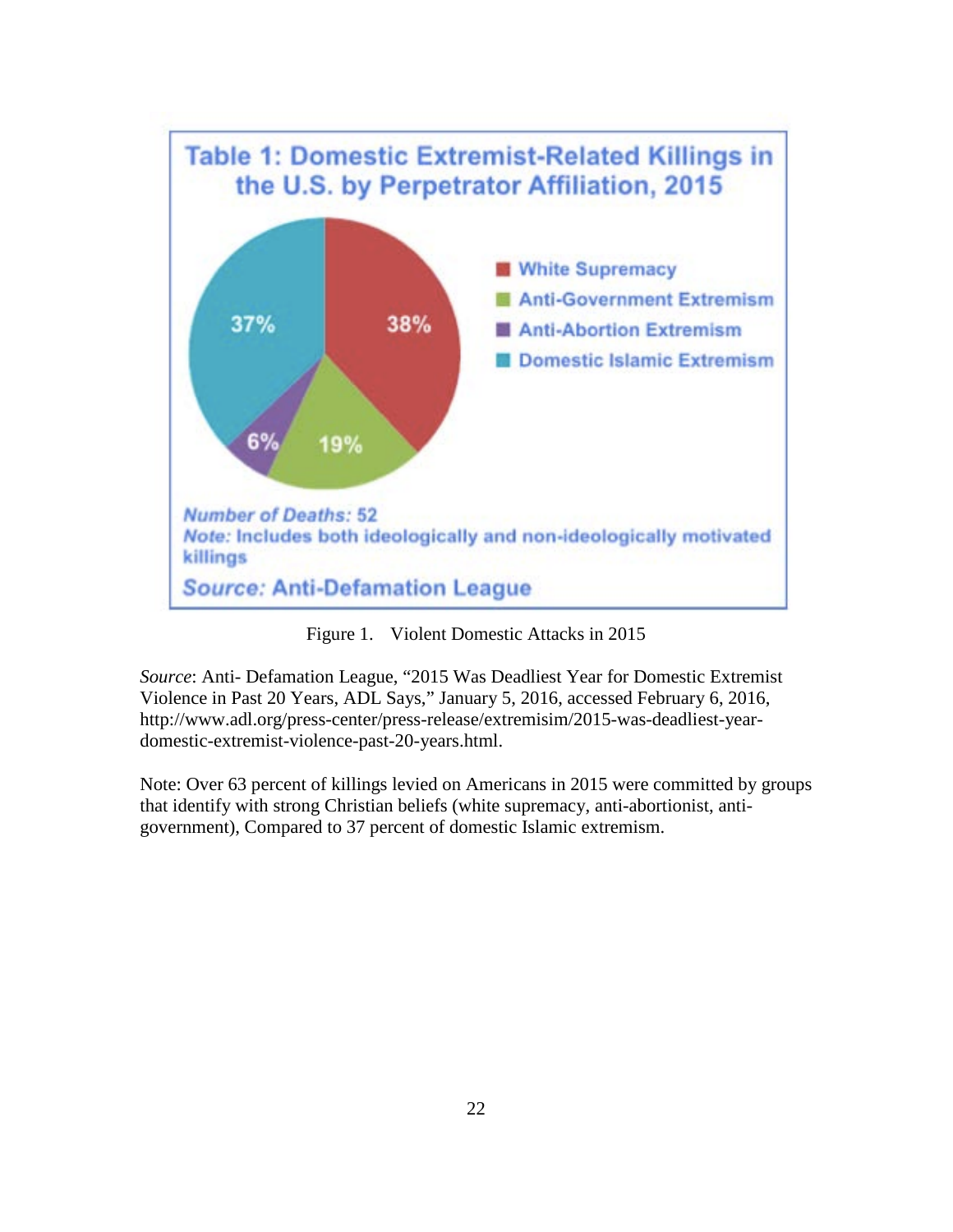### CHAPTER 3

## RESEARCH METHODOLOGY

The last chapter discussed the ideology of extremist groups, which essentially defines their structure, and subsequently results in interest and action, all in the name of religion. Of great importance and note, is the far-reaching influence of the CIM, which crosses through the eight groups precipitously because of the Christian beliefs at its core.[51](#page-31-0) Two schools of thought define the movement of far right extremist groups, the Christian fundamentalist ideology and the anti-abortion and pro-life stance,<sup>[52](#page-31-1)</sup> which continues to take center stage, in the absence of other divisive philosophies.

To understand the complex issue of Christian extremism, it is important to analyze the nature of why certain Christians on the extreme spectrum of the faith, tend towards violence. Thus, this thesis will utilize the case study methodology to explore bounded system or multiple bounded systems through detailed, in-depth data collection to provide a case description and theme.<sup>[53](#page-31-2)</sup> A constructive research of four case studies within the Christian extremism context will bring forth analysis and comparison of these major incidents. This qualitative method of research is familiar to social scientists because of its popularity in psychology, medicine, law and political Science.<sup>[54](#page-31-3)</sup> To

 <sup>51</sup> Southern Poverty Law Center, "Christian Identity."

<sup>52</sup> Perliger, *Challengers from the Sidelines*, 31.

<span id="page-31-3"></span><span id="page-31-2"></span><span id="page-31-1"></span><span id="page-31-0"></span><sup>53</sup> John W. Creswell*, Qualitative Inquiry and Research Design, Choosing Among Five Approaches*, 2nd ed. (Thousand Oaks, CA: Sage Publications, 2007), 73.

<sup>54</sup> Creswell, *Qualitative Inquiry and Research Design*, 73.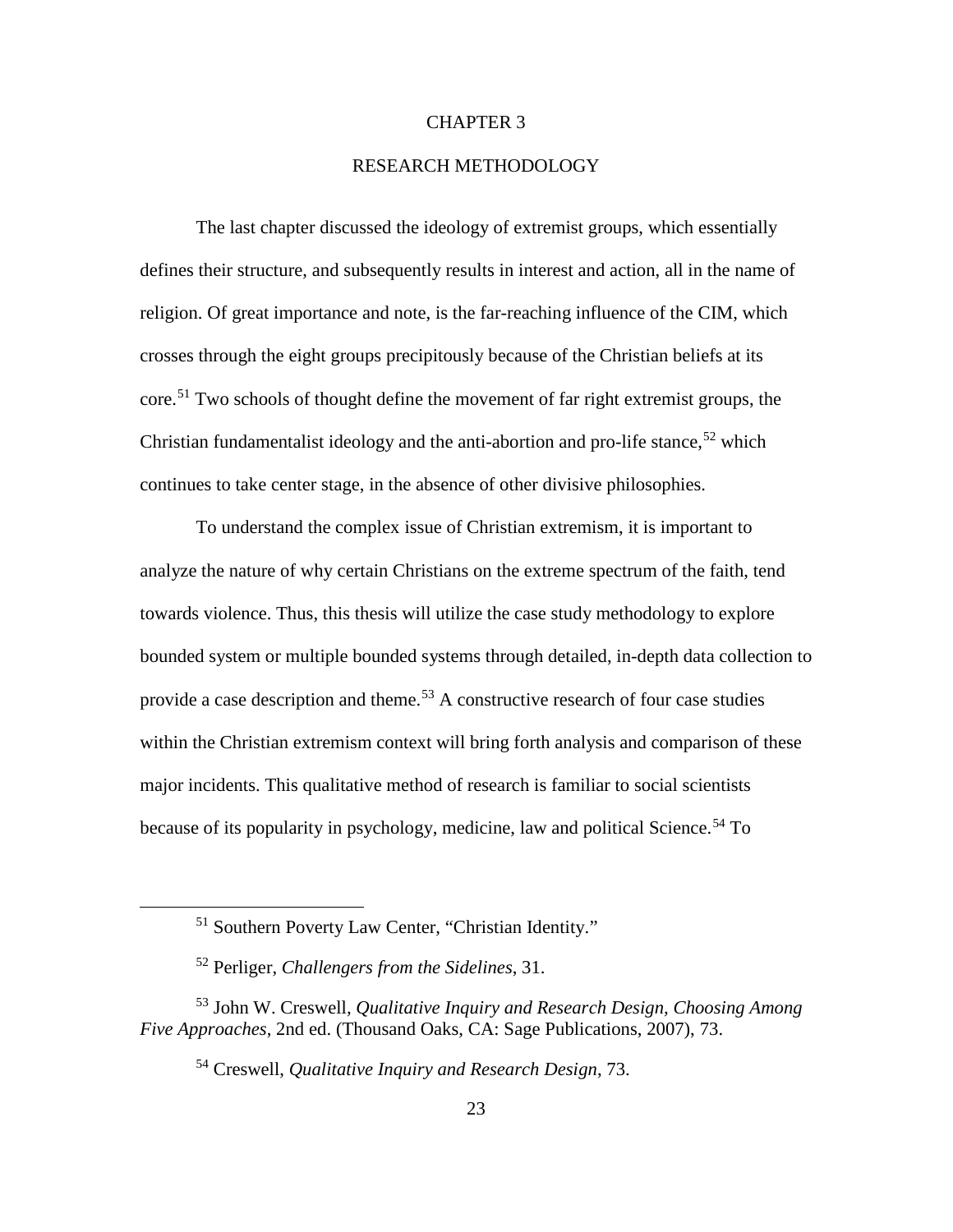achieve a comprehensive illustration of the issue, the collective case study is utilized.<sup>[55](#page-32-0)</sup> Cases identified in this thesis provide an in-depth understanding of extremist groups and the events (activities) associated with their organization. Although Creswell identifies a challenge exists when focus is placed on multiple cases as "diluting the overall analysis," this study finds value in the purposeful sampling of cases that illustrates different perspective of the issue, with a common theme.<sup>[56](#page-32-1)</sup> To achieve an analysis that is relevant and current to the operational environment, this study focuses on cases between 2009 and 2015, analyzing socio-economic and political aspects that impact the survivability of these groups. Given the changing focus on what is deemed "important" by mainstream media and pundits alike, studies of this nature remain highly relevant, especially because not much has been devoted to highlight the risks posed by these homegrown terrorist groups. Focusing on the Secondary Research Questions of this thesis will provide further analysis of this issue that brings forth a comprehensive understanding of the driving factors that sustains Christian extremism.

In order to identify and differentiate the most violent groups within the far right Christian faith, this study will identify acts committed by these groups that resulted in deaths. A concurrent analysis would further assess the activities most representative of the most violent groups. In addition, an in-depth exploration on the role of the current political, social and economic environment is critical in understanding the trigger for action from violent extremists.

<span id="page-32-0"></span> $55$  Ibid.

<span id="page-32-1"></span><sup>56</sup> Ibid.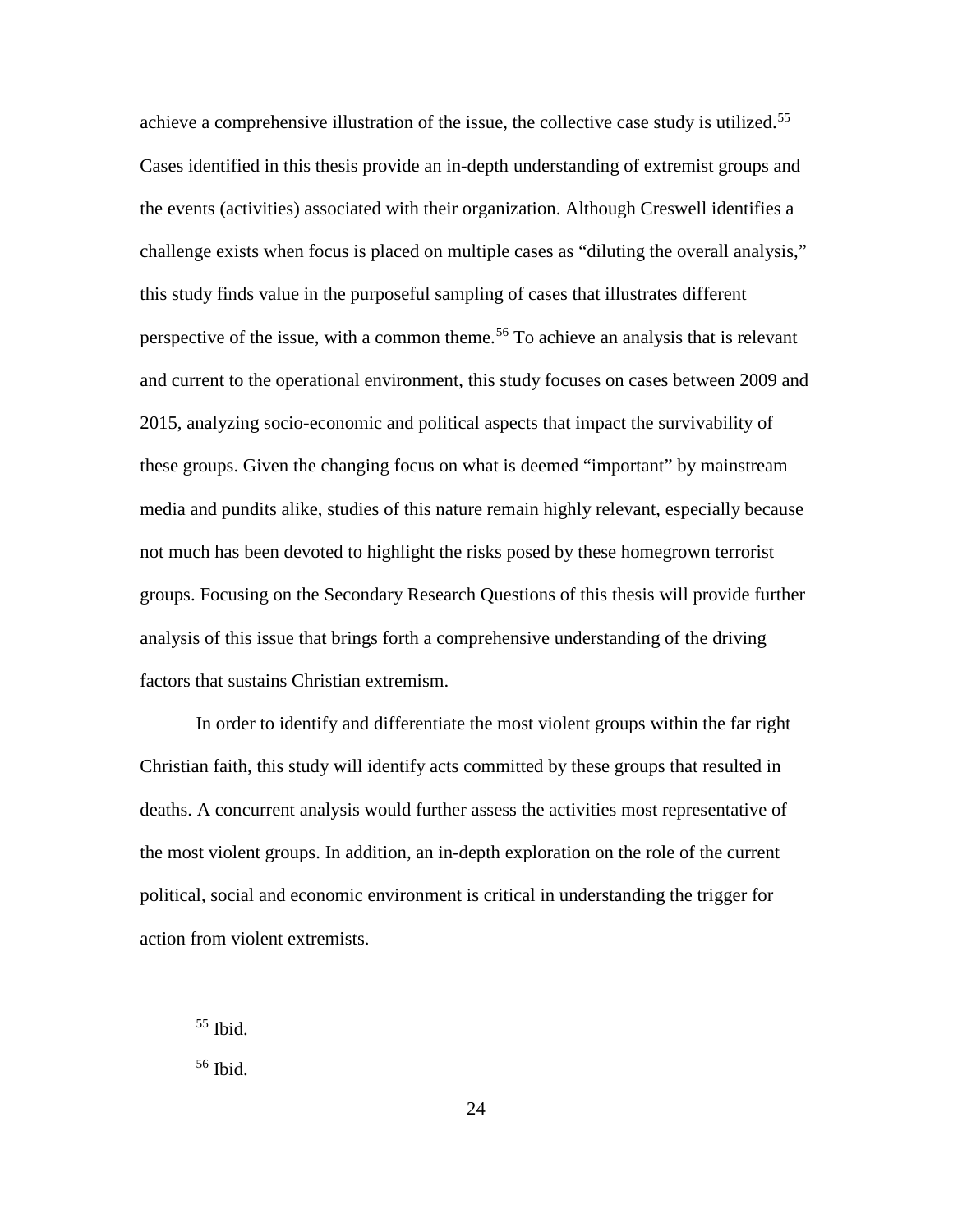To that end, the first Secondary Research Question is: What religious groups within the Christian faith are the most violent and why? What activities are representative of these groups? The analysis will then focus on the importance to understand the mechanisms employed to recruit and sustain these extremists groups, highlighting the most effective method. The second Secondary Research Question will then focus on: What mechanism of recruitment they use and how growth is sustained?

The research design uses four different cases. The first two cases delve into understanding the AOG, a loosely structured Christian extremist group whose core belief is that abortion is against the will of God. The analysis will focus on: The murder of Dr. George Tiller, a Kansas abortion physician who was first shot in 1993 and later assassinated in 2009, and Robert Lewis Dear who entered an abortion clinic in Colorado on 2015, killing three and injuring nine others. Then the focus shifts to provide an indepth understanding of how the AOG perpetuates the idea of continuous violence, maintain an active presence all while remaining an ambiguous strategy centered organization.

The third case highlights the metamorphism of neo-Nazi organizations and their subsequent proliferation into movements that followed the White Aryan Resistance ideology. To this end, the Hammerskins, and their influence on Wade Michael Page who executed the Wisconsin Sikh Temple shooting in Oak Creek Wisconsin will be explored. Page, who was once an active member of the armed services, fatally shot six people, wounding four others.

The final case explores the CCC and its influence on the impressionable Dylan Roof, who on June 17, 2015, joined a group of parishioners to pray in their church and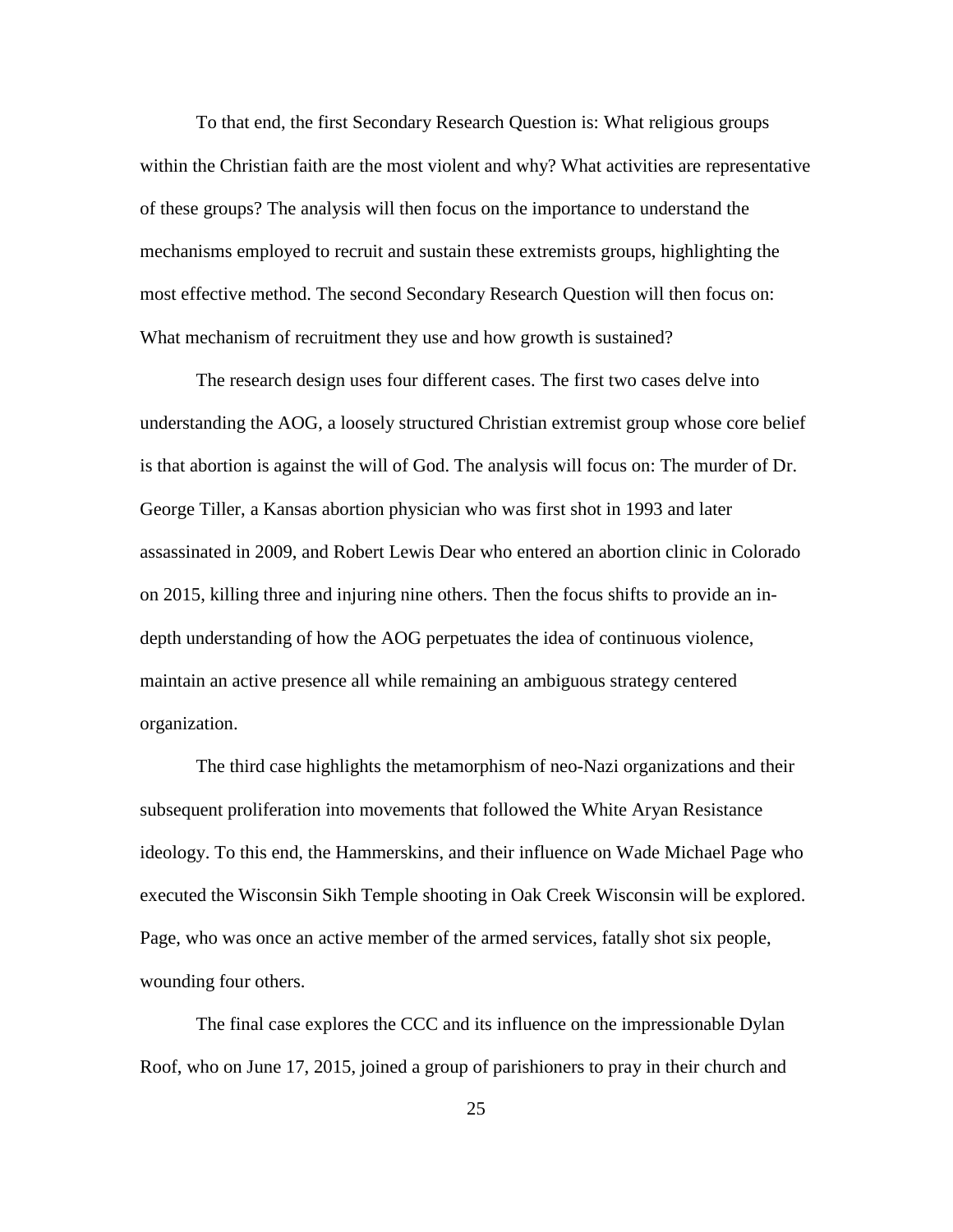then turned his weapon towards them to murder them. The group's founding principles are to value and preserve the so-called Christian beliefs of America, keeping its ties to Europe. This means the American population must remain European in its composition and character and every effort must be given to deter and oppose non-European peoples from existing within the borders of America.

## Summary

These four cases vividly describe the current trend of activities Christian extremists employ, especially in recent years. The qualitative methodology selected for this analysis not only provides a comprehensive review of the current operational environment but actively identifies and differentiates the most violent groups within the far right Christian faith. Concurrent analysis also further assesses the mechanisms of recruitment these groups utilize to attract members, in order to maintain growth and sustainability.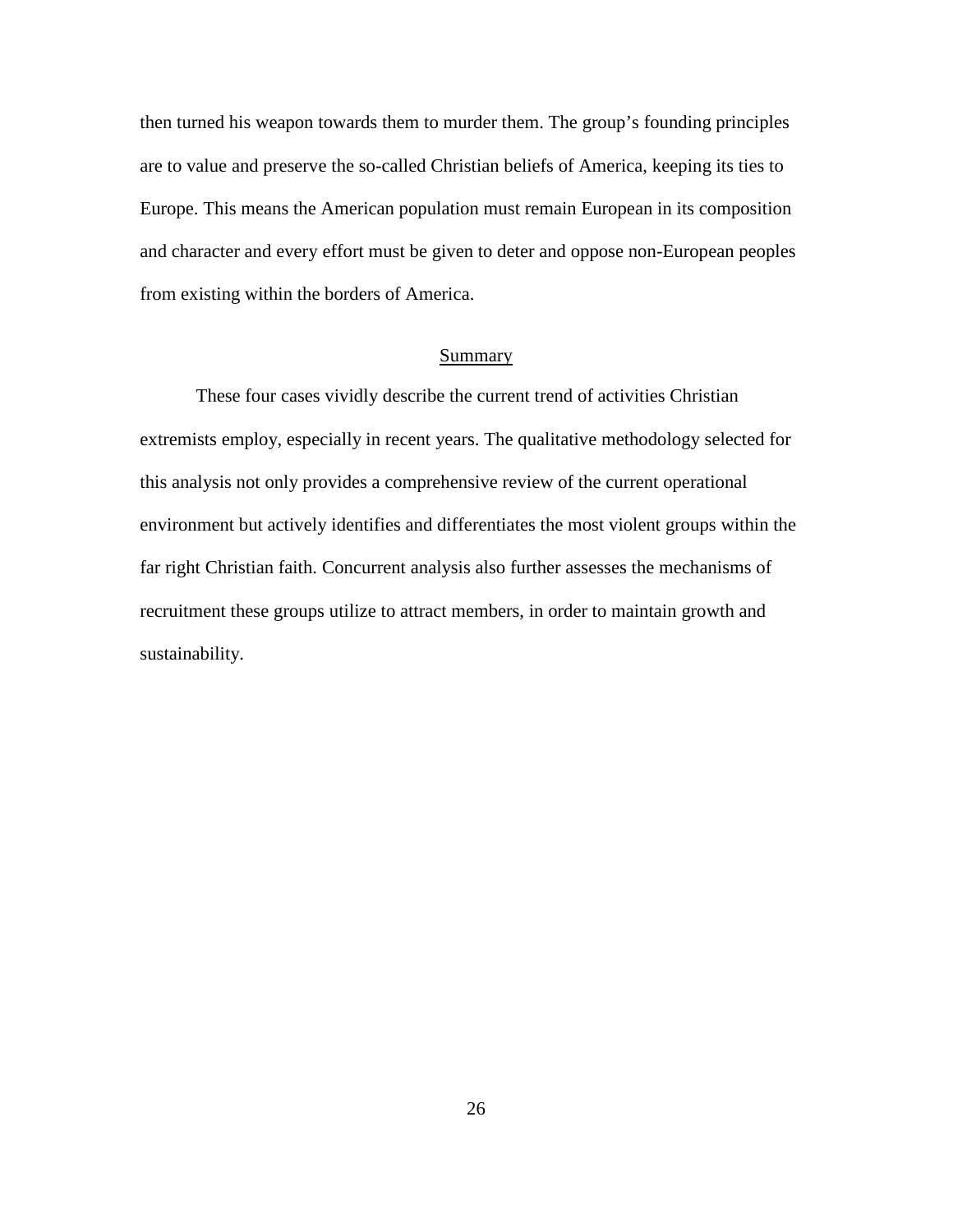## CHAPTER 4

#### ANALYSIS

This chapter provides an in-depth, systematic analysis in efforts to achieve the qualitative methodology, delineated in chapter 3. As these cases are analyzed, a keen focus concentrates on factors that drive the success of these groups. It is, therefore, extremely important to focus on the level of violence these groups execute, activities typical of the respective groups, recruitment and their organizational structure. Arie Perliger highlights the importance of analyzing violence to ascertain the "the symbolic nature of terrorism and its ability to exploit violence."[57](#page-35-0) Analyzing violence perpetrated by members of Christian extremist groups will assist in understanding the capabilities, effectiveness and goals of these groups, especially as it relates to the volume of casualties sustained. In addition, these groups employ specific operational characteristics that are easily associated with their strategy and intent.<sup>[58](#page-35-1)</sup> Therefore, Perliger again stresses the importance "to evaluate aspects related to productivity, effectiveness and overall operational capabilities  $\dots$  and its ability to impact social and political processes."<sup>[59](#page-35-2)</sup> These groups understand the importance of sustaining their ideology and seek meaningful cooperation and coordination."[60](#page-35-3) Therefore, some groups seek to capitalize on

<span id="page-35-0"></span> <sup>57</sup> Perliger, *Challengers from the Sidelines*, 85.

<span id="page-35-1"></span><sup>58</sup> Ibid., 137-145.

<span id="page-35-2"></span><sup>59</sup> Ibid., 99.

<span id="page-35-3"></span> $60$  Ibid., 125.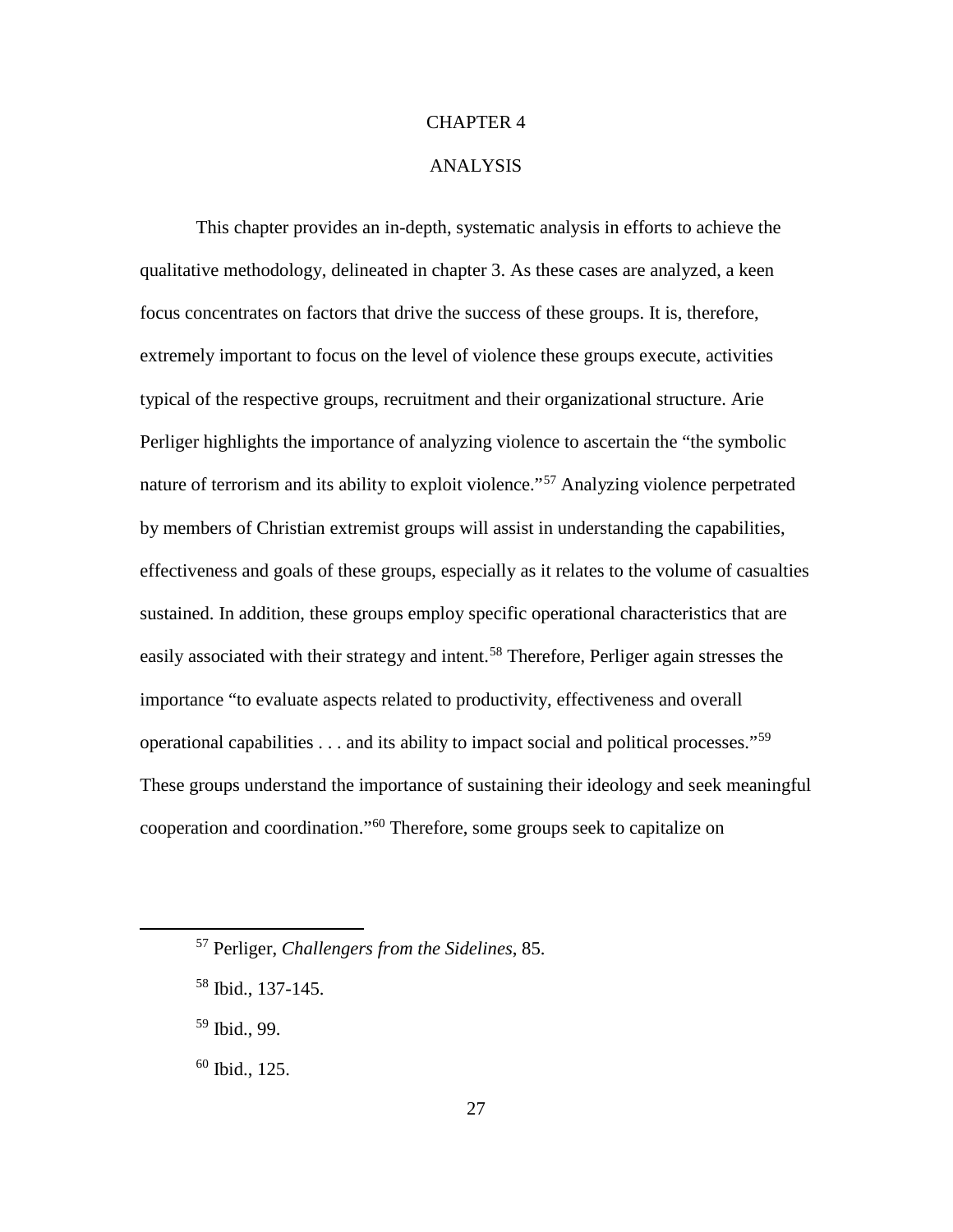contemporary issues in order to "maintain their relevance and expand their ranks."[61](#page-36-0) Finally, this analysis will focus on the impact of organizational structure and its effectiveness. Perliger's findings indicated "an interesting operational path which, on the one hand ensures the survival of the organization, and on the other hand, allows it to engage indirectly in violent activities."[62](#page-36-1) The variety of organizational structure in the four cases selected allows for a comprehensive analysis of the various groups and their operational framework.

## The Army of God

The AOG is an organization founded on Christian beliefs whose fundamental principles calls for violence against those who perform abortions. Founded in the early 1980s, the group's first coordinated activity involved kidnapping of an abortion performing doctor, Hector Zevallos, and his wife in  $1982$ <sup>[63](#page-36-2)</sup>. The hostages were later released, but their message of potential violence toward abortion performing doctors and their infrastructure (offices, clinics, personal residence) was communicated. In the 1990s, the group transitioned to bombings, arsons, murder of physicians providing abortions, and preyed on the fear of the public. AOG is a small, loosely coordinated and structured organization, whose members span the nation. The ambiguity of the organization makes it difficult to identify a structure, because members are more enamored and committed to

 <sup>61</sup> Perliger, *Challengers from the Sidelines*, 125.

<sup>62</sup> Ibid., 122.

<span id="page-36-2"></span><span id="page-36-1"></span><span id="page-36-0"></span><sup>&</sup>lt;sup>63</sup> The New York Times, "Abortion Doctor Disappears, 'Army of God' Note Reported," August 19, 1982, accessed March 23 2016, http://www.nytimes.com/1982/08/ 19/us/abortion-doctor-disappears-army-of-god-note-reported.html.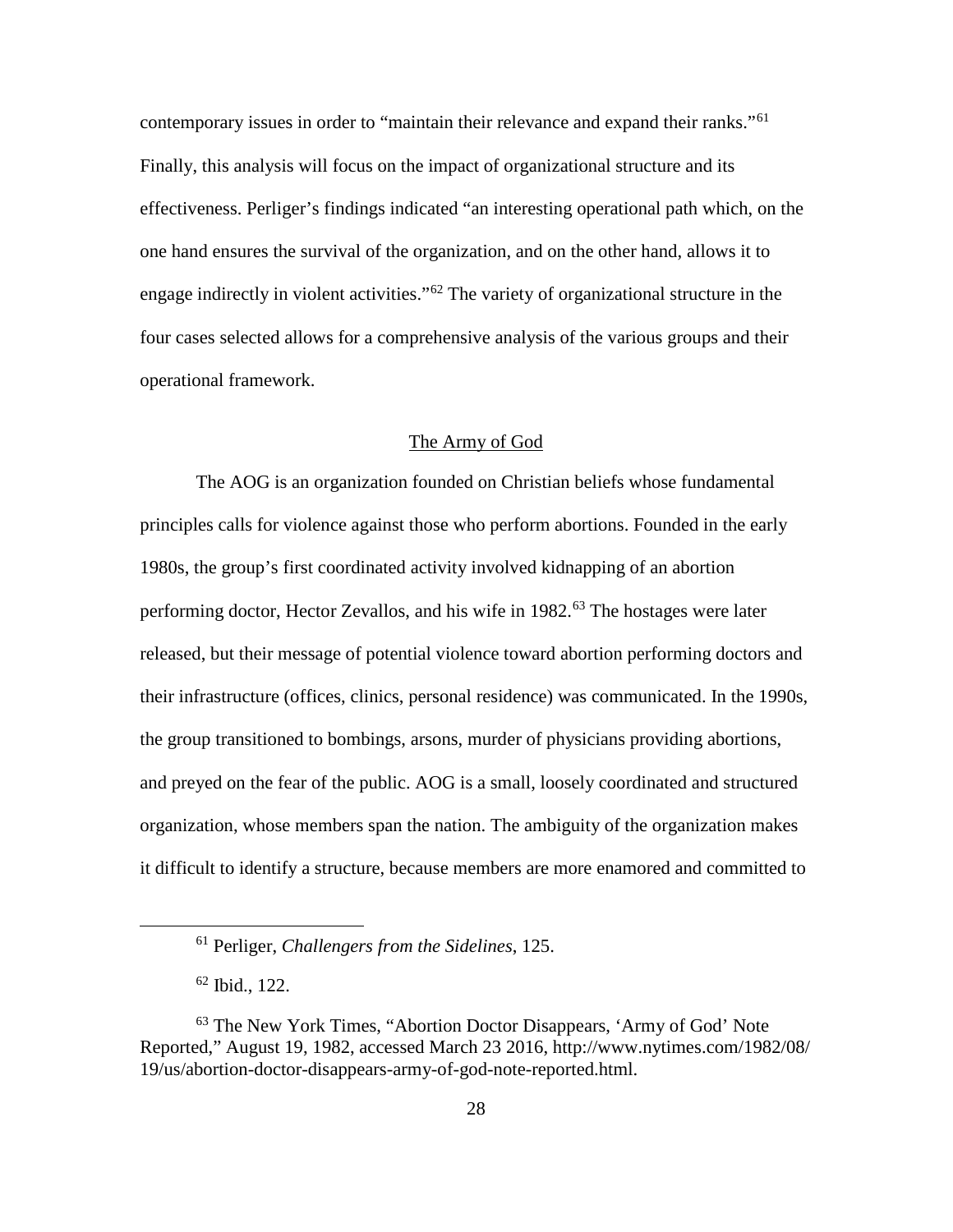the idea of anti-abortion, than they are to affiliation with an organization. Members range from practicing ministers, mothers, and protestors to government aspirants.<sup>[64](#page-37-0)</sup> Their education, economic and political backgrounds are common enough where identifying a specific "type" of activist becomes a challenge. Individuals who carry out the act of murder firmly believe God as their leader and direct their act of violence to protect the lives of unborn babies. It is this loose structure and lack of hierarchical leadership that prevents members from having structured meetings and interactions, and creates difficulty for law enforcement to conclusively track.

On November 27, 2015, Robert Lewis Dear, who had a history of crimes consistent with bombing (terrorizing) abortion clinics, walked into a Colorado area Planned Parenthood clinic and executed three individuals, wounding nine others. Dear was described as an individual who viewed the AOG as heroes, executing the will of God. The irony of this act is that none of his victims were abortion providers or seeking to end a pregnancy. His victims were in fact law enforcement personnel and innocent citizens, who were merely offering support to women who needed it as they pondered through the decision of ending their pregnancy. In the end, Dear committed murder, an act that contradicts the very teachings of the church and the Christian faith, which he proclaims to uphold and promote.

The actions of Dear are consistent with instructions provided by the AOG. In efforts to communicate a consolidated set of instructions to enable execution of activities against abortionist, infrastructure and sympathizers (pro-life), the AOG developed a

<span id="page-37-0"></span> <sup>64</sup> Jennifer Jefferis, *Armed For Life: The Army of God and Anti-Abortion Terror in the United States* (Santa Barbara, CA: ABC-CLIO, 2011), 76.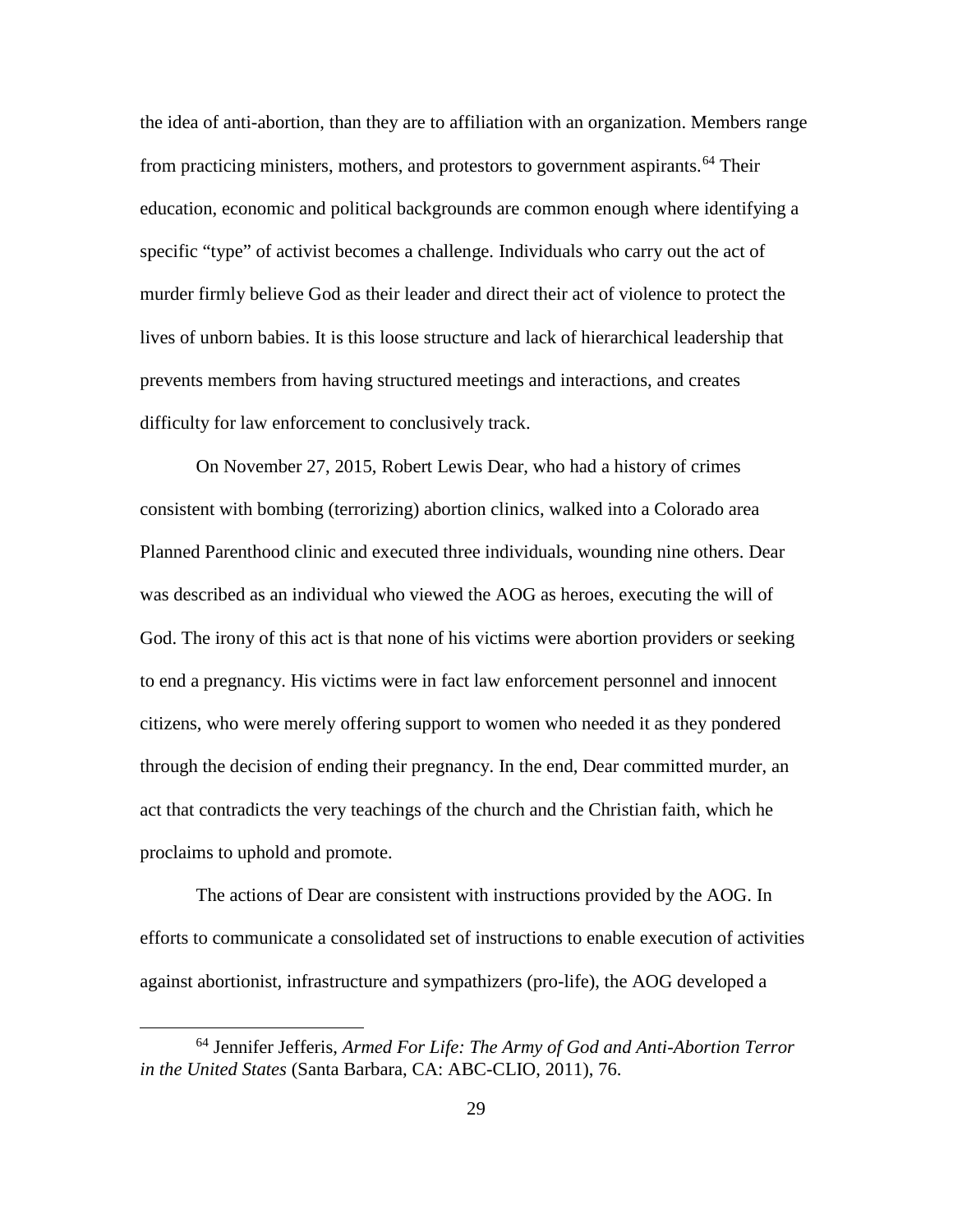manual. This manual essentially synchronizes the AOG's message and provides a blueprint for its followers. It proclaims the AOG to be a real army, with God as the general. Within the manual, 99 covert ways to protect God's children and save the Christian community are systematically identified. The document dehumanizes pro-lifers and almost justifies their execution if warranted. For they have "cut him or herself off from the church and therefore from Christ."[65](#page-38-0) The manual also provides information on the layout of buildings, specifically modern constructed buildings, to familiarize "Termites" when they are in buildings to engage in covert activities. Termites are the self-described actors who execute the agenda of the AOG. Although members of the AOG rarely meet in an organized fashion, they claim to share a profound fondness for one another, especially termites that successfully execute acts of violence. Termites are hailed as "Prisoners of Christ"<sup>[66](#page-38-1)</sup> on the AOG's website, with declaration of support for their actions in stopping the murder of babies. This almost glamorizes the acts committed by the group and serves as a recruitment tool, as illustrated in the recent case of Dear.

Linking AOG's "actions" to the "idea" has created a complex response mechanism, the likes of which occur along political party lines.<sup>[67](#page-38-2)</sup> To reject one, means a rejection of the other. Republicans eager to capture the pro-life voting block, found themselves inextricably linked to the Pro-life movement, essentially securing the support of a committed four percent of the populace, nationwide. According to Jefferis, It is further possible that to appease this demographic of voters, there was a reluctance to

<span id="page-38-0"></span> <sup>65</sup> Author Unkown, *The Army of God Manual*, 3rd ed.

<span id="page-38-1"></span><sup>66</sup> Jefferis, *Armed For Life*, 77.

<span id="page-38-2"></span> $67$  Ibid., 101.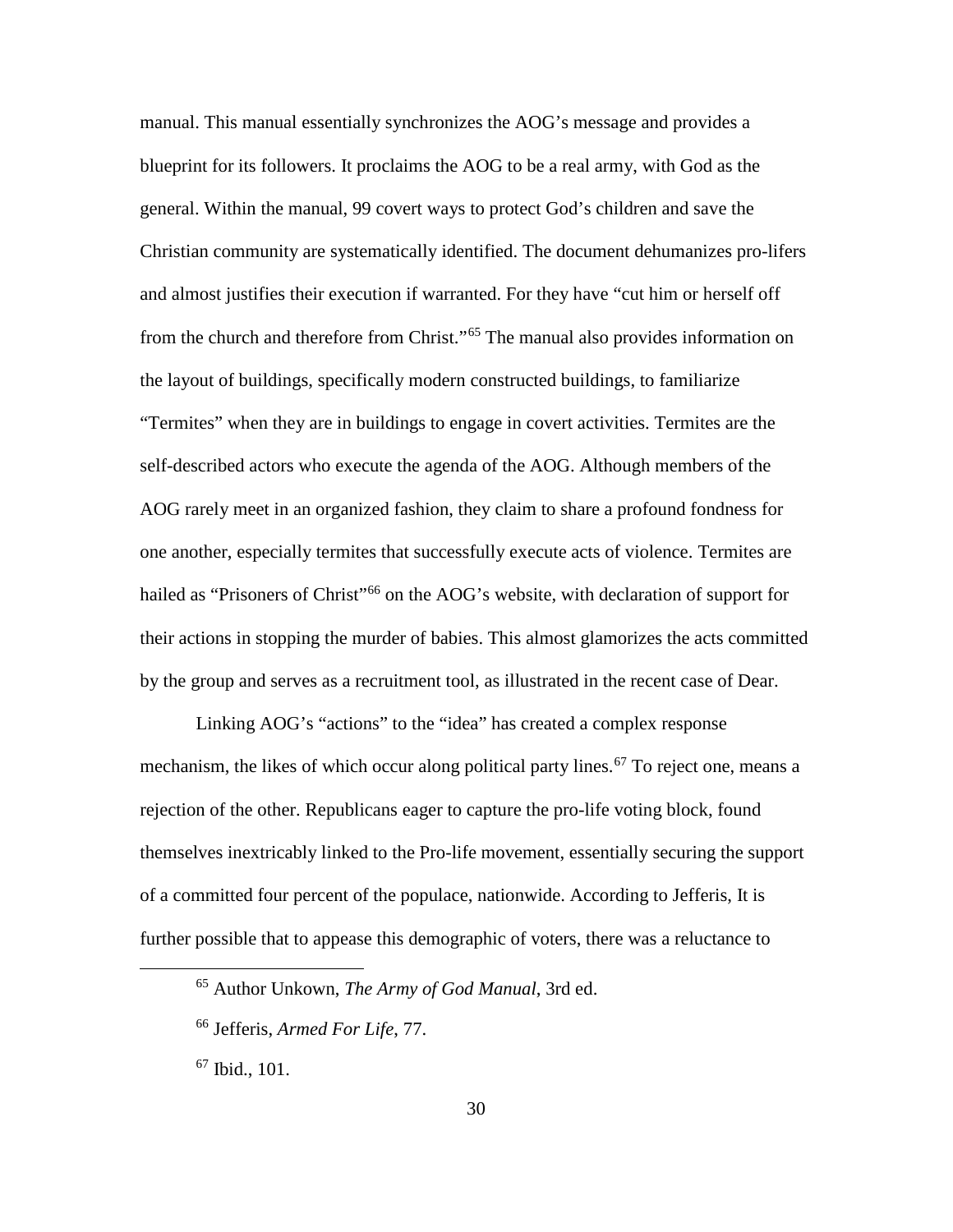define acts committed on abortion clinics, as terrorism, but criminal acts. This was evident in 1984 when then FBI director, William Webster classified "bombing a bank or a post office"<sup>[68](#page-39-0)</sup> as terrorism, but adamantly refused to categorize acts of violence against abortion clinics, physicians and patients as such. This reluctance to define AOG as a non state actor, therefore, a terrorist group, gave confidence and emboldened the group to continue its acts of violence strengthening their belief that their actions are legitimate, just and called upon by God. Many claimed President Ronald Reagan's silence and inaction to react, gave pro-life activists a pass.  $^{69}$  $^{69}$  $^{69}$  As evidence of Reagan's passive support of pro-choice believers, activists who believe he firmly planted the idea that fetuses feel pain while abortion takes place, highlight his support of the movie "The Silent Scream."<sup>[70](#page-39-2)</sup> The President then wrote an article, which was later published in the book "Abortion and the Conscience of the Nation," the first and only to be published by a sitting president.<sup>[71](#page-39-3)</sup> In this article, he clearly asserted "abortion concerns not just the unborn child, it concerns every one of us,"<sup>[72](#page-39-4)</sup> and went on to cite the English Poet, John

68 Ibid., 102.

<sup>69</sup> Ibid., 104

<span id="page-39-2"></span><span id="page-39-1"></span><span id="page-39-0"></span><sup>70</sup> Allison Yarrow, "Ronald Reagan, The Silent Scream, and the Slow Rise of Fetal Pain," *The Daily Beast*, May 30, 2012, accessed March 23, 2016, http://www.the dailybeast.com/articles/2012/05/30/ronald-reagan-the-silent-scream-and-the-slow-rise-offetal-pain.html.

 $71$  Ibid.

<span id="page-39-4"></span><span id="page-39-3"></span><sup>72</sup> Ronald Reagan, "Abortion and the Conscience of the Nation," *The Human Life Review*, February 3, 1983, accessed April 2, 2016, http://www.humanlifereview.com/ abortion-and-the-conscience-of-the-nation-ronald-reagan-the-10th-anniversary-of-thesupreme-court-decision-in-roe-v-wade-is-a-good-time-for-us-to-pause-and-reflect-ournationwide-policy-of-abortion-o/.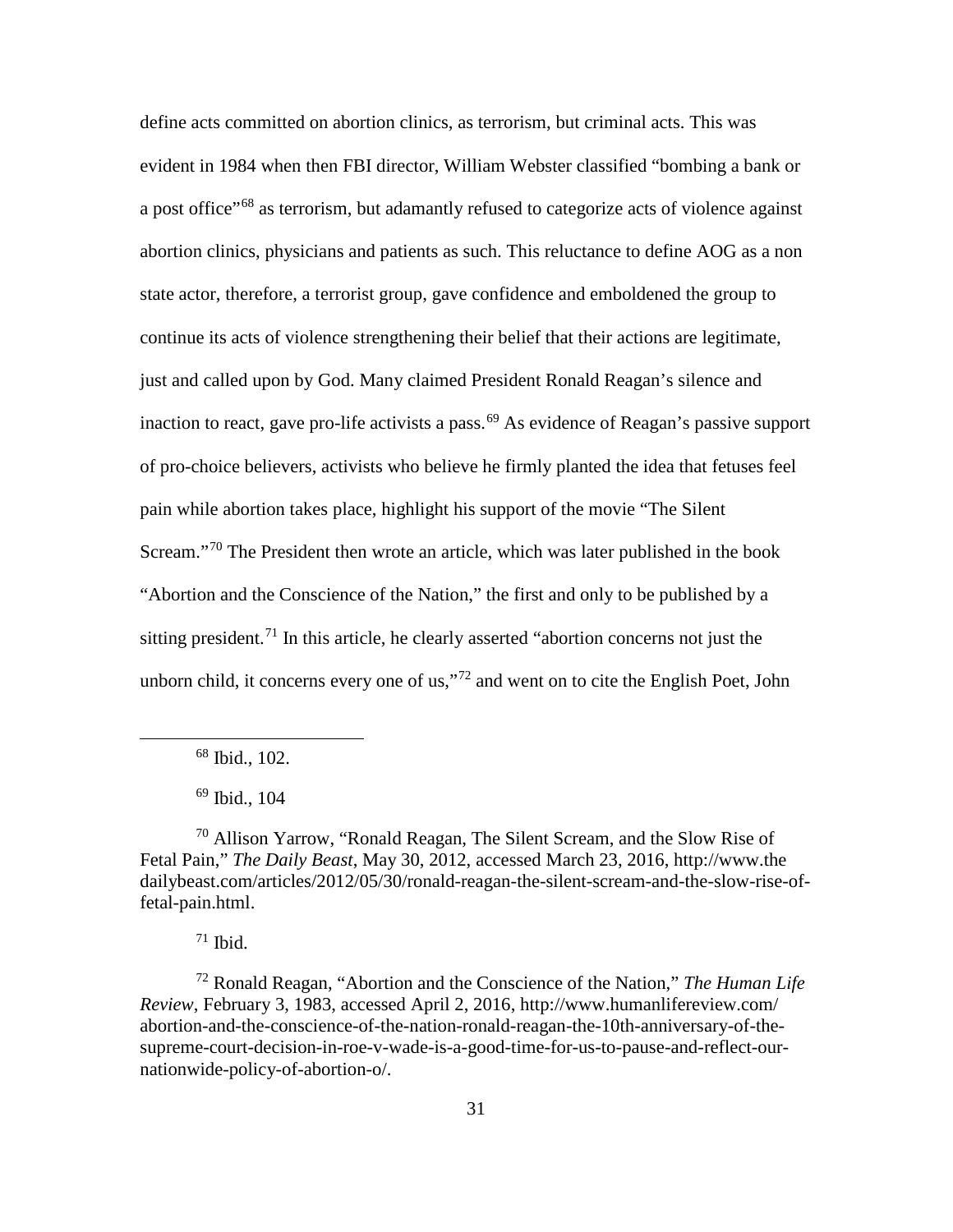Donne, "any man's death diminishes me, because I am involved in mankind; and therefore never send to know for whom the bell tolls; it tolls for thee." Writings of this sort ultimately invoked a call to action for extremist groups like the AOG. It suggested to some they stood for the right thing and had the endorsement from the highest levels of government. But as bombings and violence continued through the mid 1980's, Reagan provided a strong condemnation of the activities of pro-life activists calling it "violent anarchist activities."[73](#page-40-0) Even as Reagan offered his strongest repugnance for anti-abortion violence, he refused to acknowledge a coordinated effort existed.[74](#page-40-1) Instead he viewed the perpetuators as individuals, which may have stifled an opportunity to focus on an organization that is well coordinated and focused on their mission. [75](#page-40-2) It is important to note incidence of violence against abortion clinics dropped sharply, after Reagan's strong stance in  $1985$ <sup>[76](#page-40-3)</sup>

This reduction of incident continued on until the early 1990s. The Freedom of Access to Clinic Entrances, introduced by Democratic Congressman Mel Levin was a catalyst to this reduction. This bill was viewed as controversial to opponents of abortion, but its main tenet was to make obstruction to access an abortion clinic illegal. The timing of the bill coincided with an election year and discussions of abortion was again intensified even becoming polarizing. The subject of abortion became one of many key

 $75$  Ibid.

<span id="page-40-3"></span> $76$  Ibid.

<span id="page-40-2"></span><span id="page-40-1"></span><span id="page-40-0"></span><sup>&</sup>lt;sup>73</sup> United Press International, "Reagan Assails Bombings of Abortion Clinics," *Los Angeles Times*, January 3, 1985, accessed April 7, 2016, http://articles.latimes.com/ 1985-01-03/news/mn-11134\_1\_arbortion-clinics.

<sup>74</sup> Jefferis, *Armed For Life*, 106.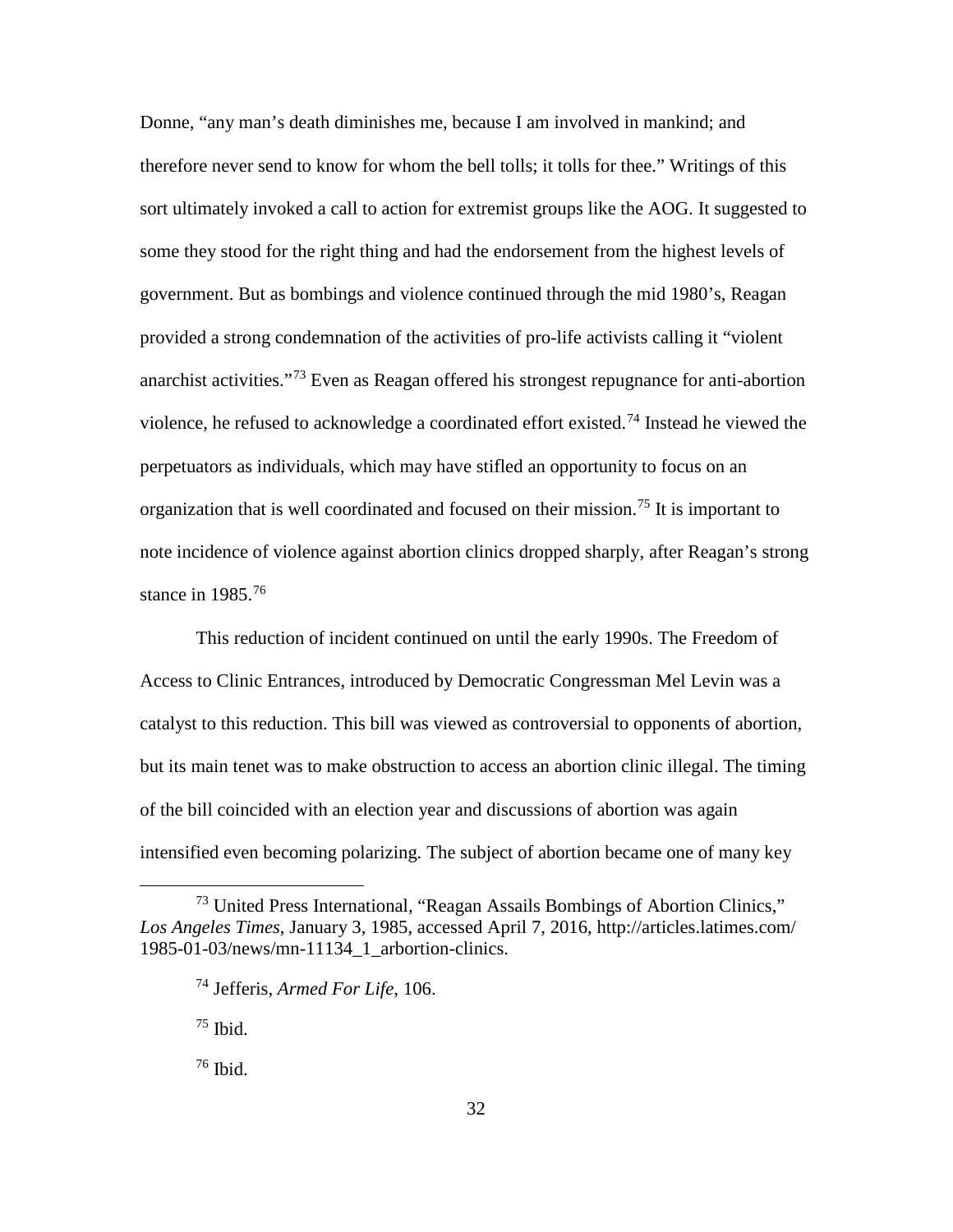platform topics for then candidate William Jefferson Clinton. As the bill was making its way through the House of Congress to become law, opponents ramped up their activities to close abortion clinics nationwide. In Wichita Kansas, Randal Terry and Keith Tucci led such a movement affecting the city of 300,000 at the time. Law enforcement seeking to subvert violence, asked abortion providers to close their clinics for the week of scheduled protests. They obliged. Terry and Tucci, seeing the results of their mission, proclaimed victory and sought to extend their protest beyond their scheduled week. This effort effectively denied and clinics went on to conduct their operations as usual. A clinic owned and operated by George Tiller was targeted. Protesters used their bodies to prevent the physician from accessing his clinic. Initially Law enforcement assisted in the forceful removal of protestors but the city's mayor eventually directed law enforcement officers to stop. This gave rise to an increasingly violent and unsafe environment for providers, patients and employers of the clinic. On August 19, 1993, Shelly Shannon shot Tiller in both hands as he was driving away from his clinic. Shannon was an AOG activist who first came to the organization as she sought the use of force for the anti-abortion cause. Her interest against abortion heightened after she read newsletters from *Americans against Abortion,* which featured an article that described "The Silent Scream" film. She found the AOG list, which hailed executioners as Prisoners of Christ, and provided their addresses to spur communication for new recruits. Shannon began to directly engage in communication with group members and was particularly interested in Michael Griffin, who was responsible for the death of David Gunn. She began to believe her actions were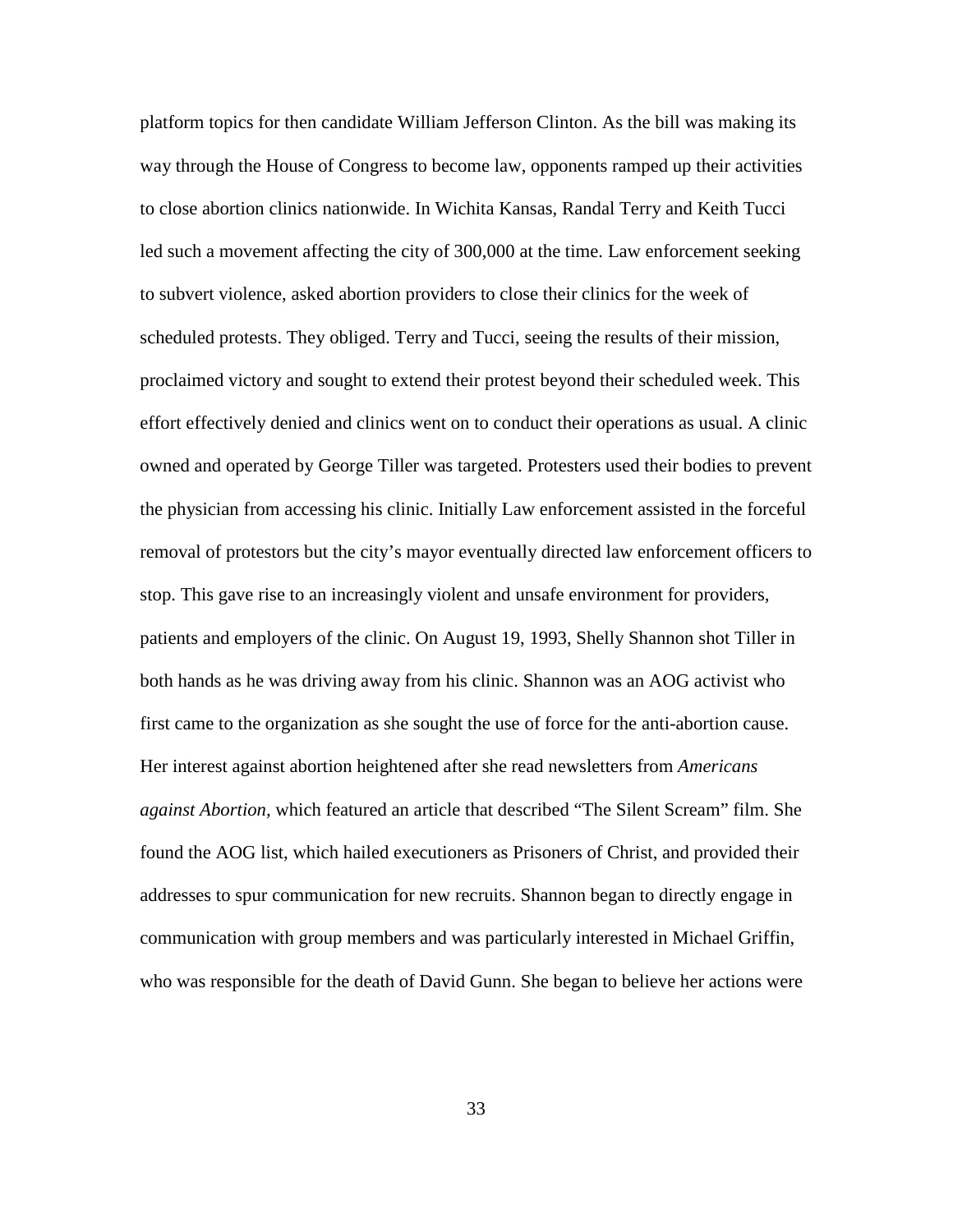spirit filled and that God was powerfully in her as she accomplished her feats of vandalism.[77](#page-42-0)

Freedom of Access to Clinic Entrances was codified at 18 USC.S 248 and enacted as law on May 26, 1994. The bill made it a federal crime to "intentionally use force, threats of force or physical obstruction in order to intimidate or interfere with a person because that person is providing or obtaining reproductive health service.<sup>"[78](#page-42-1)</sup> A penalty of \$10,000 for first time offenders to 10 years of imprisonments for violent offenders, offered strict and harsh punishment which many did not want to bear. A distinction is clearly drawn by the response and attitude of political parties. The mostly Democratic supported bill garnered minor Republican support. But the impact of the bill still remains visible today, for no longer do large bodies of protestors use their bodies as a blockade to prevent access to a reproductive health provider facility. The attitude of the Presidency played a significant role in emboldening or discouraging extreme acts of violence. President Bill Clinton supported his Attorney General Janet Reno implicitly as a result, sought to establishment an interagency against anti-abortionist to aid investigators. This collaboration proved to be effective, as links began to be drawn between acts committed in the name of the pro-life movement to the AOG. The loosely organized structure began to take shape and their ideologies given center stage as the Clinton Administration applied extensive pressure on known affiliates of the group. The environment began to change, as law enforcement began to look at terrorism not as a tightly controlled

 <sup>77</sup> Jefferis, *Armed For Life*, 106.

<span id="page-42-1"></span><span id="page-42-0"></span> $^{78}$  Lucinda Finley, "Freedom of Access to Clinic Entrances Act, May 26, 1994," Encyclopedia.com, accessed March 23, 2016, http://www.encyclopedia.com/doc/1G2- 3407400141.html.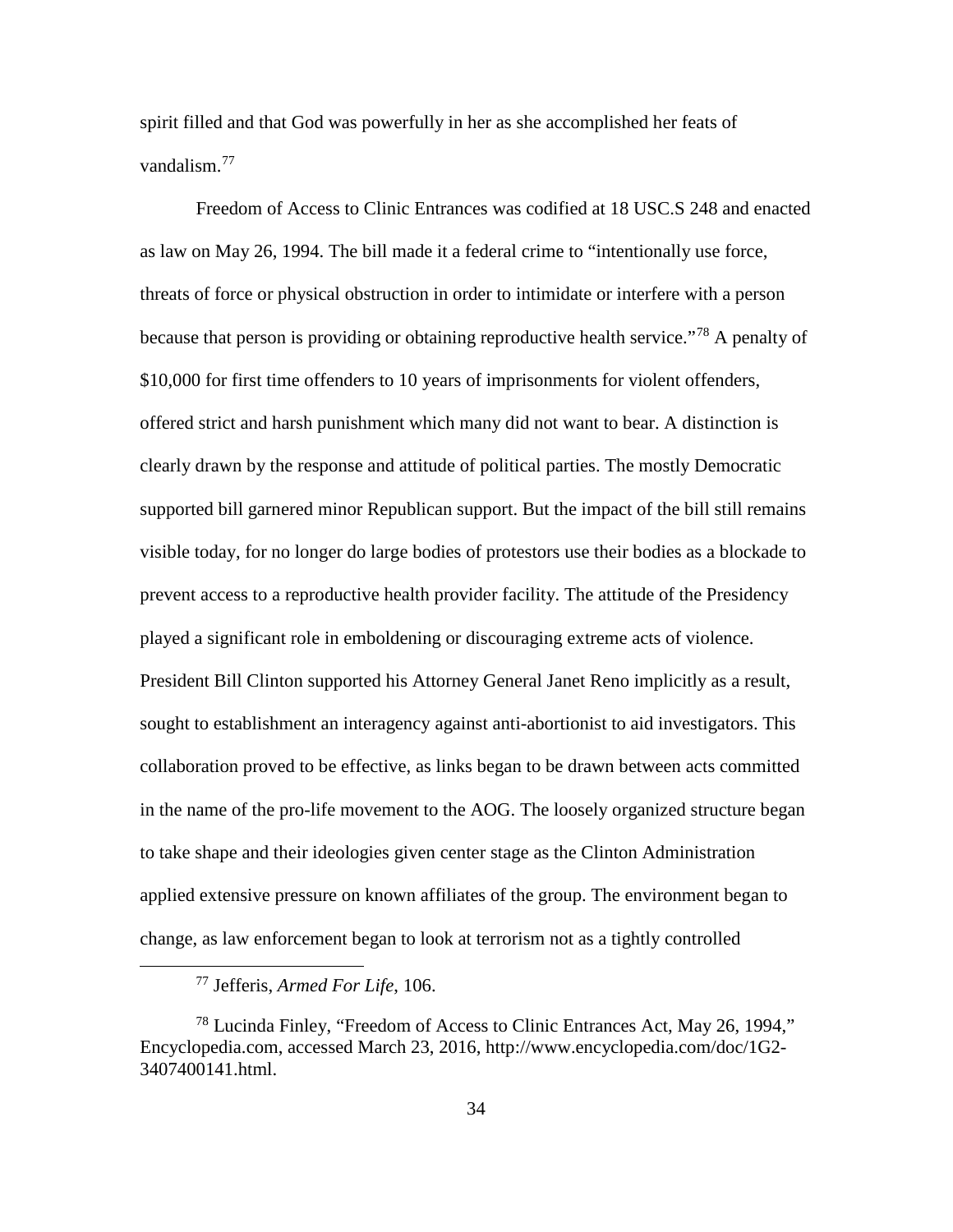hierarchy, but as an idea that could be as deadly as the organization.<sup>[79](#page-43-0)</sup> Clinton continued to vehemently denounce and condemn acts committed by activist as "vile and malevolent acts  $\dots$  that would be punished to the fullest extent that the law provides."<sup>[80](#page-43-1)</sup>

After September 2011, it began to be clear that terrorist organizations were no longer hierarchal in nature but were ambiguous, driven by ideology. The discussion of the classification of terrorists in an international and national context became a subject of intense debate. Although then Attorney General, John Ashcroft prosecuted pro-life activist that committed acts of violence under the Freedom of Access to Clinic Entrances, the interpretation of the word remained mangled at the judicial level. This was reflected in the 2003 prosecution of AOG activist Clayton Waagner, who created panic and hysteria by mailing anthrax laced letters to congressional leaders. The judge in the case set a precedent when he interpreted terrorism as acts committed against the federal government. Therefore, Waagner's act did not fit that classification. Again, the debate over who and what a terrorist remained in dispute at the judicial and executive branches. Waagner himself thought the judge's interpretation to be ludicrous and espoused, "There's no question I terrorized these people any way I could."[81](#page-43-2) Whatever the case, the number of cases prosecuted under Freedom of Access to Clinic Entrances and under the Bush administration declined significantly.

 <sup>79</sup> Jefferis, *Armed For Life*, 106.

<span id="page-43-2"></span><span id="page-43-1"></span><span id="page-43-0"></span><sup>80</sup> CNN, "Blasts Probed at Atlanta Family Planning Clinic," January 16, 1997, accessed March 26, 2016, http://www.cnn.com/US/9701/16/atlanta.blast.update/.

<sup>81</sup> Jefferis, *Armed For Life*, 106.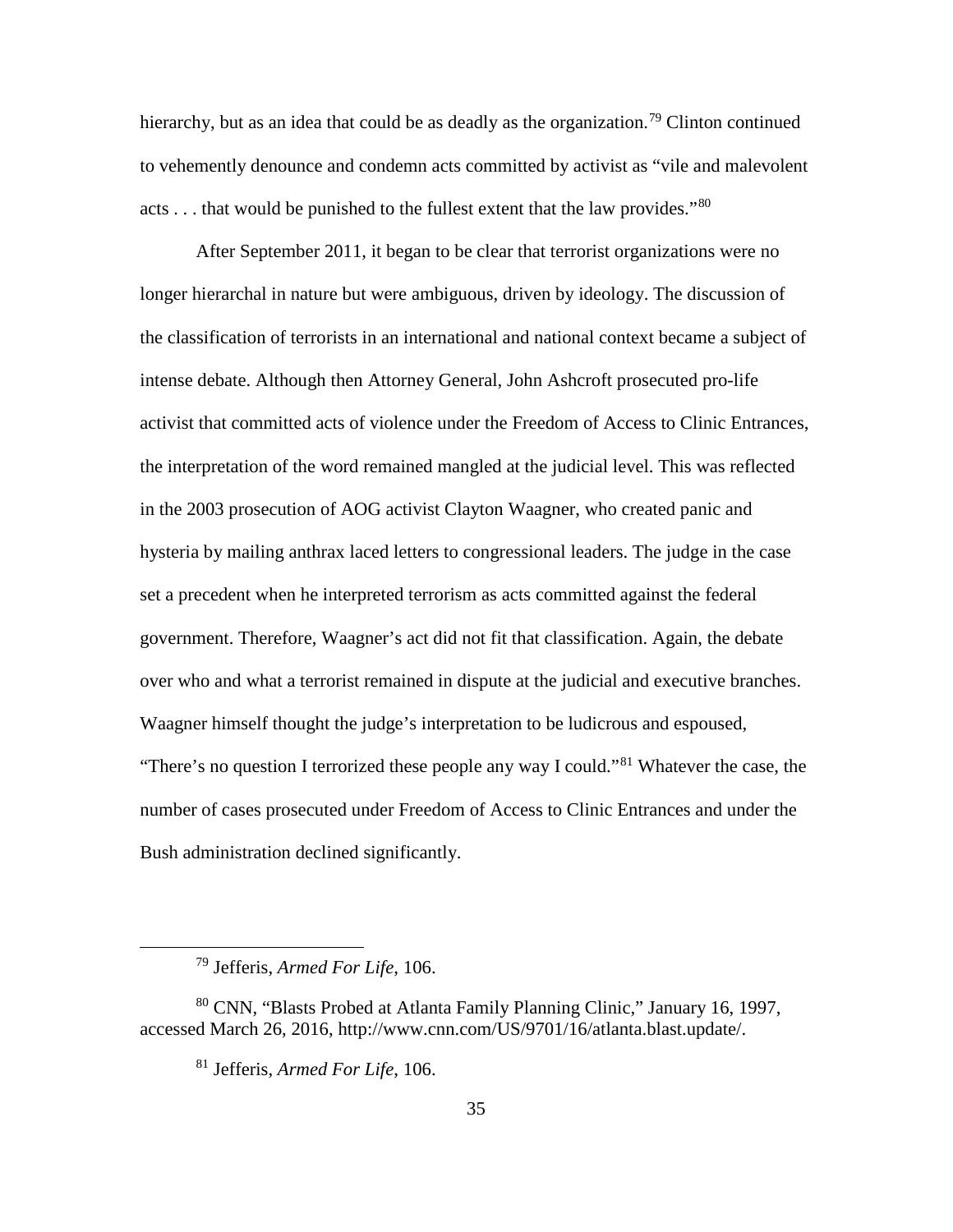On May 31, 2009, Dr. George Tiller, who had become one of only few doctors to perform late term abortions, was gunned down and killed in his church as he attended service.<sup>[82](#page-44-0)</sup> Many viewed this as a direct attack against women's right, since his death meant few options were now available to women who sought assistance with late term abortion. Tiller's death was the first such killing since the killing of Dr. Barnett Slepian in 1998. Several attempts had been made on Tiller's life, as he became the focal point to those who opposed his profession. His clinic had been protested for years and so were his church and his house. He was constantly involved in litigation, as many challenged his practices, questioning whether he operated outside the scope of what the constitution provided. Scott Phillip Roeder, an AOG member who held extreme cross-pollinated antigovernment and anti-abortion views, killed Tiller. It is believed that these views motivated Roeder to commit violence, and ultimately murder. His devout following of the AOG judged his activities to be justifiable homicide.

In summary AOG utilizes articles, newsletters and their website to lure recruits. Its loose organizational structure allows for "members" to remain anonymous, only to come forward after acts of violence are committed. Termites commit acts of violence to seek the badge of honor that publicizes their names on the Prisoners for Christ list. This list also serves as an effective recruitment technique for the organization. AOG members trend towards even more violent acts, often times culminating in murder. Followers are so profoundly intertwined into the ideological fabric of their cause that they cannot decipher between the physical and the spiritual realm. They are emboldened by the

<span id="page-44-0"></span><sup>&</sup>lt;sup>82</sup> Joe Stumpe and Monica Davey, "Abortion Doctor Shot to Death in Kansas Church," *The New York Time*, May 31, 2009, accessed April 2, 2016, http://www.nytimes.com/2009/06/01/us/01tiller.html.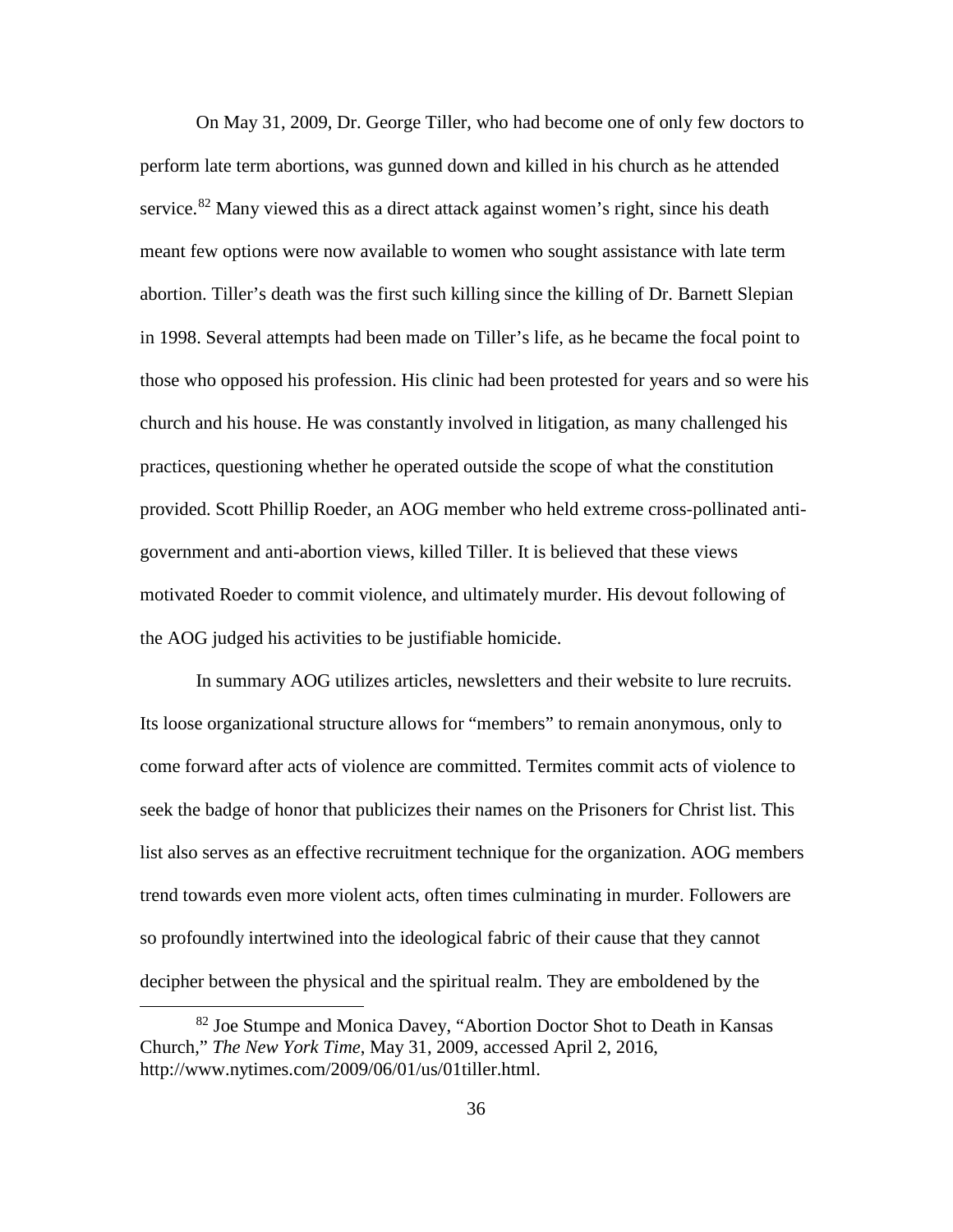Republican Political Party, and their activities increase each time a Republican President is in office. Democrats appeared to display a strong disdain for their actions, adopted a pro-choice platform and devoted money to the sustainment of operations, which tends to dispel the strengthening of the organization. This was evident in the proposed White House budget in 2000, which included \$4.5 million towards the security of abortion clinics.[83](#page-45-0) The challenge will continue to be the definition of what is right and wrong and the right of individuals to gather in ideological discussion under the first amendment. In addition, deciphering between the motivation behind violence, actions against ideas, and intention or an idea of the crime as much as the actions itself will remain a huge challenge in the demolition of this group.

## Wisconsin Sikh Temple Shooting

The widely promoted and influential CIM fuses religion with white supremacist beliefs, and serves as a springboard for neo-Nazi groups. As the neo-Nazi group evolved, it began to adopt and absorb "significant national social elements."[84](#page-45-1) Their propensity for violence and increased cooperation with other far right organizations rose significantly since their formation in the early 1980s. By the mid 1980s, outreach operations like the White Aryan Resistance spearheaded by Thomas Metzger ensured the group's main efforts were to forge connections with "dominant figures from the European skinheads and white power music scene and introducing them via White Aryan Resistance to

<span id="page-45-0"></span> <sup>83</sup> Jefferis, *Armed For Life*, 106.

<span id="page-45-1"></span><sup>84</sup> Perliger, *Challengers from the Sidelines*, 57.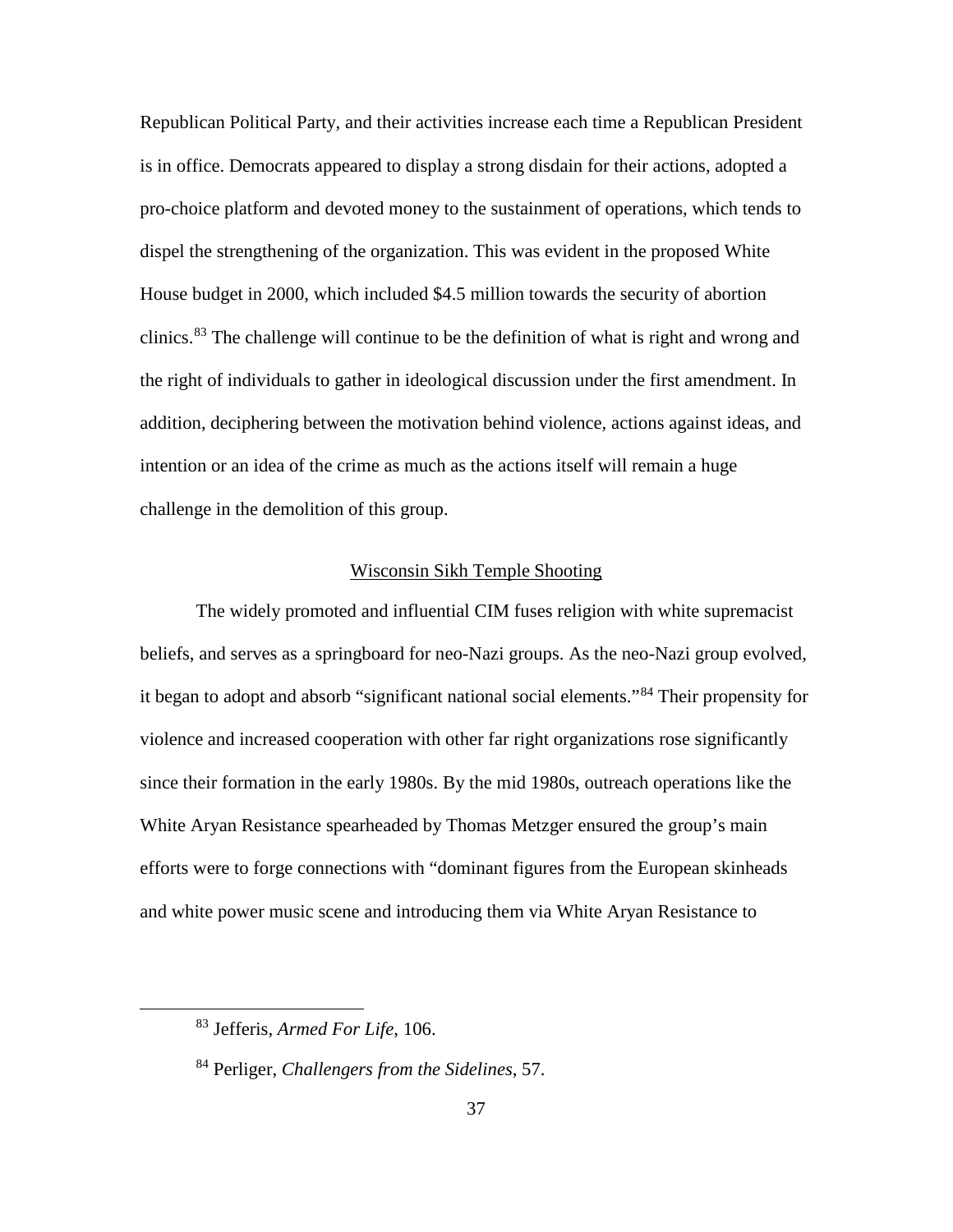American skinhead groups."<sup>[85](#page-46-0)</sup> Metzger further focused his efforts on the distribution of literature, which came in the form of magazines, speeches, and electronic bulletins with constant promotion of white punk music, combined with white supremacy and national socialist messages. To maintain a young viable population of recruits, Metzger maintained a relationship with skinhead groups on colleges and universities nationwide, which strengthened connections with local communities.

While their main focus was on defeating "Jewish controlled government institutions, skinheads attacks were usually aimed at different representation of outgroups, such as minorities and people with alternative life styles."<sup>[86](#page-46-1)</sup> White Aryan Resistance however was short lived and stumbled by the end of the 1980s, as it struggled to create a nationwide organization and following. Soon, a similar organization emerged from the Dallas Texas area that fulfilled White Aryan Resistance's efforts to establish an organizational structure with nationwide appeal. Consolidated from the Confederate Hammerskins, the Hammerskins Nations (HSN) were a more violent group of skinheads who were well funded and extremely efficient at recruiting and engaging their communities. HSN, as they are commonly known, engaged in aggressively publicizing their activities, a move that is credited for their nationwide expansion and appeal. By the early 1990s the group's growth was rapidly fast as they consolidated with other ideologues following the skinhead philosophy, and boasted of regional offices that spanned the nation. A major force that unified the group both culturally and geographically was white power music. This music mobilized the group to action,

<span id="page-46-0"></span> $85$  Ibid.

<span id="page-46-1"></span> $86$  Ibid.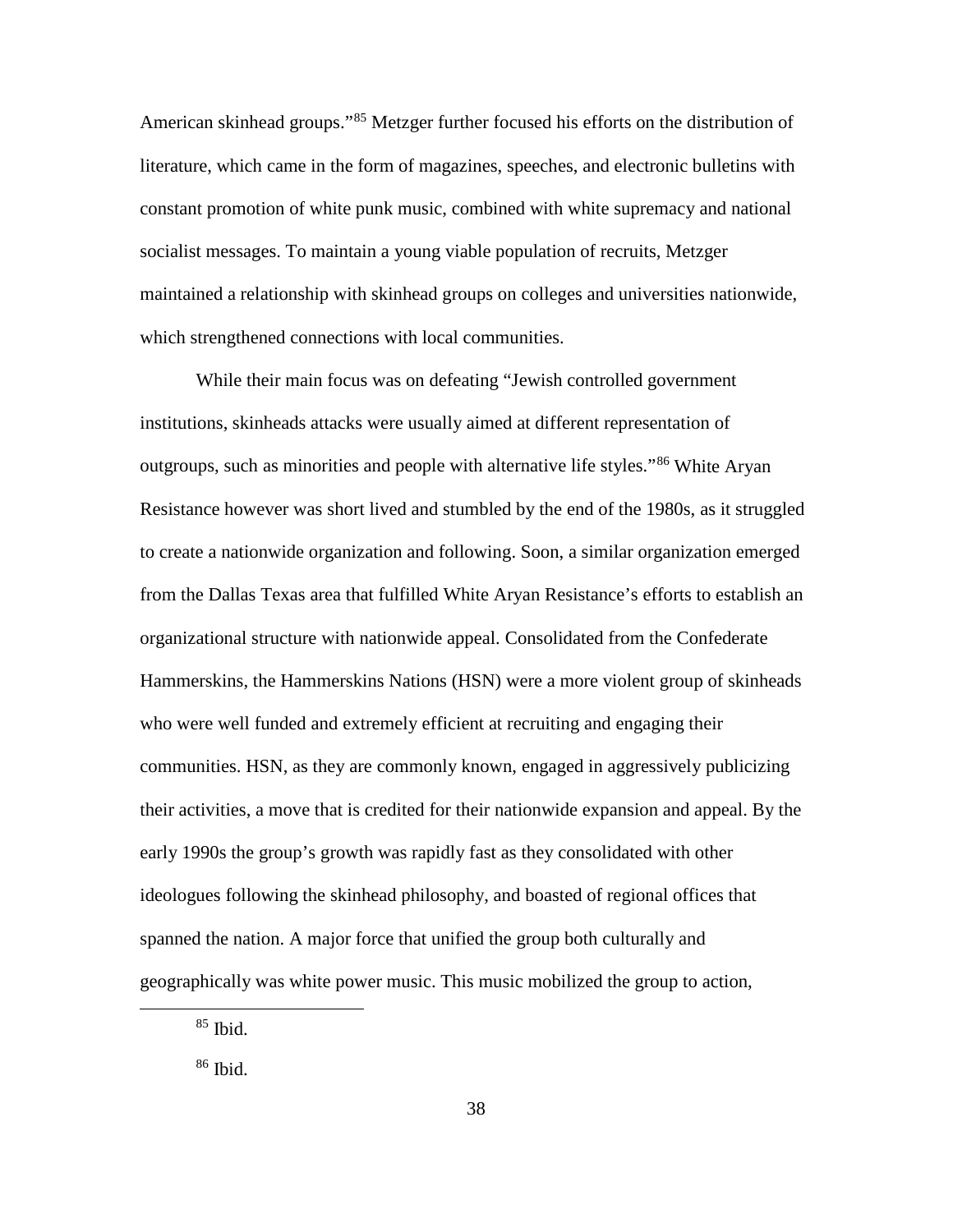inspired potential recruits and propagated a language, culture and attitude that solidified a "cohesive ideological framework."[87](#page-47-0)

It is this attraction and draw of white power music that caught the attention of Wade Michael Page to join the Hammerskins in 2007. On August 5, 2012, the 40 yearold Page entered a Sikh Temple in Oak Creek, Wisconsin and fatally shot six people, wounding four others. Page was an active member of the Hammerskins, whose past included six years of military service with the United States Army. The strong appeal of White power music serves as the first encounter for many recruits into a skinhead culture and ideology. It is the catalyst from which an operational blueprint is provided that legitimizes the violent tendencies of the group. So enamored was Page with white power music that he played in several bands and subsequently founded one of his own (End Apathy) in 2005. The social, political and economic environment also played a role in the promotion and expansion of far-right extremists groups. The Hammerskins, like other far-right extremist groups, capitalized on the political environment of 2012 and sought to shape their message by exploiting violence and controlling the narrative to fit a political discourse agenda.

According to Arie Perliger, groups that promulgate a far right ideology are more apt to escalate the level of violence during a presidential election year (see figure 2). Research has shown violence by far-right groups intensifies and increases significantly "the more competitive a presidential election is, the more right wing violence emerges."[88](#page-47-1)

 <sup>87</sup> Perliger, *Challengers from the Sidelines*, 57.

<span id="page-47-1"></span><span id="page-47-0"></span><sup>88</sup> Maoist Rebel News, "Study on Sources of Right Wing Violence," January 21, 2013, accessed March 24, 2016, http://maoistrebelnews.com/2013/01/21/study-onsources-of-right-wing-violence.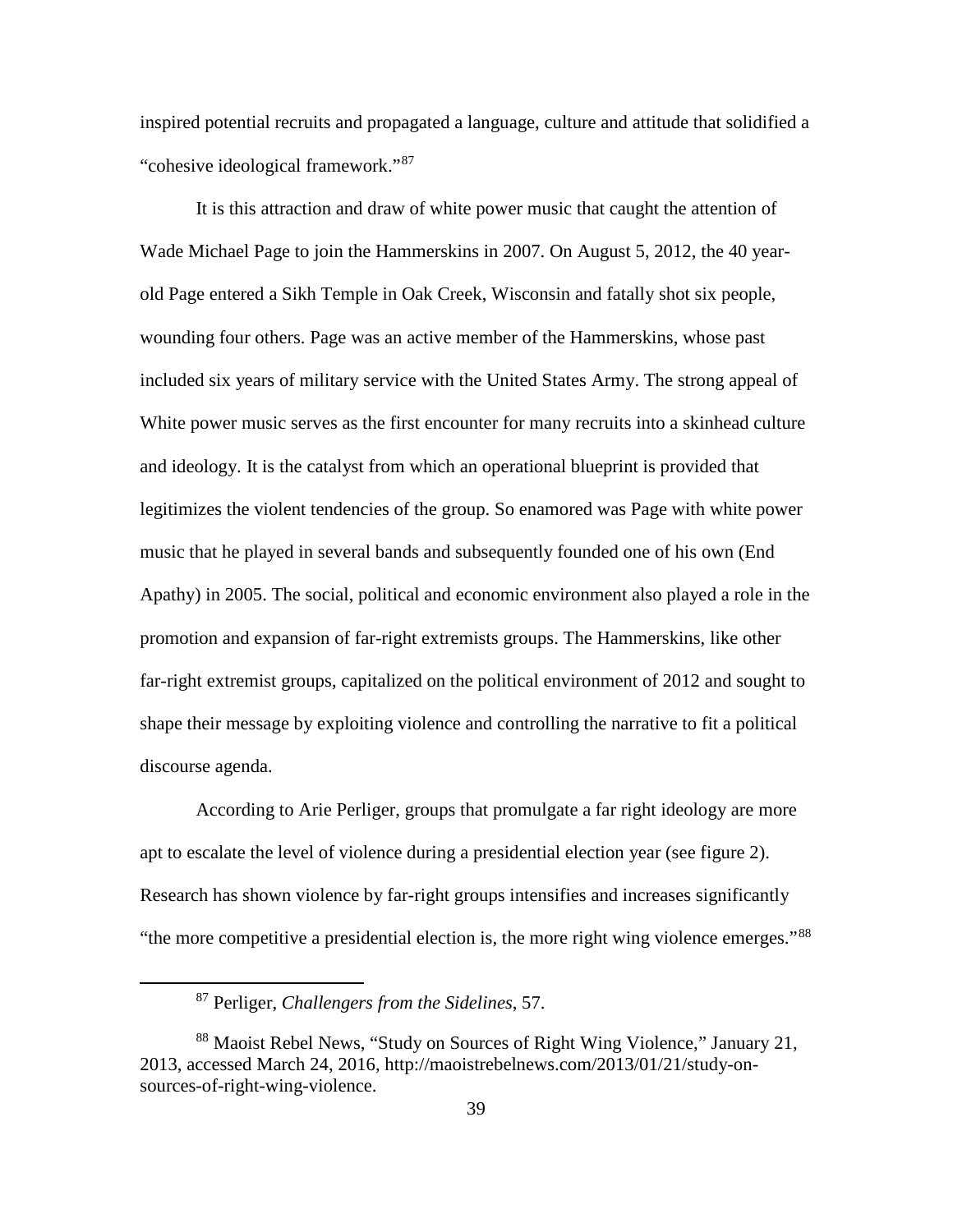These groups use this period to convey a message of violence activism to a public that is seeking knowledge and understanding of the various political candidates. The political environment becomes ripe for opportunities of expansion and promotion of ideologies unique to the group. A decrease in attacks tends to occur after the elections are over, according to Perliger.<sup>[89](#page-48-0)</sup> For example, after the 2004 elections, a decline in attacks reflected an 80 percent drop in 2005 and in 2009, a decline of 30 percent was visible after the 2008 elections. An additional political indicator correlates to the political parties in control of the legislative and executive branches. Christopher Hewitt's' chronology tracked bombings, shootings and attacks that helped to shape a political narrative from 1954 to 2005.<sup>[90](#page-48-1)</sup> This chronology drew a negative correlation between the numbers of attacks that occurred in a democratic controlled senate; however, a positive correlation was detected when an increased number of Republicans are in the legislative branch. One explanation of this spike is the perception that far-right groups are strengthened and confident their activities are far more accepted and tolerated by conservative political figures.<sup>[91](#page-48-2)</sup>

Perliger's correlation of the executive branch reveals virtually the same outcome as the legislative branch. Analyzing the period between 1990 and 2011, Perliger surmises "two Republican presidents and two Democratic presidents held office; the former for 10 years and the latter for 12 years. The average number of incidents per year during the

 <sup>89</sup> Perliger, *Challengers from the Sidelines*, 57.

<span id="page-48-2"></span><span id="page-48-1"></span><span id="page-48-0"></span><sup>90</sup> Christopher Hewitt, *Political Violence and Terrorism in Modern America: A Chronology* (Westport, CT: Praeger Security, 2005).

<sup>91</sup> Perliger, *Challengers from the Sidelines*, 95.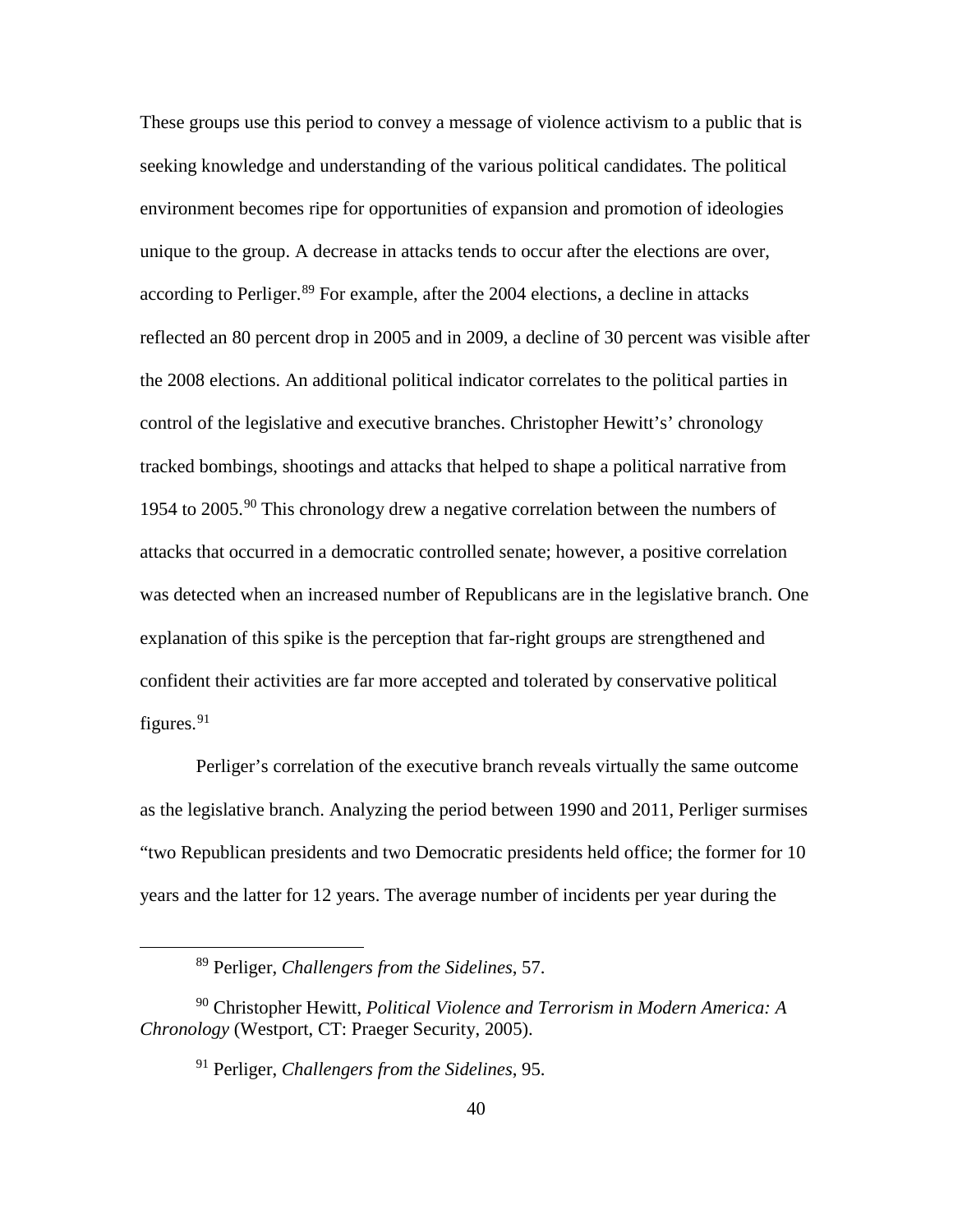terms of Republican presidents was 243.6, in comparison to 163 during the terms of Democrat Presidents."<sup>[92](#page-49-0)</sup> Essentially, conclusions from both Hewitt and Perliger indicate a positive correlation of an increased violence when the environment is dominated with a conservative political voice.

The social and economic aspect of the environment cannot be overlooked. A natural draw of individuals who are frustrated with their social and economic conditions serves as a means for recruitment into far-right extremist groups. Hammerskins' rise is attributed to the decline of the inner cities in the mid 1980s and the economic collapse of industry, which forced unemployment in high numbers around the 2008 economic crisis. The group also reaches out to prison systems, bringing in young violent men, who are deemed to be on the fringes of societal spectrum.

The Anti-Defamation League (ADL) identified the Hammerskins as "the most violent and best organized neo-Nazi skinhead group in the United States."[93](#page-49-1) They are known and feared by their communities for violent beatings, vandalisms and murder of minorities. In 2003, Metzger promoted a new form of violence, described as "revolutionary actions."[94](#page-49-2)

This strategy called for silent operations, which allowed for the blending into society by attaining professional jobs in order to execute "lone wolf" activities. Many of

 <sup>92</sup> Ibid., 57.

<span id="page-49-1"></span><span id="page-49-0"></span><sup>93</sup> Anti-Defamation League, "The Hammerskin Nation," accessed March 23, 2016, http://archive.adl.org/learn/ext\_us/hammerskin.html.

<span id="page-49-2"></span><sup>94</sup> Anti-Defamation League, "Racist Skinhead," accessed March 28, 2016, http//archive.adl.org/racist\_skinheads/skinheads\_groups.html.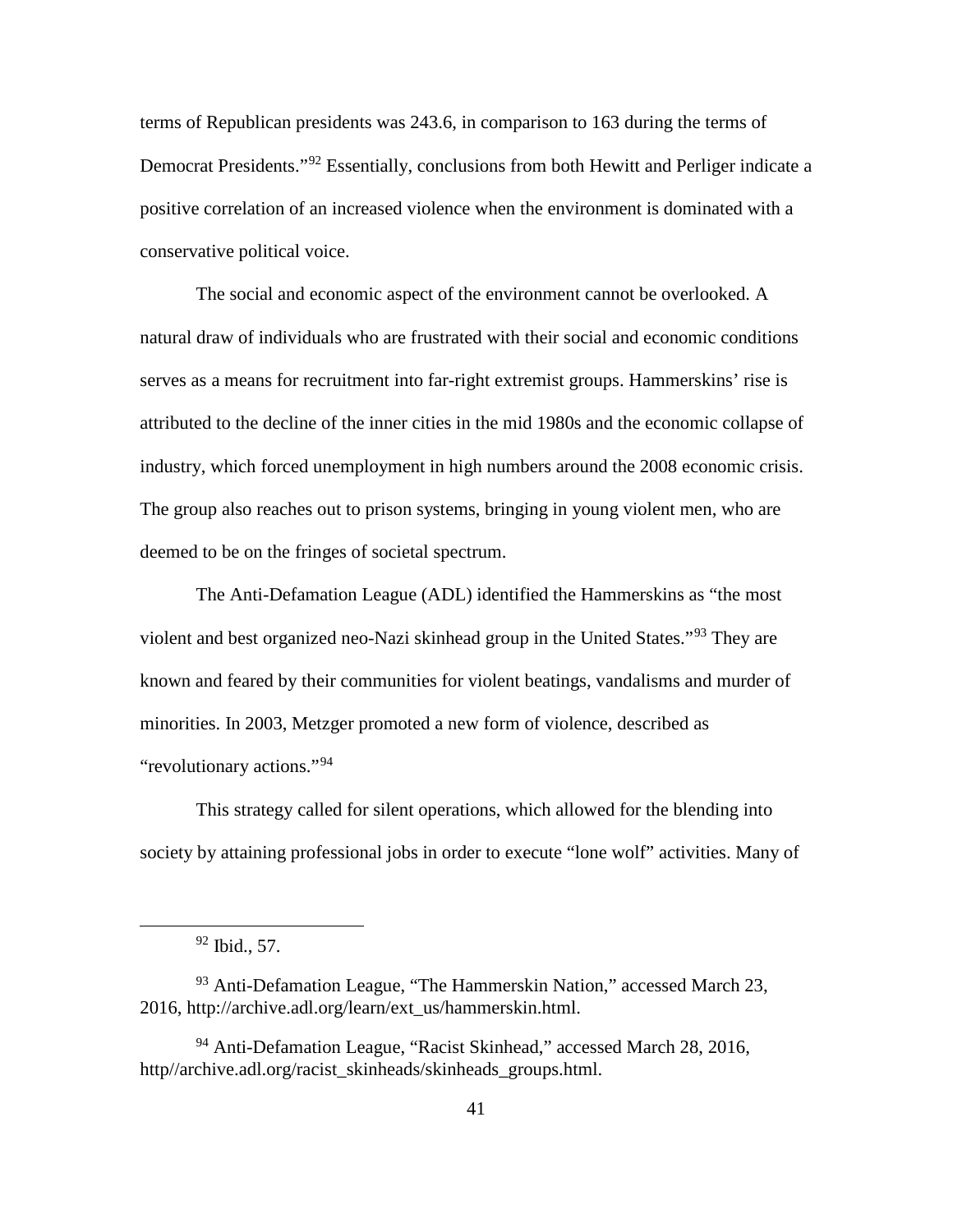the crimes associated with the Hammersteins have been conducted in this manner, to include the 2012 shooting at the Wisconsin Sikh Temple.



Figure 2. Trends indicate an increase in the number of attacks with a noted spike in 2008 (a Presidential Election Year)

*Source*: Arie Perliger, *Challengers from the Sidelines: Understanding America's Violent Far-Right* (West Point, NY: Combating Terrorism Center, 2012), 87.

## "Charleston Nine"–South Carolina Massacre

On June 17, 2015 Dylan Roof joined a group of parishioners to pray in their church. He sat quietly to observe the congregation and prayed with them for one hour, after which he took out his weapon and calmly asserted, "you rape our women and you're taking over the country, I have to do this and you have to go."[95](#page-50-0) In a flash, he killed nine, but spared a 10th to tell the world what happened because he expected to die. As the

<span id="page-50-0"></span><sup>&</sup>lt;sup>95</sup> NBC News, Church Gunman Reportedly Said, "I Have to Do This."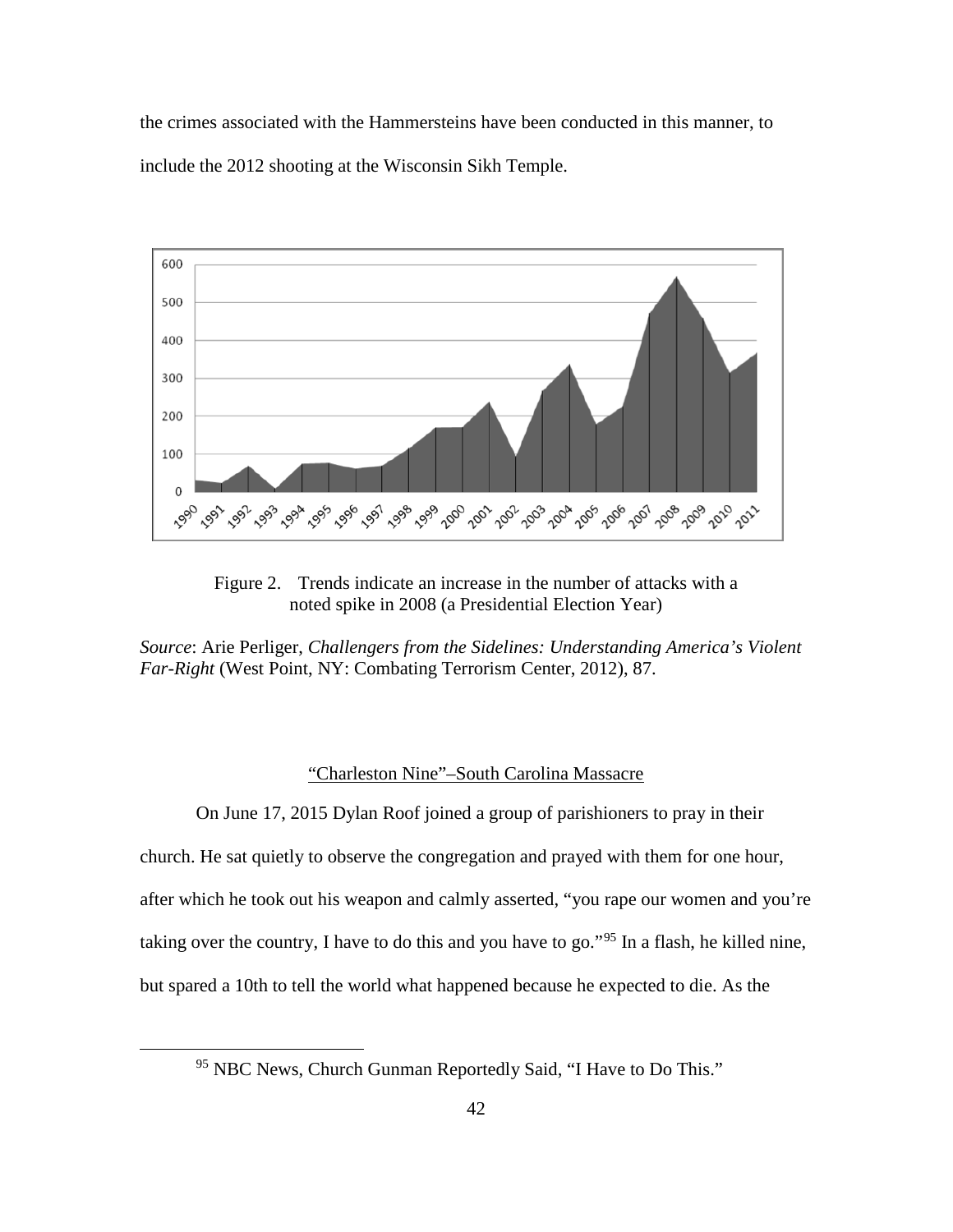impressionable Roof perused through the website of the CCC after the murder of Trayvon Martin in Florida, he was angered by the websites publication of murders purported to be committed by blacks against white. Roof writes in his manifesto, "pages upon pages of these brutal black on white murders. . . . How could the news be blowing up the Trayvon Martin case while hundreds of these white murders got ignored?"<sup>[96](#page-51-0)</sup> He was oblivious to the CCC's methodology to utilize mainstream stories to convince its followers that "black-on-white crime is a real menace"<sup>[97](#page-51-1)</sup> Motivated by extreme Christian beliefs, this lone wolf, radicalized by ideologies he found on the internet, carried out one of the most heinous crimes ever to be committed within the sanctuary of a place people cling to for spiritual comfort and solace. There is no doubt the source of Roof's radicalization was the CCC. Created in 1985 as a modern day reincarnation of the White Citizens Council's, the group's founding principles are to value and preserve the so-called Christian beliefs of America, keeping its ties to Europe.<sup>[98](#page-51-2)</sup> This means the American population must remain European in its composition and character and every effort must be given to deter and oppose non-European peoples from existing within the borders of America. The White Citizen Council was formed in 1950's to protest all efforts of mixing races by desegregating schools. Its efforts were unsuccessful, and once segregation was ruled illegal by law, the organization effectively disintegrated and lost

<span id="page-51-0"></span><sup>&</sup>lt;sup>96</sup> David Graham, "The White-Supremacist Group that Inspired a Racist Manifesto," *The Atlantic*, June 22, 2015, accessed April 7, 2016, [http://www.thea](http://www.the/)tlantic. com/politics/archive/2015/06/council-of-conservative-citizens-dylann-roof/396467/.

 $97$  Ibid.

<span id="page-51-2"></span><span id="page-51-1"></span><sup>98</sup> Southern Poverty Law Center, "Council of Conservative Citizens," accessed April 7, 2016, http://www.slpcenter.org/fighting-hate/extremist-files/group/councilconservative-citizens.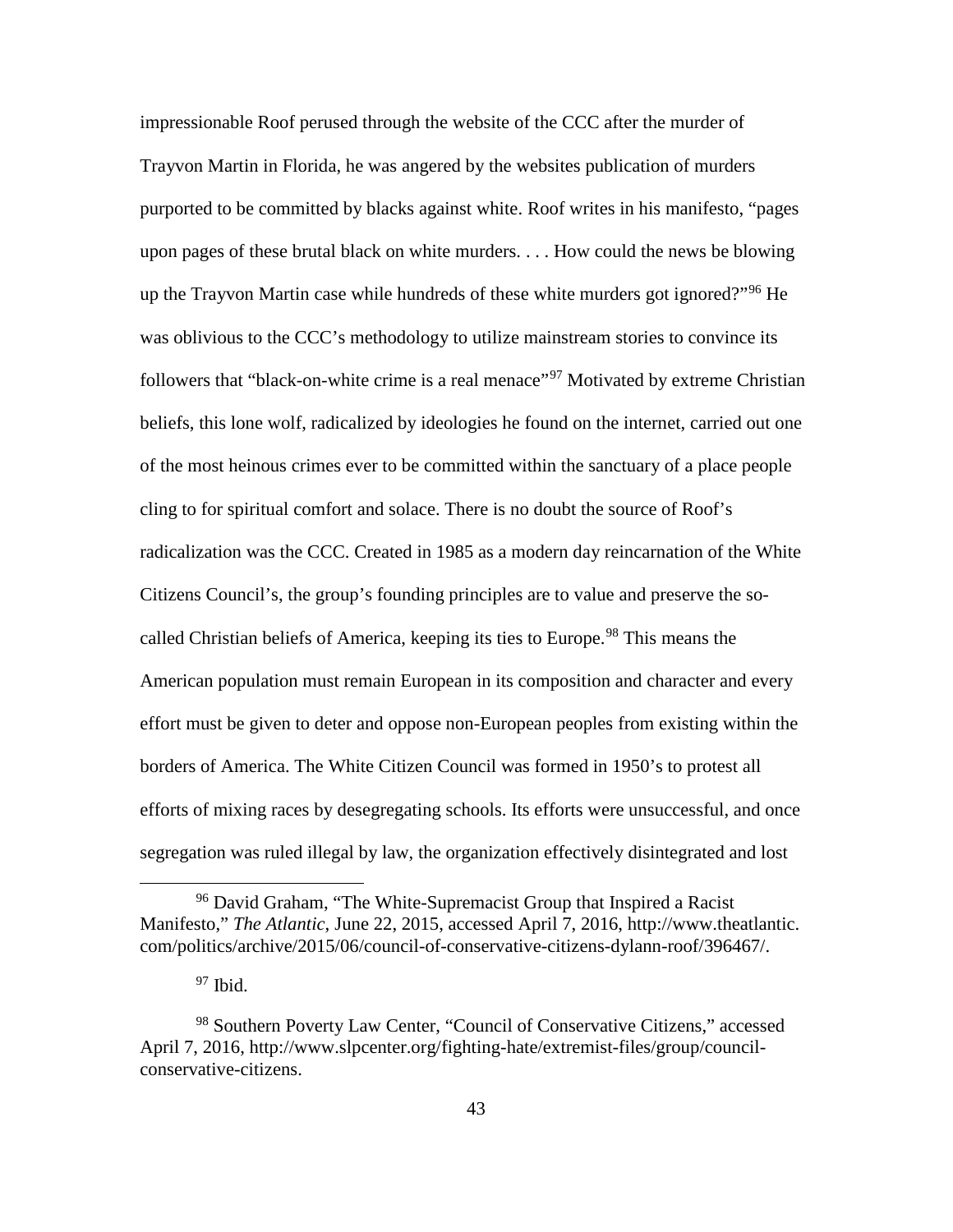many members.<sup>[99](#page-52-0)</sup> Mr. Gordon Baum, a workers compensation attorney, summoned a group of thirty white men to form the CCC. This group of 30 included Georgia Governor Lester Maddox and future Louisiana Congressman John Rarick.<sup>[100](#page-52-1)</sup> The CCC sought farreaching abilities and established local chapters many of which are active in the affairs of the community and the nation at large. They disguised their meetings as "Rotary club type events, which lured politicians to participate as keynote speakers."<sup>[101](#page-52-2)</sup> Its members continued to be society's finest professionals, which were bankers, merchant's lawyers, judge and politician. These individuals commanded attention because of their respectable professional position and affluence. Due to its prominence in the civic environment, the group carried an inherent respectability, which propelled it to thrive on a national stage. They sustained their growth through integration of the resources they influenced within their political and financial realm. So influential was the group that Supreme Court Justice Thurgood Marshall referred to them as the "uptown Klan."[102](#page-52-3) While it operated under the radar for approximately 12 years, it was not until 1998 when media attention first focused on prominent southern politician's ties to the racist group. Republican Congressman Bob Barr and Republican Majority Leader Trent Lott had both served as keynote speakers for the group, appearing a combined five times to fulfill that role. The Republican National Committee Chairman immediately asked all members of the GOP to resign from the CCC and initiated a resolution "condemning the racism and bigotry

- <span id="page-52-1"></span> $100$  Ibid.
- <span id="page-52-2"></span><sup>101</sup> Ibid.
- <span id="page-52-3"></span><sup>102</sup> Ibid.

<span id="page-52-0"></span> $99$  Ibid.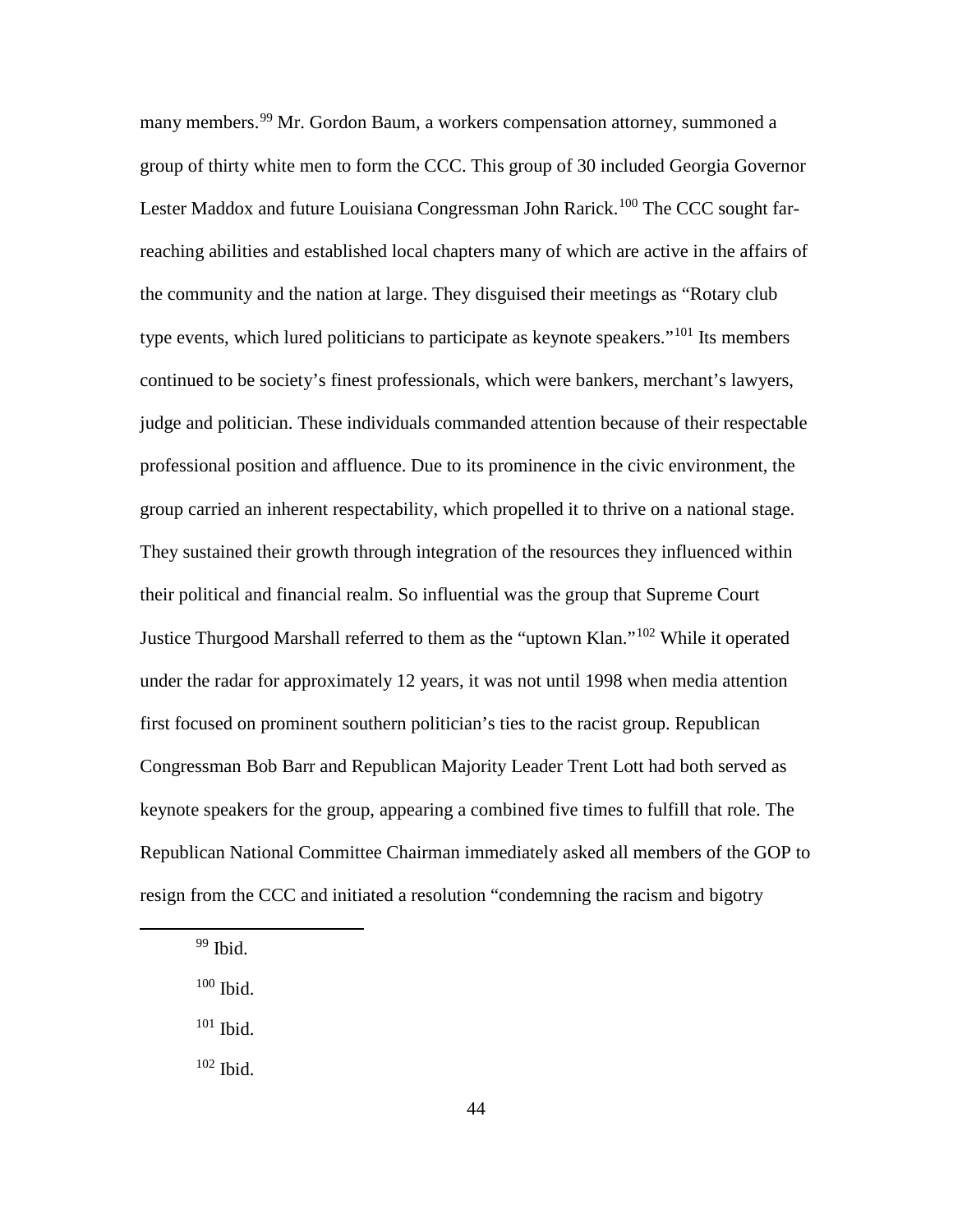espoused by the Council of Conservative Citizens."<sup>[103](#page-53-0)</sup> The resolution failed to pass and many southern politicians and lawmakers continue to plead ignorance until this day and constantly meet with the group, pandering to their mission. The SPLC highlights that the scandal of 1998 stripped the "varnish" off the intentions of the group, which now boldly publicizes its extremist views, unfiltered in its newspaper (the Citizens informer) and on its websites. The group's mantra is to use mainstream stories to incite its followers to action, as they lament the decline of the white race. Many of these calls to action have resulted in violent acts, even murder. The CCC is currently the nation's largest white nationalist group, according to the SPLC.<sup>[104](#page-53-1)</sup> They remain an active voice against immigration, holding many rallies against non-white immigration and the perceived threat they pose to the homeland. Because of the influential nature of the group, it is able to raise funds and spread funds to support political candidates who will continue to promote their agenda. On June 22, 2015, the Guardian reported CCC President Eric Holt donated a total of \$65,000 to Republican campaigns over the years. More recently, presidential hopeful, Senator Ted Cruz received a hefty donation in support of his campaign. [105](#page-53-2) That same day, the *Washington Times* reported Ted Cruz acknowledged

103 Ibid.

<span id="page-53-1"></span><span id="page-53-0"></span><sup>&</sup>lt;sup>104</sup> Southern Poverty Law Center, "White Nationalist," accessed April 7, 2016, http://www.slpcenter.org/fighting-hate/extremist-files/ideology/white-nationalist.

<span id="page-53-2"></span><sup>&</sup>lt;sup>105</sup> Jon Swaine, "Leader of Group Cited in 'Dylan Roof Manifesto' Donated to Top Republican," *The Guardian*, June 22, 2015, accessed April 7, 2016, hhttp://www.the guardian.com/us-news/2015/jun/21/dylann-roof-manifesto-charleston-shootingsrepublicans.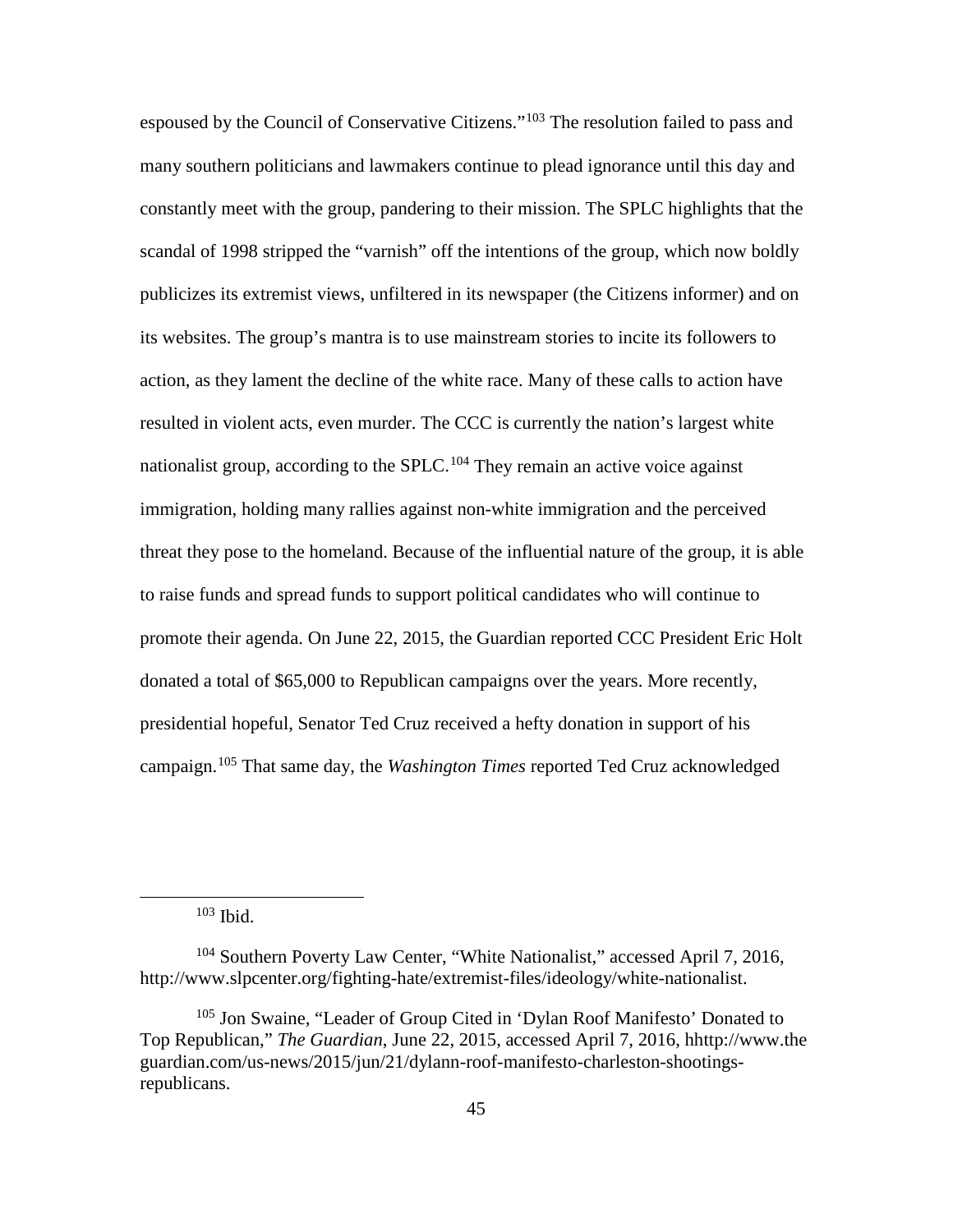receipt of Holt's donation in the form of \$8,500 and had made plans to return all donations received from CCC.<sup>[106](#page-54-0)</sup>

The CCC has successfully projected an image of an upstanding organization, poised to influence political affairs within their communities. Given the true nature and beliefs of this organization, it is incumbent upon the Republican Party to aggressively denounce this organization and sever all ties. Additionally, it must regain the confidence of the nation by aggressively seeking out members that are actively engaged in the activities of the CCC and admonish them in a public forum. This would clearly communicate to the nation at large a message of intolerance for separatist racist ideologies, holding those who perpetuate them to task.

### Summary

| <b>Factors</b>   | <b>AOG</b>             | AOG                 | <b>WI Sikh Temple</b> | <b>CCC</b>        |
|------------------|------------------------|---------------------|-----------------------|-------------------|
|                  | <b>Robert Dear</b>     | <b>Scott Roeder</b> | <b>Wade Page</b>      | <b>Dylan Roof</b> |
| Violence         | Death Justified to     | Killed physician    | 12 Killed. ADL        | 9 Killed          |
|                  | protect babies-3       | Dr. George          | designated most       |                   |
|                  | killed, wounded 9      | Tiller              | violent               |                   |
| Activities       | Bombings, arsons,      | Bombings,           | Violent beatings      | Beatings,         |
|                  | murder                 | arsons, murder      | and murder, lone      | lynching,         |
|                  |                        |                     | wolf encouraged       | murder            |
| Recruitment      | Appeals to broad base  | Appeals to          | College campus,       | Appeals to        |
|                  | of individuals with    | broad base-         | local community       | prolific          |
|                  | prolific education and | prolific,           | and prisons-          | politically       |
|                  | backgrounds            | educated,           | maintains young       | influential       |
|                  |                        | backgrounds         | viable recruits       | group             |
| Organization     | Loosely structured     | Loosely             | Best organized        | Very well         |
| <b>Structure</b> | and ambiguous-         | structured and      | and structured.       | structured,       |
|                  | Political ties to      | ambiguous           | National appeal       | CCC has the       |

<span id="page-54-0"></span> <sup>106</sup> Jessica Chasmar, "Ted Cruz, Rand Paul Returning Donations from Head of Supremacists Group Linked to Charleston Suspect," *Washington Times*, June 22, 2015, accessed May 11, 2016, http://www.washingtontimes.com/news/2015/jun/22/ted-cruzrand-paul-returning-donations-from-leader/.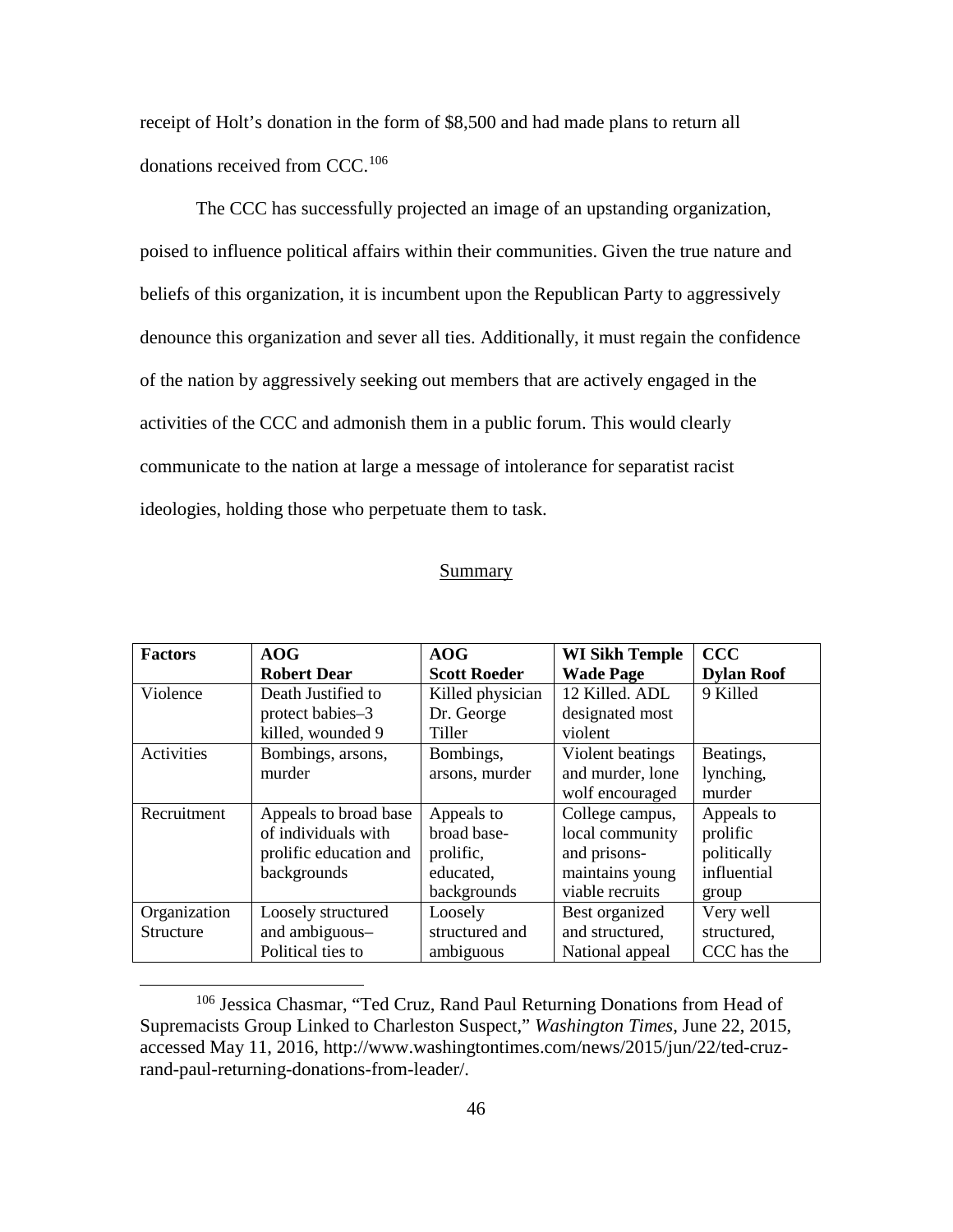| <b>Republican Party</b> |  | Largest white |
|-------------------------|--|---------------|
|                         |  | nationalist   |
|                         |  | group         |

Figure 3. Factors that Drive these Extremist Groups *Source*: Created by author based on analysis of the cases.

This study revealed the most dangerous and violent ideology is the fundamentalist ideology, embraced by the CIM group. The ideology fuses religious beliefs with white supremacy and preservation teachings. As indicated in the literature review section of this study, Perliger further has this ideology broken into two schools of thought; the antiabortionist and the CIM. The analysis of the four cases reveal the CCC and the militia Hammerskin Nations to be the most violent groups as indicated by the actual casualties sustained from their attacks. These groups subscribe to a specific tactic especially as it relates to firearms and explosives and are prominent because they skillfully craft religious and totalistic ideas to gain determination and lethality from their actors.<sup>[107](#page-55-0)</sup> The wellstructured organization allows lone wolves to independently execute uncoordinated acts of violence with their ideology at the backdrop. Economic and political factors between group members and their communities creates social distance which provides an opportunity for radicalization and a willingness to engage in violence as they become further alienated from society.<sup>[108](#page-55-1)</sup> The analysis also revealed a distinction is clearly drawn by the response and attitude of political parties. The attitude of the Presidency plays a significant role in emboldening or discouraging extreme acts of violence. A terse change

<span id="page-55-0"></span> <sup>107</sup> Perliger, *Challengers from the Sidelines*, 144.

<span id="page-55-1"></span><sup>108</sup> Ibid.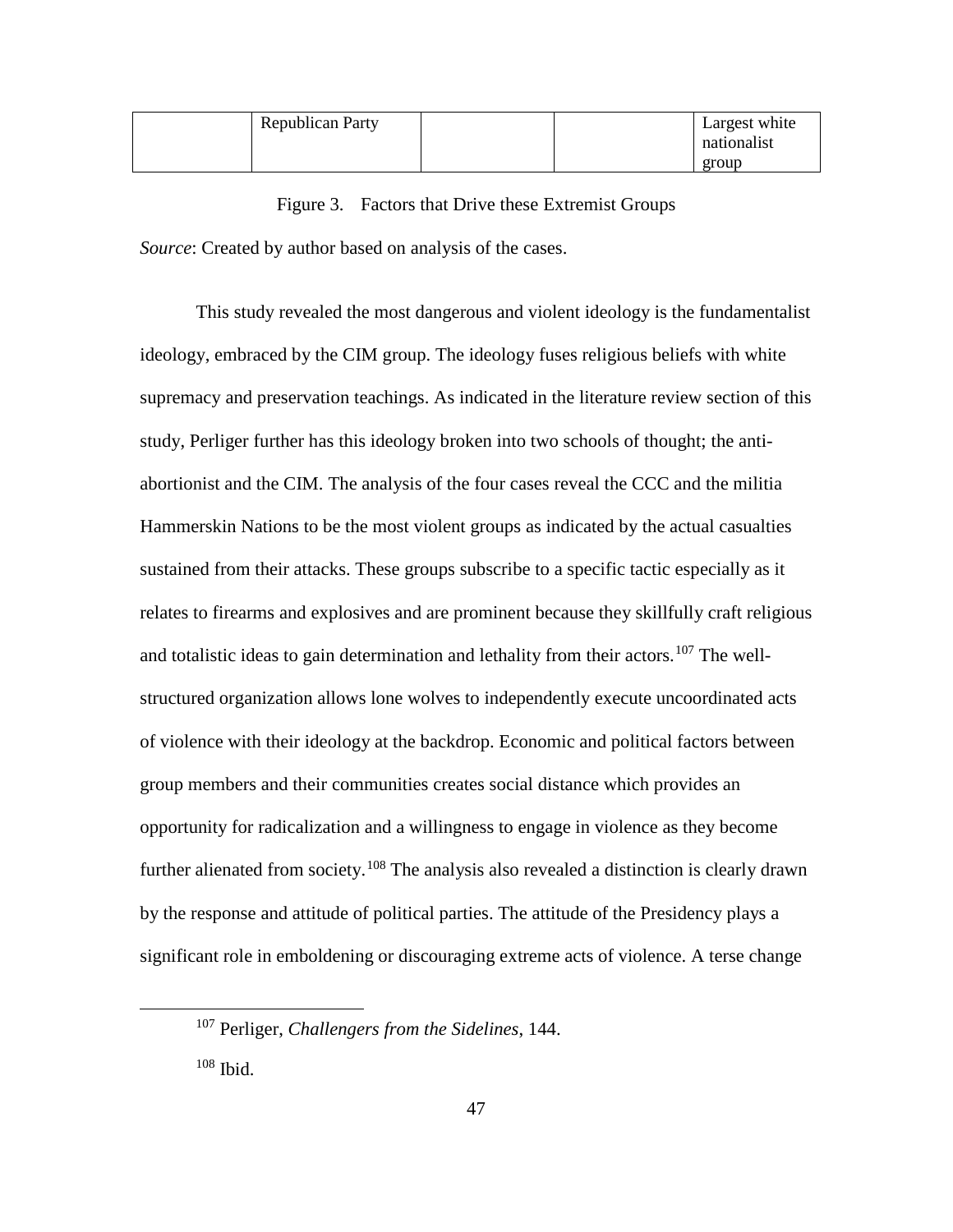in tone to address violent acts will communicate intolerance for these acts, which will discourage rather than further embolden and strengthen these groups. The CCC is currently the nation's largest white nationalist group, according to the SPLC. Because of the influential nature of the group, it is able to raise and spread its funds to support political candidates who will continue to promote their agenda.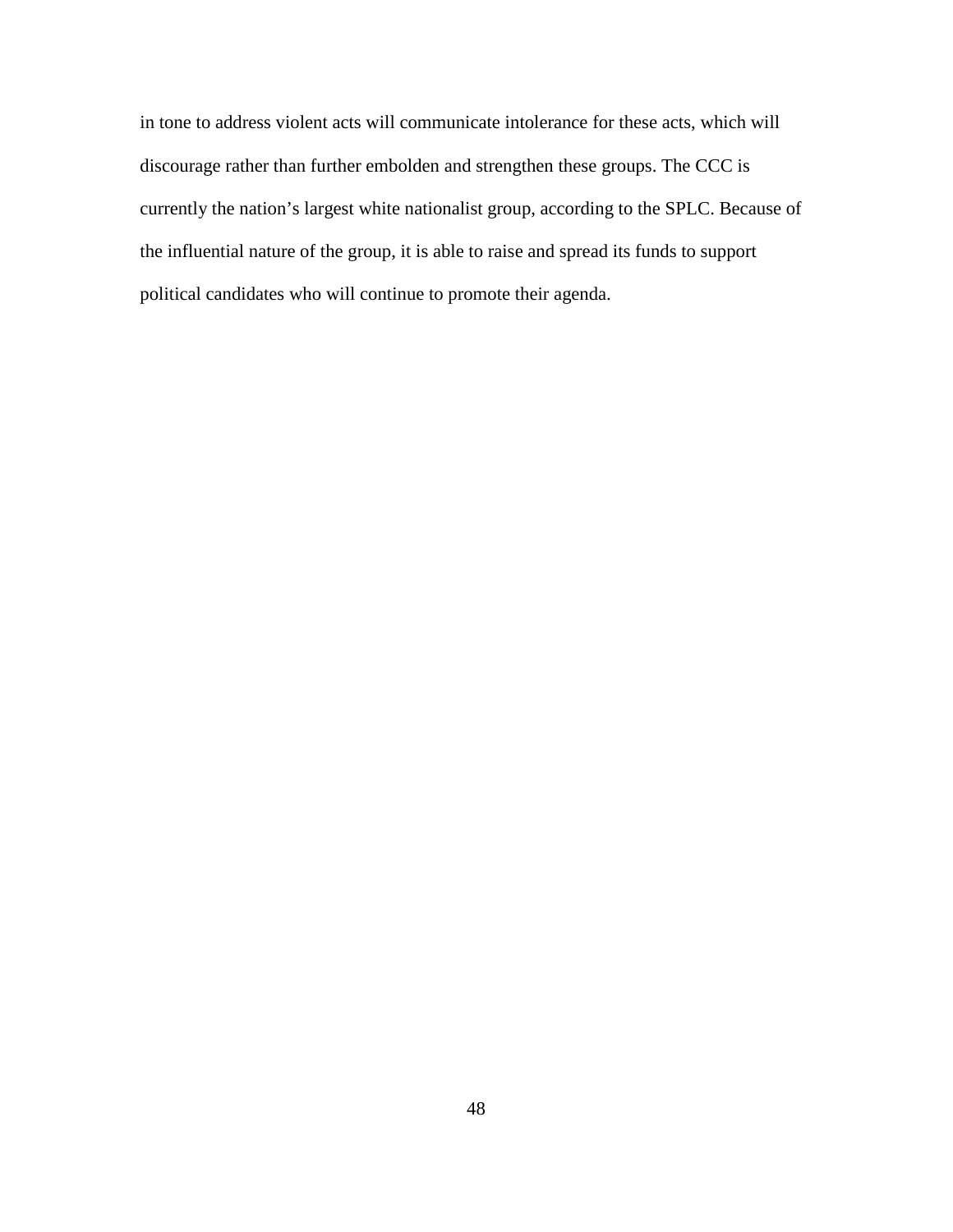## CHAPTER 5

#### CONCLUSIONS AND RECOMMENDATIONS

#### Conclusions

The ideological differences of extremist groups explored within this thesis may vary slightly, but the fundamental commonality among them all is hate. The irony is that religion that should normally promote unity, love for all and inclusion, also leads to the parallel teaching of hate, division and death. It is, therefore, a powerful contradiction in and of itself. In any case, religion has been essentially hijacked to support an alternative agenda. Some scholars have summarized, "the stronger the group's agenda is framed in religious and totalistic ideas, the more it will be willing or determined to use exceptionally lethal tactics."<sup>[109](#page-57-0)</sup> Therefore, as solutions are sought, it is important to understand the ideological platform that propels these groups. Once that understanding is gained, dialogue must occur that allows for an expansion of their views to a more inclusive message, which will only serve to strengthen rather than further fragment the nation.

## Recommendations

As we seek to minimize or in fact eliminate the issue of Christian extremism, proactive mechanisms must be aggressively sought and implemented. This study recommends a need for further research for solutions to this complex issue where evidence leads, but are currently inconclusive:

<span id="page-57-0"></span> <sup>109</sup> Perliger, *Challengers from the Sidelines*, 144.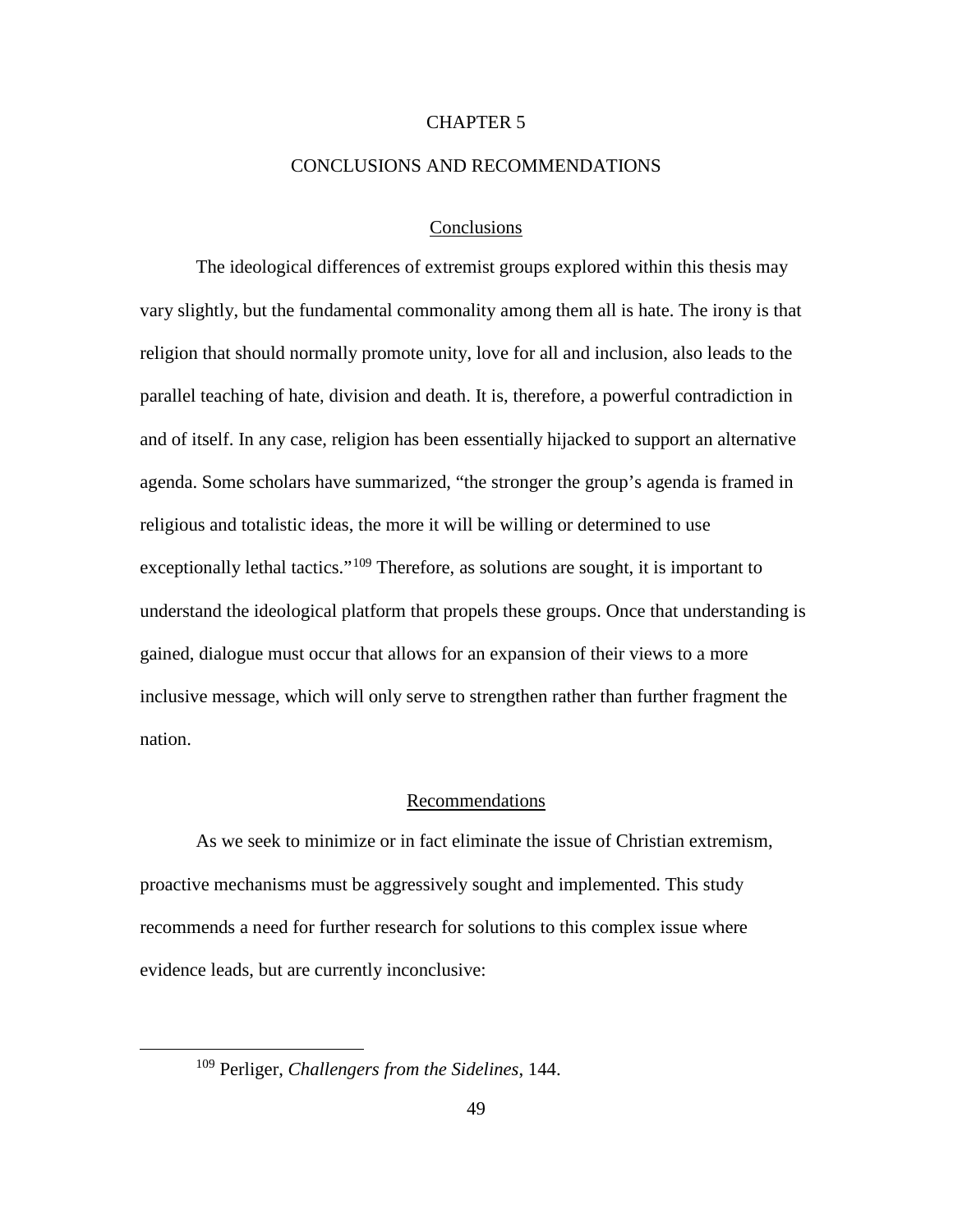- 1. A focus on communities,
- 2. Ensure continued interoperability among law enforcement agencies,
- 3. Focus on economic, political and social factors,
- 4. Find venues to resolve and communicate the inherent differences that are driving these tensions, and
- 5. Every effort must be placed on eliminating radicalization in prisons.

Utilization of an approach that is people centric in nature is optimal in the community approach. The community's involvement in a solution is usually always the most fundamental means to deterring extremism. As we have seen in recent years, terrorist attacks are less coordinated among groups, but done on a lone wolf basis, in the name of a cause. A community that accepts the responsibility of contributing to efforts that deter extremist activities will actively engage in communicating abnormal and unusual activities to Law enforcement. It is therefore extremely important for Law enforcement to build trust within this domain to enable this exchange and foster the sense of community. Homeland Security has created a catchy jingle to address the community's responsibility for input with the jingle "When you see something, say something" public announcements. It is recognizable and resonates well with the general public. It becomes useless; however, when information submitted to law enforcement isn't actually pursued or is left unchecked because of the status of the individual within the community or a lack of criminal history. In the case of Robert Dear, his ex-wife revealed in a 1993 court document that he was abusive, "claims to be a Christian and is extremely evangelistic . . .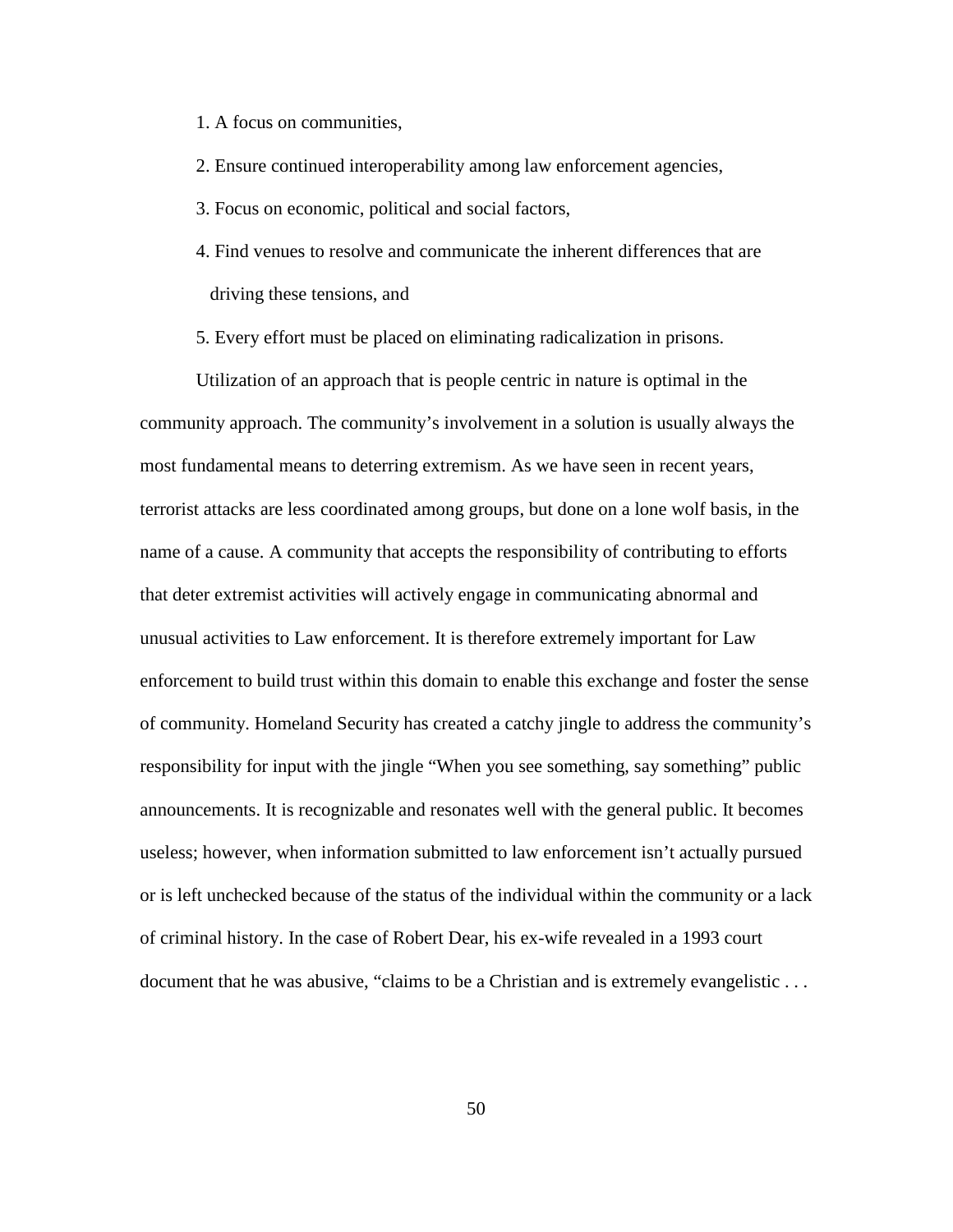and obsessed with the world coming to an end."[110](#page-59-0) After Robert Dear shot and killed three people at planned parenthood, however, the picture that emerged after speaking with those who knew him was one of an "angry . . . violent man who seemed deeply disturbed and deeply contradictory."<sup>[111](#page-59-1)</sup> He was deeply religious, but sinned openly, enjoyed extreme solitude, but also enjoyed the constant companionship of a female and "frequented marijuana sites, but also engaged in heated religious screed."<sup>[112](#page-59-2)</sup> Had these interviews been conducted when Dear's ex-wife first revealed the violent tendencies of her ex-husband, it could have resulted in early rehabilitation of an individual who is deeply disturbed and possibly mentally unstable.

Many discussed intelligence failures as a reason the act of 9/11 ever occurred. The disjointed collaboration among intelligence agencies became partly to blame for the lack of detection across agencies in the 9/11 murder of Americans. Since then, aggressive efforts were instituted to ensure constant interaction, collaboration and consolidation of intelligence is evident, to deter and combat terrorism within the homeland. It is therefore extremely critical to ensure continued resource, training, and research development that is technologically intensive be devoted to assist in this effort. The evolution of technology and the critical need for law enforcement agencies to maintain dominance and strength cannot be understated. It would serve to further ensure law enforcement is proactively evolving with the current environment, collaborating and consolidating all efforts to deter

<span id="page-59-2"></span><span id="page-59-1"></span><span id="page-59-0"></span><sup>&</sup>lt;sup>110</sup> Richard Fausset, "For Robert Dear, Religion and Rage before Planned Parenthood Attack," *The New York Times*, December 1, 2015, accessed May 2, 2016, http://www.nytimes.com/2015/12/02/us/robert-dear-planned-parenthood-shooting.html.

 $111$  Ibid.

 $112$  Ibid.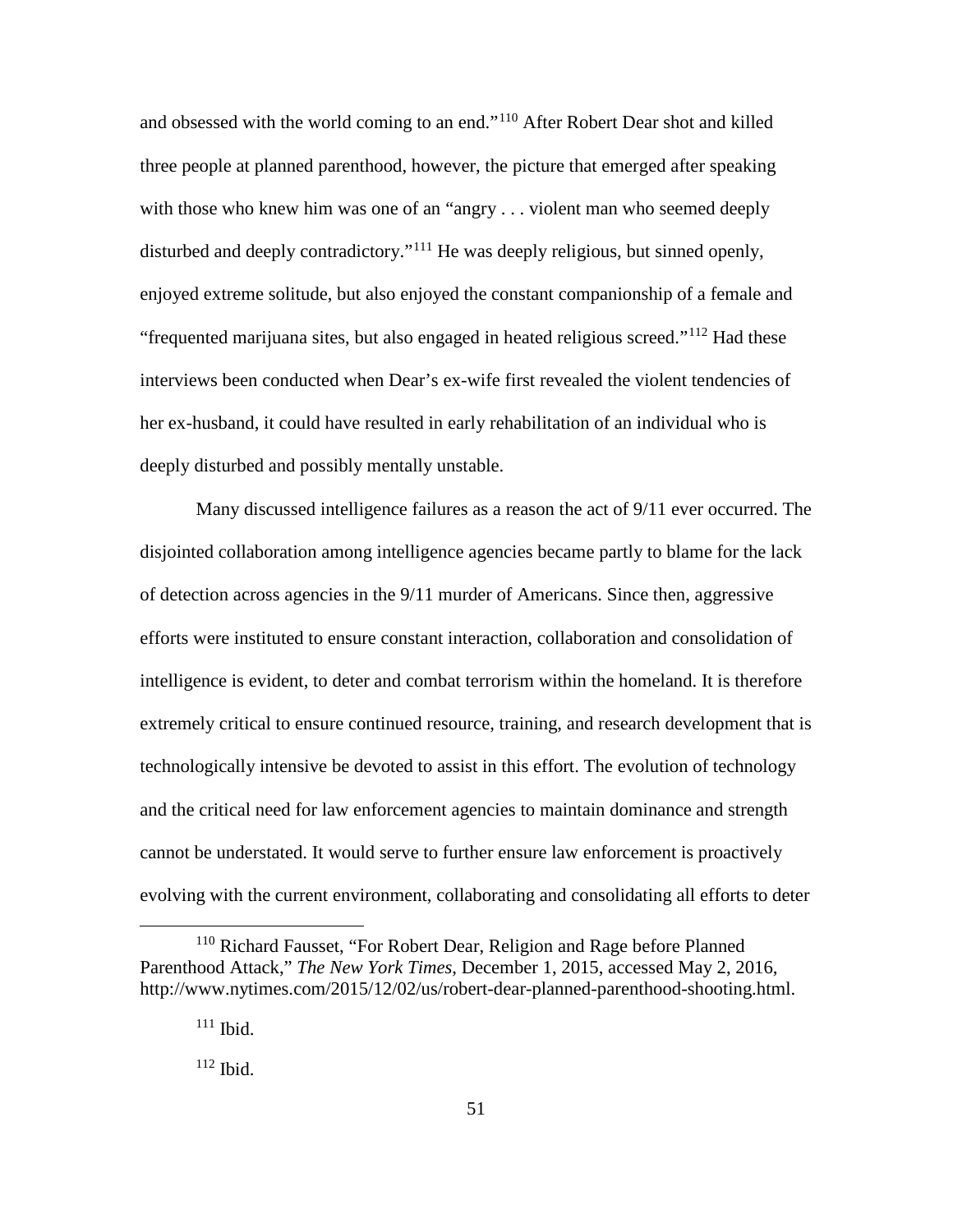further acts of destruction on the scale of the September 11 event, to ever occur within the shores of the United States.

Furthermore, examination of the economic, social and political domain must occur, for these elements are an inevitable force that drives religion. Identifying those variables within each domain that link to violence would result in a significant reduction if not a total elimination of violence as it relates to religion. Many groups become extreme in their view because they are generally disenfranchised, based on their economic, cultural or religious status within society at large. This creates a "social distance between members of the group and mainstream society."[113](#page-60-0) It then becomes the basis from which individuals are radicalized and "facilitate a stronger sense of alienation towards the mainstream culture and willingness to engage in harmful activities."<sup>[114](#page-60-1)</sup> The social and economic aspect of the environment cannot be understated. A natural draw of individuals who are frustrated with their social and economic conditions serves as a means for recruitment into far-right extremist groups. Hammerskins' rise is attributed to the decline of the inner cities in the mid 1980s and the economic collapse of industry, which forced unemployment in high numbers around the 2008 economic crisis. In addition, these internal and external factors contribute significantly to the political aspect of the tri-factor. Perliger's data set study, which this thesis attempted to capture, indicates that "a contentious political climate and ideological political empowerment play important roles in increasing the volume of violence"<sup>[115](#page-60-2)</sup> The 2016 Presidential election

<span id="page-60-0"></span> <sup>113</sup> Perliger, *Challengers from the Sidelines*, 144.

<span id="page-60-1"></span> $114$  Ibid.

<span id="page-60-2"></span> $115$  Ibid.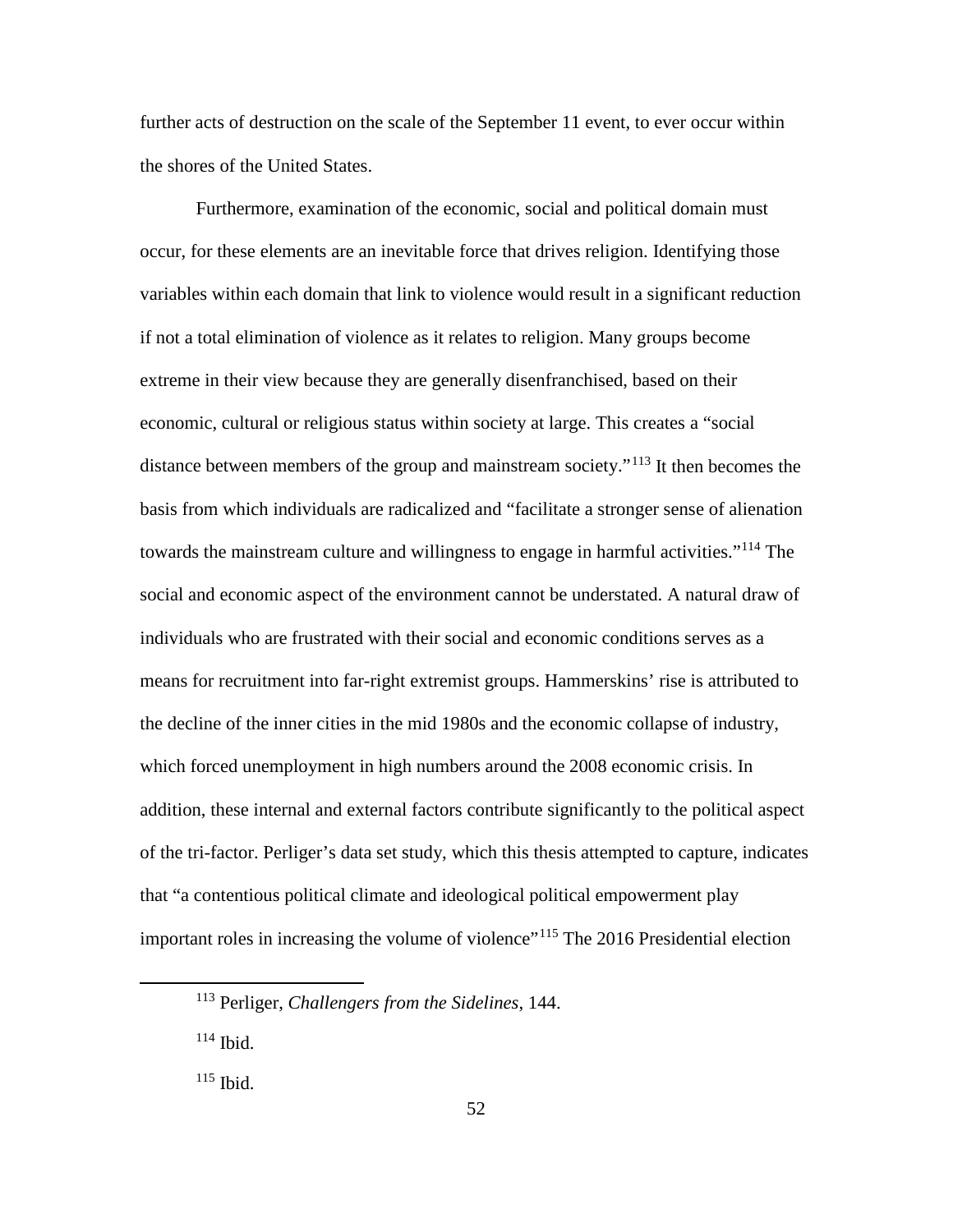serves as prime example of this "contentious climate" and the violence it tends to brew. Mr. Donald Trump's message of isolationism, deportation of immigrants, and military aggression resonates with many Christian extremist groups whose ideology closely aligns with the presumptive nominee's. In fact, the Republican nominee's 2016 Indiana primary win, is credited by some to the evangelical Christian vote, many of whom are not church going, but hold "Christian" values dear.<sup>[116](#page-61-0)</sup> These voters are driven by economic anxiety, which Trump passionately focuses on, as well as social, moral, and political issues like marriage, abortion, religious liberty, and support for Israel.<sup>[117](#page-61-1)</sup> His general appeal to a group of people who believe their economic prosperity is tied to the loss of jobs taken by Mexicans, ineffective and unbalanced trade policies with China, Japan, and Mexico, and the inability to stop Isis, a radicalized muslin terrorist group in the Middle East is dangerous and careless, and stimulates extreme violent acts from his supporters. As a result, Trump's rally's have been the subject of increased violence which he himself spurs on with remarks like "I'd like to punch him in the face"<sup>[118](#page-61-2)</sup> to which the crowd explodes with cheers and laughter. It is, therefore, inherently important that a

<span id="page-61-0"></span> <sup>116</sup> NPR, "With Cruz Out, Will Donald Trump Be Able To Capture Republican Evangelical Vote?" May 7, 2016, accessed May 14, 2016, http://www.npr.org/2016/05/ 07/477141237/with-cruz-out-will-donald-trump-be-able-to-capture-republicanevangelical-vote.

<span id="page-61-1"></span> $117$  NPR, "GOP Mystery: Why do Many Evangelicals Back Donald Trump?" March 14, 2016, accessed May 13, 2016, http://www.npr.org/2016/03/14/ 470347740/gop-mystery-why-do-many-evangelicals-back-donald-trump.

<span id="page-61-2"></span><sup>&</sup>lt;sup>118</sup> Todd Gitlin, "No One will be able to Stop the Political Violence Donald Trump is Unleashing," *Washington Post*, March 18, 2016, accessed May 7, 2016, https://www.washingtonpost.com/opinions/after-1968-nixon-helped-end-politicalviolence-this-time-trump-cant/2016/03/18/78a47cdc-ebd9-11e5-a6f3- 21ccdbc5f74e\_stroy.html.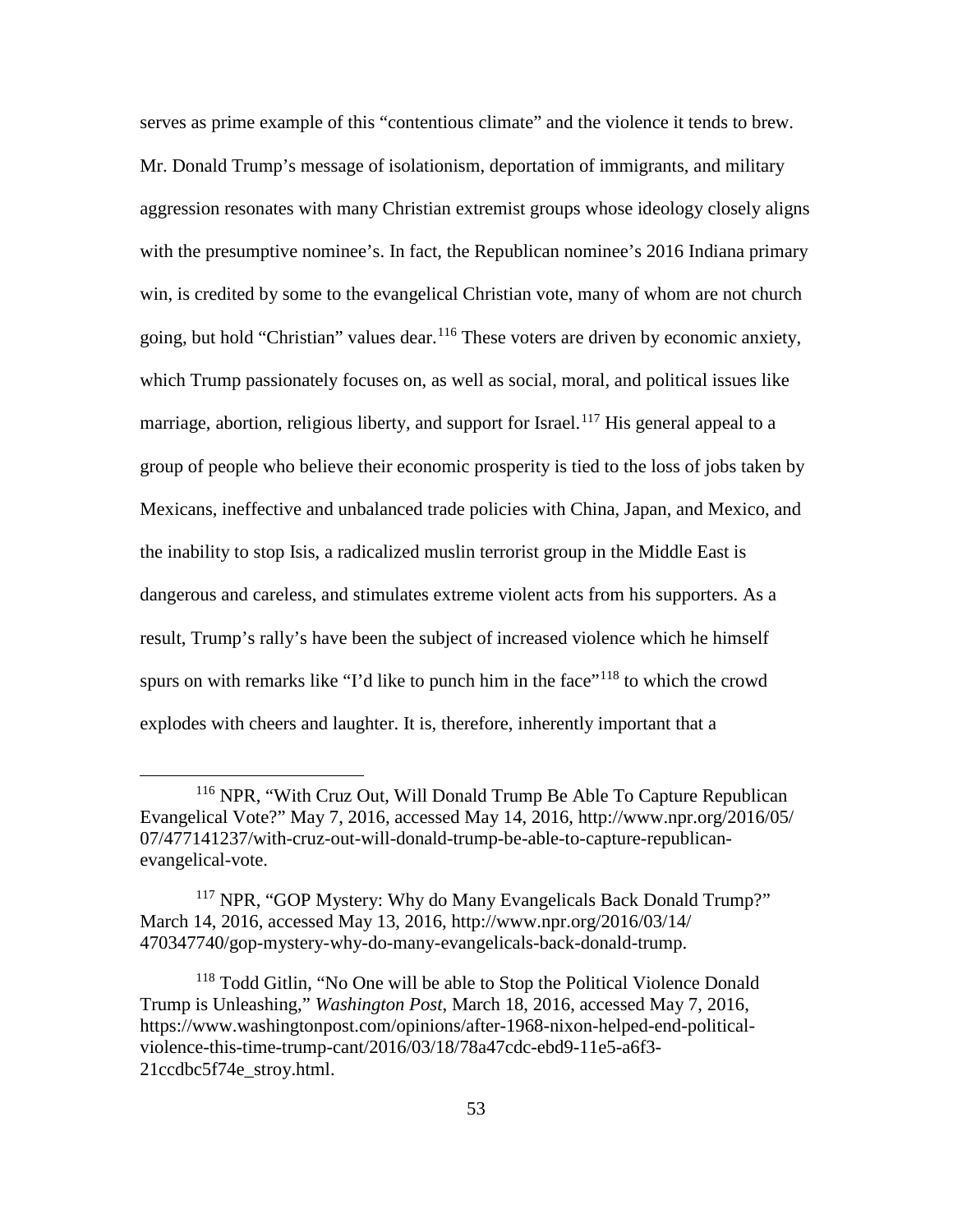comprehensive approach that includes the economic, social and political realm, be fully explored, as we seek to address the issue of Christian extremism. For ignoring one aspect of these elements will render all efforts to be futile.

It is extremely important to aggressively find ways to resolve differences or the issue will persist. Now that we know and understand what these group's ideological beliefs are, it is crucial and equally important for trained mediators to bring about dialogue between groups with varying ideologies, social integration through community programs and activities that promote strength to the community in which they live. As the ideological belief of these group's moves further and further away from the center, the risk of violence remains and must be addressed to squelch the level of violence seen on the extremist spectrum. Understanding differences and acceptance of those differences must be the key goals, and outcome of these programs and mediation. There is an inherent risk to leaving the groups to operate without the subtle intervention of local and federal agencies serving as mediators. A sense of urgency exists now within our communities, which beckons addressing this issue. A proactive mechanism rather than a reactive response would be one that is regretfully violent.

Finally, there has to be a concerted effort to prevent radicalization in prisons, as they simply become the sustainment mechanism for many extremist groups. Prison breeds hate and discontentment and given the high rate of incarceration within the United States, urgent focus must be devoted to the prevention of prison radicalization.<sup>[119](#page-62-0)</sup> For

<span id="page-62-0"></span><sup>&</sup>lt;sup>119</sup> Michelle Ye Hee Lee, "Yes U.S Locks People up at a Higher Rate than any other Country," *Washington Post*, July 7, 2015, accessed May 14, 2016, https://www.washingtonpost.com/news/fact-checker/wp/2015/07/07yes-u-s-locks-peopleup-at-a-higher-rate-than-any-other-country/.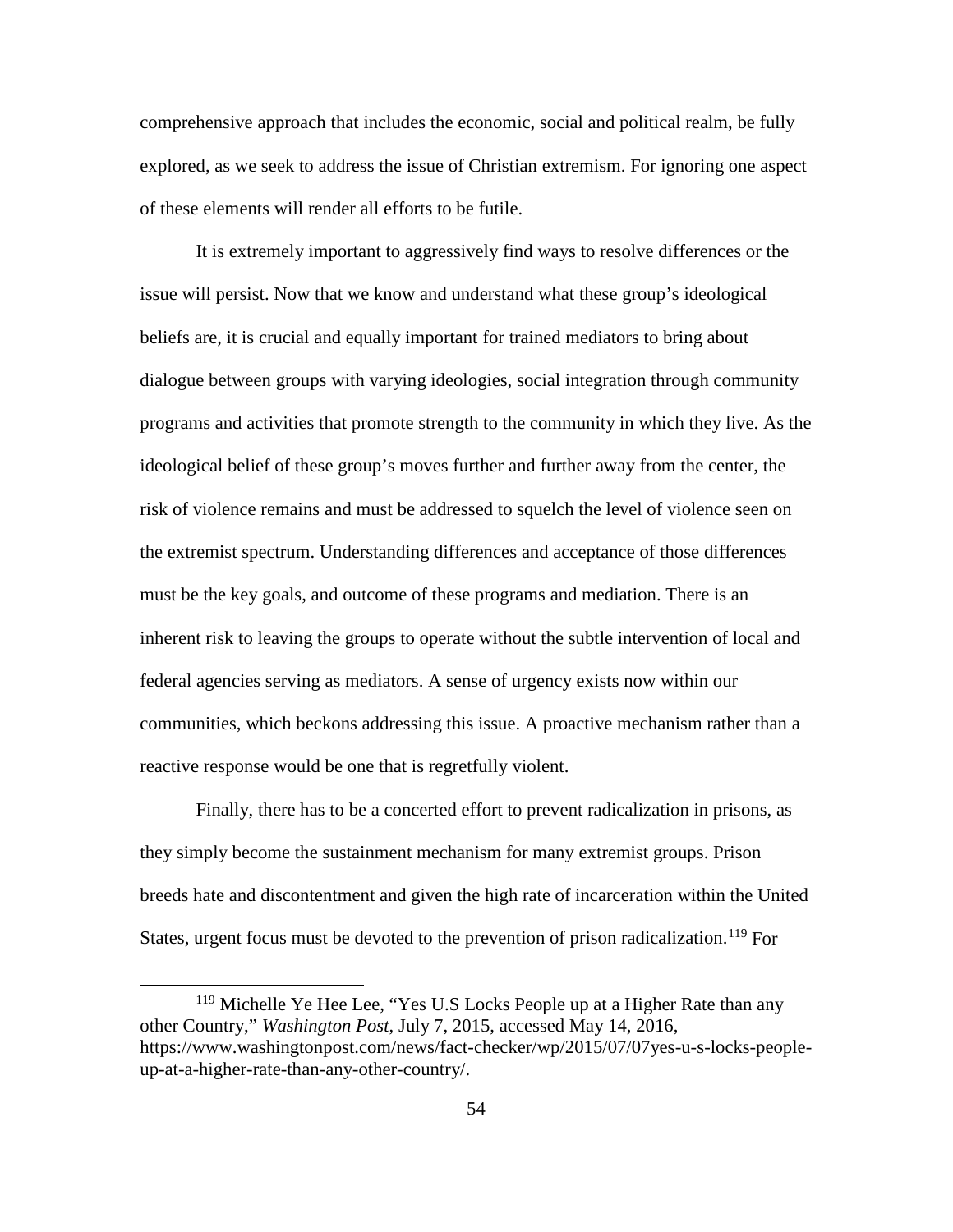skinheads, Hammerskins and CIM it is an active recruitment source that allows for sustained growth. In prison, after freedom is snatched away from those incarcerated, their sole focus becomes a search of spiritual freedom for comfort and strength. This typically leads to a search for "spiritual meaning to interpret and resolve discontent."<sup>[120](#page-63-0)</sup> A study conducted by Mark S. Hamm indicated "the potential for ideologically inspired criminality, particularly in overcrowded maximum-security prisons where there are few rehabilitation programs, a shortage of chaplains to provide religious guidance and serious gang problems."[121](#page-63-1) Individuals in this environment are susceptible to the radicalization process. To combat this recruitment pipeline, it is critically important for the ratio of prisoners to be proportionate to chaplains who serve them. A reduction in budget countrywide has seen an increase of leaders who are themselves inmates within the correctional facilities, creating their own subset religious activity to satisfy the spiritual needs of prisoners. A study conducted in 2007 revealed the extreme nature of this crisis, indicating in "California there is one chaplain for every 2, 000 inmates, and in some Texas prisons the ration is one to 2,500."<sup>[122](#page-63-2)</sup> The recommendation of the study called for "one chaplain per 500 inmates."[123](#page-63-3)

<span id="page-63-0"></span> <sup>120</sup> John Lofland and Rodney Stark, "Becoming a World-Saver: A Theory of Religious Conversion," *American Sociological Review* 30, no. 6 (December 1965): 862- 874.

<span id="page-63-1"></span><sup>121</sup> Mark S. Hamm, Ph.D., "Prisoner Radicalization: Assessing the threat in U.S correctional Institutions," *National Institute of Justice (NIJ) Journal*, no. 261.

<span id="page-63-3"></span><span id="page-63-2"></span><sup>122</sup> Vance L. Drum, "Professional Correctional Chaplains: Fact and Fiction" (Presentation at the American Correctional Association 137th Annual Congress of Corrections, Kansas City, MO, August 13, 2007).

<sup>123</sup> Ibid.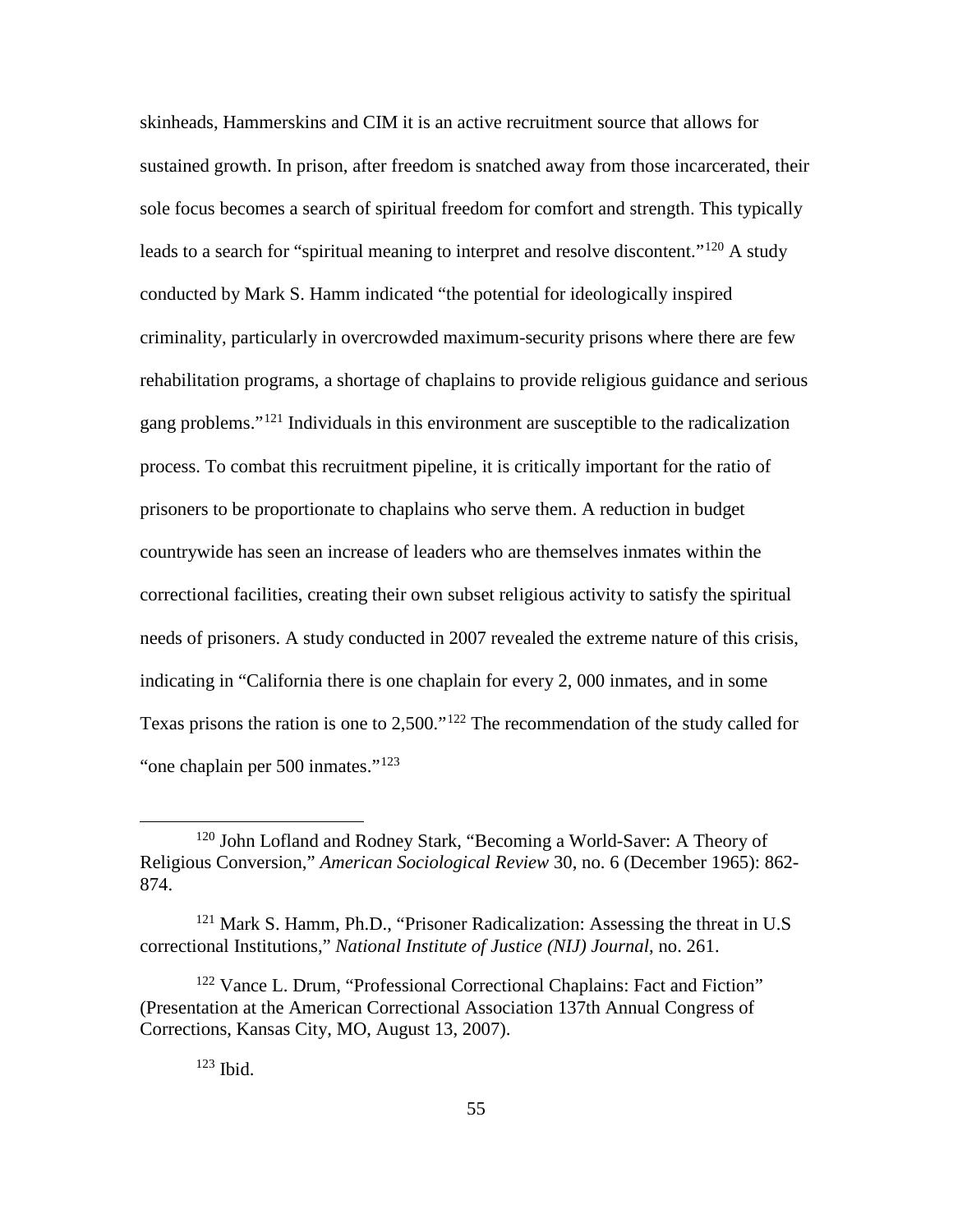#### Further Research

As we explore this issue in its entirety, proactive measures are vital. To this end, an urgent need exists to perform further studies to understand the Anti-Federalist movement and their linkage to Christian extremism as well as evaluate the effectiveness of the PATRIOT Act. The anti- federalist movement is generally skeptical of the federal government and is rooted in the belief that corruption and tyranny allows for intrusion into the lives of citizens and their constitutional rights. Most of their violence is perpetrated against the federal government, while promoting self-government and civil activism. Herbert Strong provides a broad perspective of what the Anti Federalist movement stood for in his book "What the Anti-Federalists were for."[124](#page-64-0) Essentially, the movement with a history that spans over 200 years is deeply rooted in religious beliefs and advocates for religion to remain at the forefront of government to ensure moral stature and sufficient character of the people.

Finally, further exploration needs to be devoted to evaluating the effectiveness of policies and laws that constitute the PATRIOT Act. Unfortunately, the PATRIOT Act in all its grandeur focuses on external variables committing acts of terrorisms within the borders of the United States. The arbitrary application of the terrorist label needs to end, and a clear definition that includes internal and external actors aggressively sought. This act must go further and not only focus on internal threats, but include within the lone wolf provision language dedicated to early detection and ultimately destruction of any potential plans these enemies within may have.

<span id="page-64-0"></span> <sup>124</sup> Strong, *What the Anti-Federalists Were For*.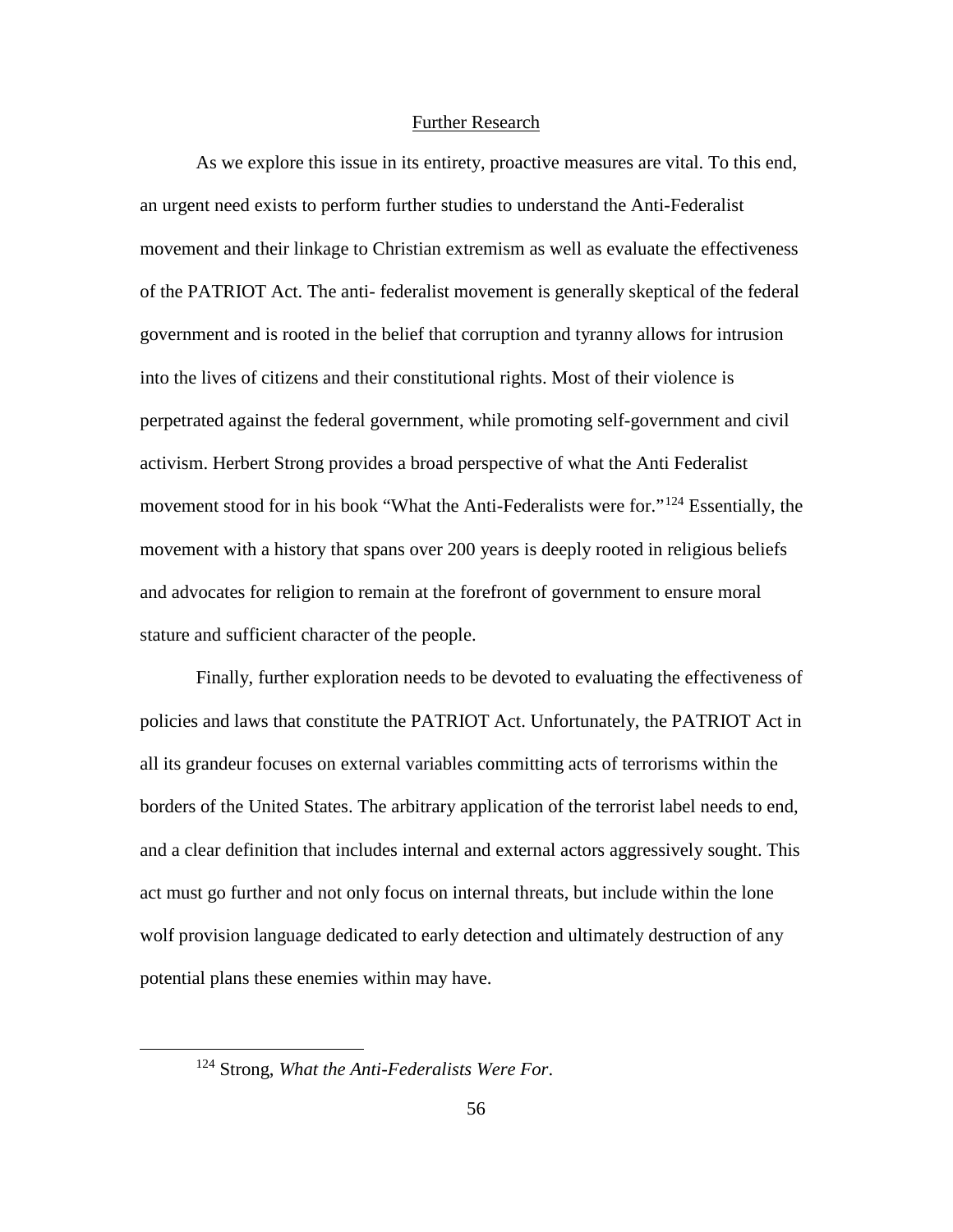#### Summary

In late 2015 and the early months of 2016 the narrative that has taken center stage focuses on radical Islamism and their access to the United States. Political aspirants have seized the opportunity to prey on the fear of Americans and perpetuate a story that promotes fear and hysteria of others, especially the Muslim faith. A study conducted by the Public Religion Research Institute in December 2015, indicates a sharp increase in the number of Americans who are actively worried about terrorism and fear Muslims would likely commit it.<sup>[125](#page-65-0)</sup> As the focus shifts to denying access to external groups, Internal groups (Christian extremists), continue to operate virtually undisturbed. Recommendations provided within the body of this thesis would serve to thwart the continued growth of Christian extremist groups, potentially eliminate their violent and deadly activities and ultimately strengthen the very fabric of our nation, as we seek to understand and embrace the melting pot that is the United States of America.

<span id="page-65-0"></span> $125$  Phillip Bump, "Americans are Twice as Willing to Distance Christian Extremists from their Religion as Muslims," *Washington Post*, December 20, 2015, accessed May 14, 2016, https://www.washingtonpost.com/news/the-fix/wp/2015/ 12/10/to-many-christian-terrorists-arent-true-christians-but-muslim-terrorists-are-truemuslims/.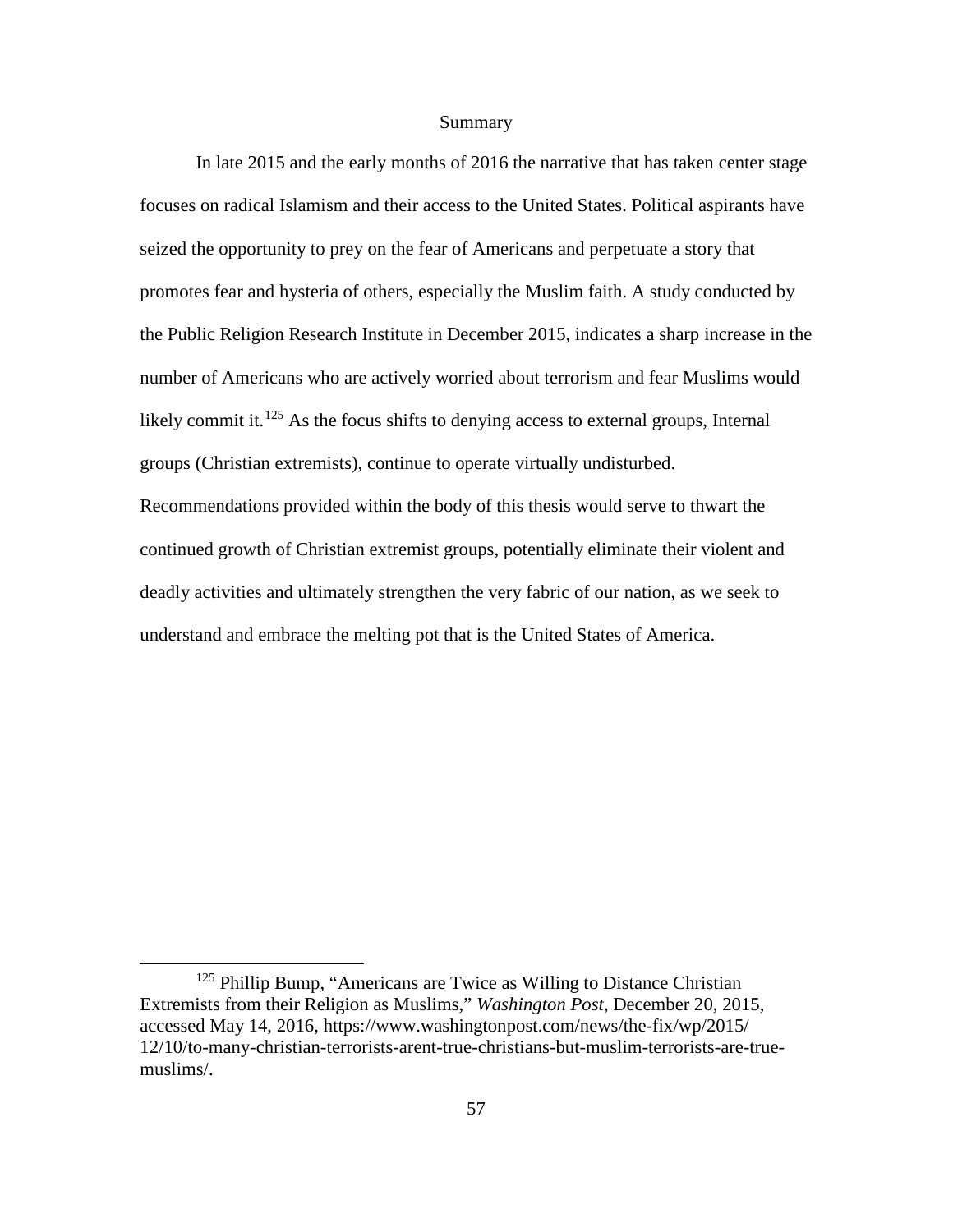#### BIBLIOGRAPHY

- Abanes, Richard. *American Militias: Rebellion, Racism and Religion*. Downers Grove, IL: InterVarsity Press, August 1996.
- Anti-Defamation League. "2015 Was Deadliest Year for Domestic Extremist Violence in Past 20 Years, ADL Says." January 5, 2016. Accessed February 6, 2016. http://www.adl.org/press-center/press-release/extremisim/2015-was-deadliestyear-domestic-extremist-violence-past-20-years.

———. "The Hammerskin Nation." Accessed March 23, 2016. http://archive.adl.org/ learn/ext\_us/hammerskin.html.

———. "Racist Skinhead." Accessed March 28, 2016. http//archive.adl.org/ racist skinheads/skinheads groups.html.

- Author Unknown. *The Army of God Manual*, 3rd ed.
- Barkun, Michael. *Religion and the Racist Right: The Origins of the Christian Identity Movement*. Chapel Hill, NC: The University of North Carolina Press, 1997.
- Bump, Phillip. "Americans are Twice as Willing to Distance Christian Extremists from their Religion as Muslims." *Washington Post*, December 20, 2015. Accessed May 14, 2016. https://www.washingtonpost.com/news/the-fix/wp/2015/12/10/to-manychristian-terrorists-arent-true-christians-but-muslim-terrorists-are-true-muslims/.
- CBS News. "Kansas City Area Jewish Center Shootings Suspect Frazier Glenn Miller; Who is the Man with 2 Names." Accessed March 28, 2016. http://www.cbsnews.com/news/kansas-city-jewish-center-shootings-suspectfrazier-glenn-miller-cross/.
- Chasmar, Jessica. "Ted Cruz, Rand Paul Returning Donations from Head of Supremacists Group Linked to Charleston Suspect." *Washington Times*, June 22, 2015. Accessed May 11, 2016. http://www.washingtontimes.com/news/2015/jun/22/tedcruz-rand-paul-returning-donations-from-leader/.
- CNN. "Blasts Probed at Atlanta Family Planning Clinic." January 16, 1997. Accessed March 26, 2016. http://www.cnn.com/US/9701/16/atlanta.blast.update/.
- Council of Conservative Citizens. "Statement of Principles." Accessed March 28, 2016. http://conservative-headlines.com/introduction/statement-of-principles/.
- Creswell*,* John W. *Qualitative Inquiry and Research Design, Choosing Among Five Approaches*, 2nd ed. Thousand Oaks, CA: Sage Publications, 2007.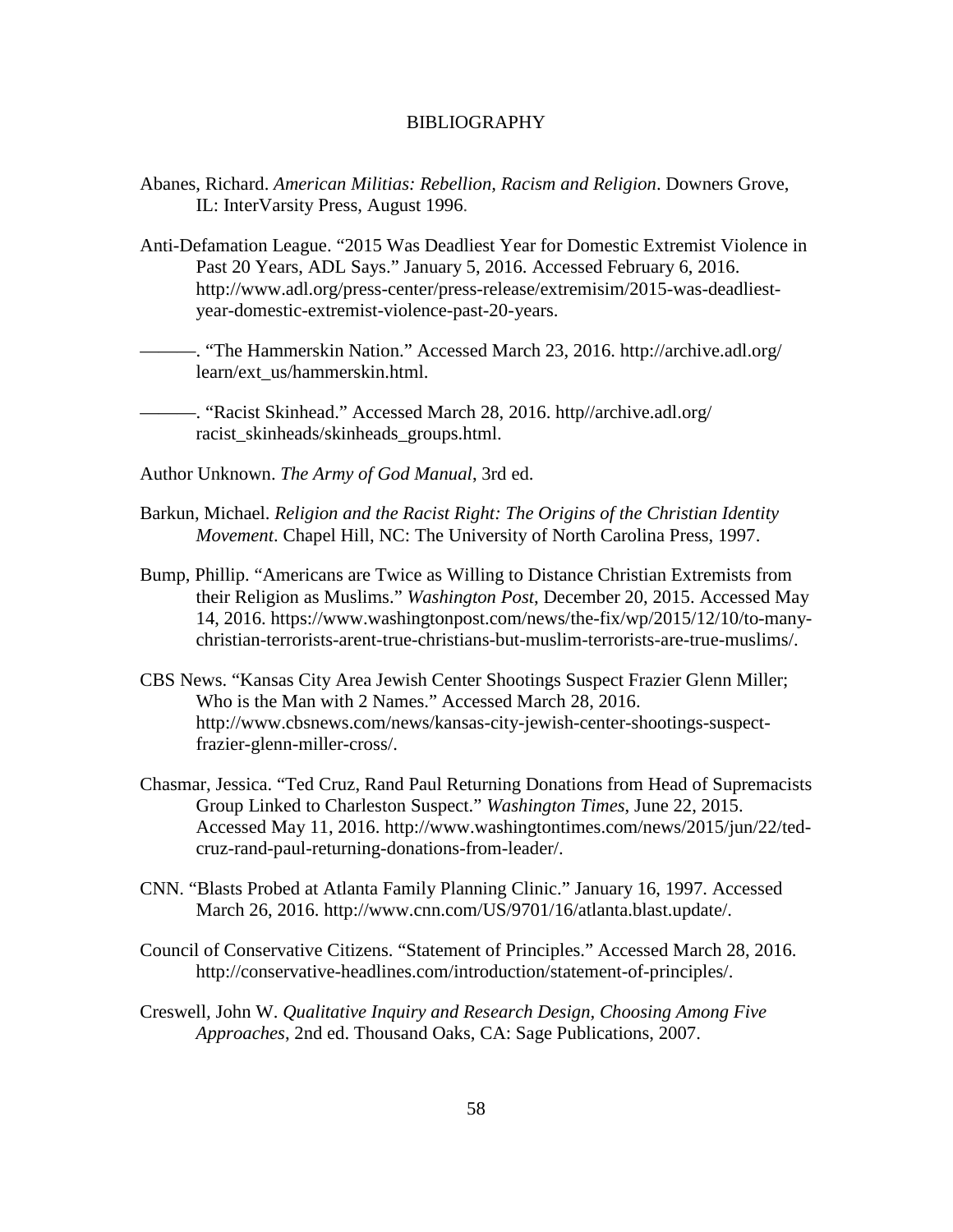- Danios. "RAND Report: Threat of Homegrown Jihadism Exaggerated, Zero Civilian in U.S. Killed Since 9/11." Loon Watch, May 8, 2010. Accessed March 28, 2016. http://www.loonwatch.com/2010/05/rand-report-threat-of-jihadist-terrorismexaggerated/.
- Department of Homeland Security. *Countering Violent Extremism*. Accessed January 23, 2016. http://www.dhs.gov/topic/countering-violent-extremism.
- Department of Justice. "Highlights of the USA Patriot Act." Accessed January 5, 2016. http://www.justice.gov/archive/II/highlights.htm.
- Drum, Vance L. "Professional Correctional Chaplains: Fact and Fiction." Presentation at the American Correctional Association 137th Annual Congress of Corrections, Kansas City, MO, August 13, 2007.
- Fausset, Richard. "For Robert Dear, Religion and Rage before Planned Parenthood Attack." *The New York Times*, December 1, 2015. Accessed May 2, 2016. http://www.nytimes.com/2015/12/02/us/robert-dear-planned-parenthoodshooting.html.
- Federal Bureau of Investigations. "Crime in the United States." Accessed February 6, 2016. https://www.fbi.gov/about-us/cjis/ucr/crime-in-the-u.s/2010/crime-in-theu.s.-2010/violent-crime.

———. "Uniform Crime Reporting Statistics: Their Proper Use." Accessed April 7, 2016. https://www.fbi.gov/about-us/cjis/ucr/ucr-statistics-their-proper-use.

- Finley, Lucinda. "Freedom of Access to Clinic Entrances Act, May 26, 1994." Encyclopedia.com. Accessed March 23, 2016. http://www.encyclopedia. com/doc/1G2-3407400141.html.
- Gitlin, Todd. "No One will be able to Stop the Political Violence Donald Trump is Unleashing." *Washington Post*, March 18, 2016. Accessed May 7, 2016. https://www.washingtonpost.com/opinions/after-1968-nixon-helped-end-politicalviolence-this-time-trump-cant/2016/03/18/78a47cdc-ebd9-11e5-a6f3- 21ccdbc5f74e\_stroy.html.
- Graham, David. "The White-Supremacist Group that Inspired a Racist Manifesto." *The Atlantic*, June 22, 2015. Accessed April 7, 2016. http://www.theatlantic.com/ politics/archive/2015/06/council-of-conservative-citizens-dylann-roof/396467/.
- Guiora, Amos N. "Religious Extremism: A Fundamental Danger." *South Texas Law Review* 50 (2009): 743-768.
- Hamm, Mark S., Ph.D. "Prisoner Radicalization: Assessing the Threat in U.S Correctional Institutions." *National Institute of Justice (NIJ) Journal*, no. 261.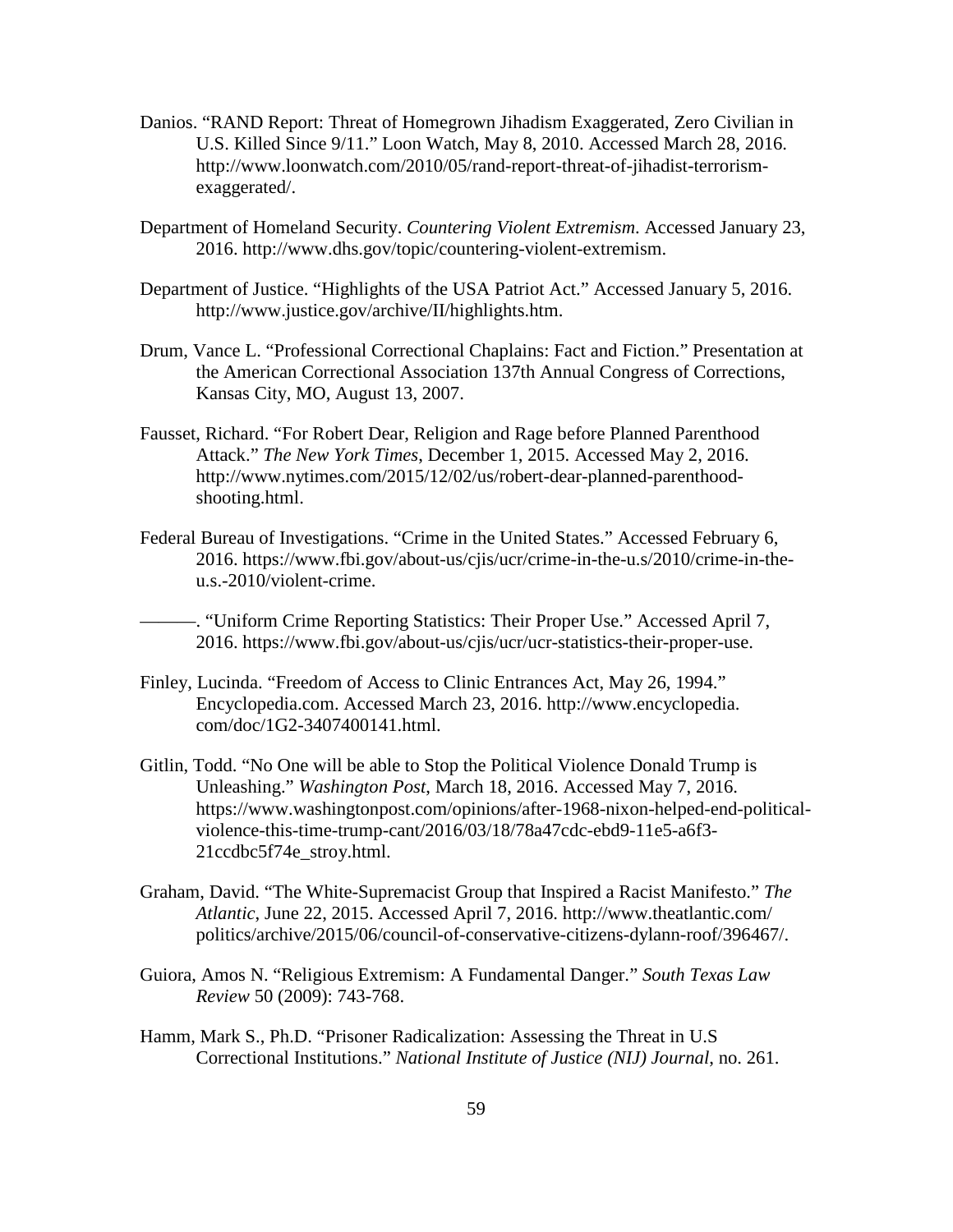- Hewitt, Christopher. *Political Violence and Terrorism in Modern America: A Chronology*. Westport, CT: Praeger Security, 2005.
- Homeland Security. "Creation of the Department of Homeland Security." Accessed January 5, 2016, http://www.dhs.gov/creation-department.
- International Security. "Deadly Attacks since 9/11." Accessed January 23, 2016. http://securitydata.newamerica.net/extremists/deadly-attacks.html.
- Jefferis, Jennifer. *Armed For Life: The Army of God and Anti-Abortion Terror in the United States.* Santa Barbara, CA: ABC-CLIO, 2011.
- Kansas City Star. "Student Charged with Allegedly Making Online Threat Targeting African-Americans on MU Campus." November 10, 2015. Accessed April 7, 2016. http://www.kansascity.com/news/local/crime/article44216625.html.
- Kurzman, Charles, and David Schanzer, "The Growing Right-Wing Terror Threat." *New York Times*, June 16, 2015. Accessed December 29, 2015. http://www.nytimes. com/2015/06/16/opinion/the-other-terror-threat.html?ref=opinion&\_r=1.
- Lee, Michelle Ye Hee. "Yes U.S Locks People up at a Higher Rate than any other Country." *Washington Post*, July 7, 2015. Accessed May 14, 2016. https://www.washingtonpost.com/news/fact-checker/wp/2015/07/07yes-u-s-lockspeople-up-at-a-higher-rate-than-any-other-country/.
- Lofland, John, and Rodney Stark. "Becoming a World-Saver: A Theory of Religious Conversion." *American Sociological Review* 30, no. 6 (December 1965): 862-874.
- Maoist Rebel News. "Study on Sources of Right Wing Violence." January 21, 2013. Accessed March 24, 2016. http://maoistrebelnews.com/2013/01/21/study-onsources-of-right-wing-violence.
- Morlin, Bill. "In Simultaneous Raids this Week, The FBI has Arrested Five in Race War Plot." Southern Poverty Law Center. November 13, 2015. Accessed April 7, 2016. https://www.splcenter.org/hatewatch/2015/11/13/race-war-plot-leads-fivearrests-federal-state-charges.
- NBC News. "Church Gunman Reportedly Said, 'I Have to Do This.'" June 18, 2015. Accessed January 23, 2016. http://www.nbcnews.com/video/church-gunmanreportedly-said-i-have-to-do-it-467402819802.
- NPR. "GOP Mystery: Why do Many Evangelicals Back Donald Trump?" March 14, 2016. Accessed May 13, 2016. http://www.npr.org/2016/03/14/470347740/gopmystery-why-do-many-evangelicals-back-donald-trump.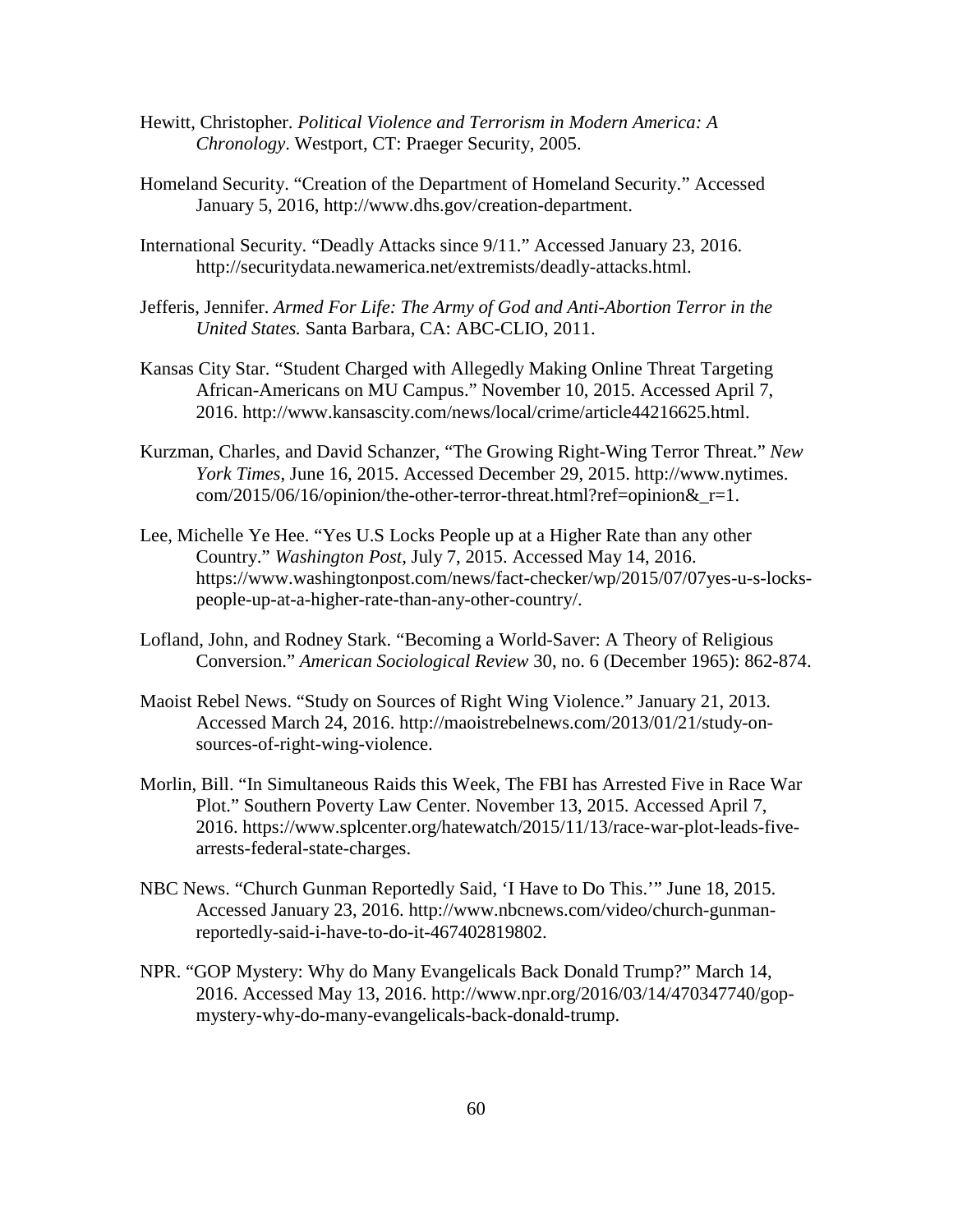———. "With Cruz Out, Will Donald Trump Be Able To Capture Republican Evangelical Vote?" May 7, 2016. Accessed May 14, 2016. http://www.npr.org/2016/05/07/477141237/with-cruz-out-will-donald-trump-beable-to-capture-republican-evangelical-vote.

- Perliger, Arie. *Challengers from the Sidelines: Understanding America's Violent Far Right.* West Point, NY: Combating Terrorism Center, 2012.
- Potok, Mark, "The Accused South Carolina Terror Killer Represents a New Kind of Violent Racist, a 'Lone World" Radicalized Entirely on the Internet." Southern Poverty Law Center. October 27, 2015. https://www.splcenter.org/fightinghate/intelligence-report/2015/carnage-charleston.
- Reagan, Ronald. "Abortion and the Conscience of the Nation." *The Human Life Review*, February 3, 1983. Accessed April 2, 2016. http://www.humanlifereview.com/ abortion-and-the-conscience-of-the-nation-ronald-reagan-the-10th-anniversary-ofthe-supreme-court-decision-in-roe-v-wade-is-a-good-time-for-us-to-pause-andreflect-our-nationwide-policy-of-abortion-o/.
- Southern Poverty Law Center. "About the Hate Map." Accessed February 6, 2016. https://www.slpcenter.org/hate-map.

———. "Christian Identity." Accessed December 29, 2015. https://www.splcenter.org/ fighting-hate/intelligence-report/2015/active-hate-groups-united-states-2014#christian.

———. "Council of Conservative Citizens." Accessed April 7, 2016. http://www.slpcenter.org/fighting-hate/extremist-files/group/councilconservative-citizens.

———. "Hate and Extremism." Accessed January 5, 2016. https://www.splcenter.org/ issues/hate-and-extremism.

———. "Intelligence Report." Accessed December 29, 2015. https://www.splcenter.org/ fighting-hate/intelligence-report/2015/active-hate-groups-united-states-2014#christian.

———. "White Nationalist." Accessed April 7, 2016. http://www.slpcenter.org/fightinghate/extremist-files/ideology/white-nationalist.

Stange, Mary Zeiss. "Christian Extremists Pose Threat." *USA Today*, October 21, 2014. Accessed December 29, 2015. http://www.usatoday.com/story/opinion/2014/ 10/21/christian-extremists-threat-muslims-homegrown-cliven-bundycolumn/17679789/.

Strong, Herbert J. *What the Anti-Federalists Were For*. Chicago Press, 1981.